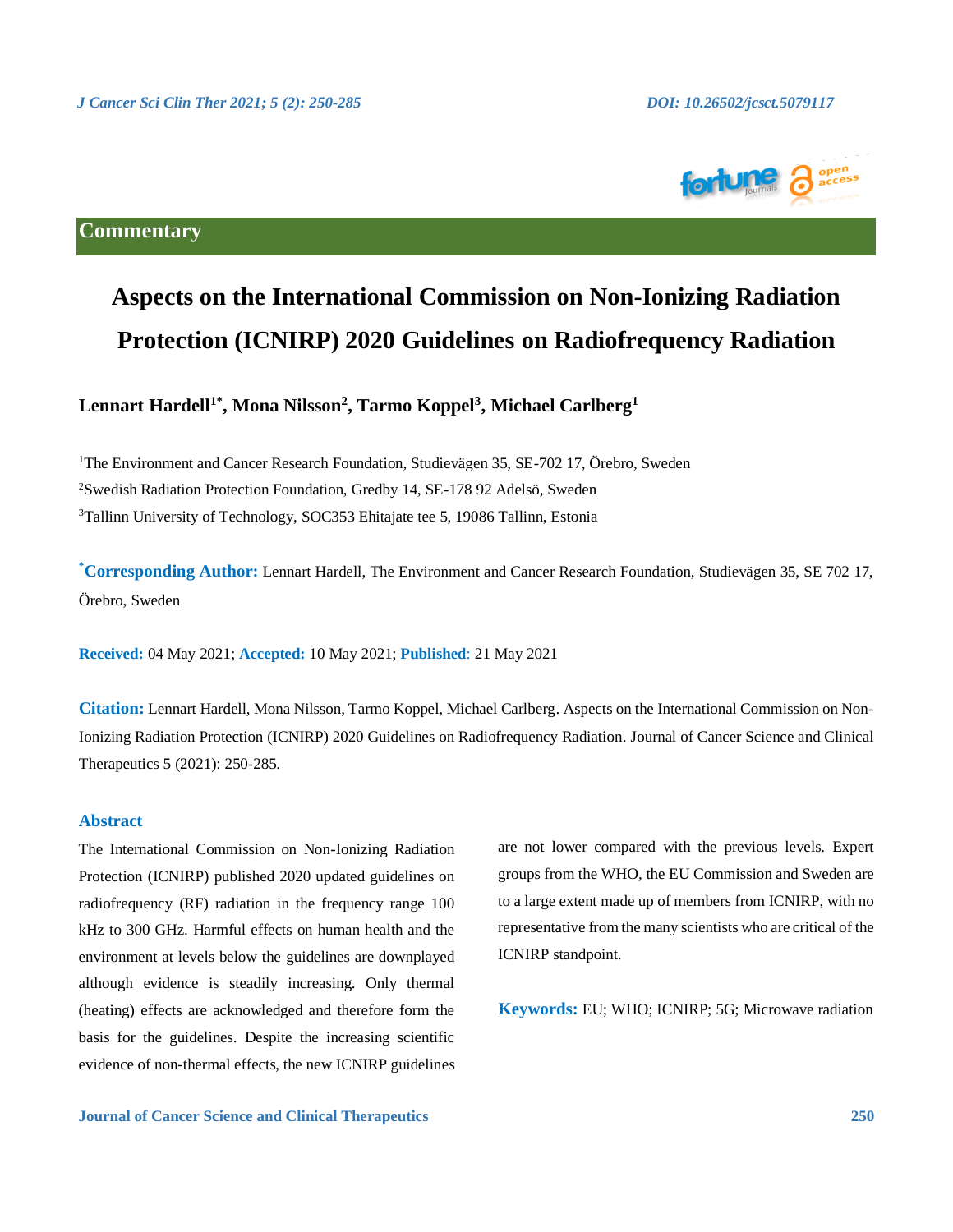### **1. Introduction**

Wireless technologies, such as mobile phones, cordless phones, base stations, WiFi, 2G, 3G, 4G and 5G emit radiofrequency (RF) radiation, also called microwave radiation. For a long time there has been concern among laymen and a large part of the scientific community that such radiation may be a health hazard and also have a negative effect on the environment including birds [1], insects [2] and plants [3,4].

The seminal first early warning on brain tumor risk associated with exposure to RF radiation from mobile phones was published some 20 years ago [5, 6]. In the following case-control studies by the Hardell group, in addition to mobile phones, also use of cordless phones (DECT) was assessed. These studies confirmed an increased risk for brain tumors, i.e. glioma, for both types of wireless phones [7]. Similar findings were reported for acoustic neuroma [8].

In May 2011 the International Agency for Research on Cancer (IARC) at the World Health Organization (WHO) evaluated RF radiation in the frequency range 30 kHz–300 GHz to be a possible human carcinogen, Group 2B [9, 10].The IARC decision on mobile phones was based mainly on two sets of case-control human studies: the Hardell group studies from Sweden [11-13] and the IARC Interphone study [14, 15]. Both provided supportive evidence of increased risk for brain and head tumors, i.e. glioma and acoustic neuroma. Later published studies by the Hardell group [7, 8] and the French CERENAT (CEREbral tumors: a NATional study) study on glioma and meningioma [16] supported an increased risk for brain tumors and use of mobile and cordless phones. However, risks associated with the use of cordless phones was assessed only by the Hardell group, although cordless phones emit RF radiation of similar type as mobile phones.

The increasing scientific evidence on cancer risks from RF radiation, as well as other health effects, has had little or mostly no effect on preventive measurements. This is due to scientific disagreements and controversies. Some influential organizations are downplaying the health risks, i.e. the International Commission on Non-Ionizing Radiation Protection (ICNIRP), the World Health Organization (WHO), the European Union (EU) and the Swedish Radiation Safety Authority (SSM), see next section. It has been discussed that by now such exposure might be classified as carcinogenic to humans, Group 1, according to the IARC classification [17-19]. However, only an IARC evaluation can make that classification.

Because of the controversies and the lobbying by influential organizations, including the telecom industry, precautionary measures are not taken and the public is not informed about health risks [20, 21]. People in general are, as a consequence, not taking preventive measures when using the handheld wireless phone, WiFi, or when exposed to RF radiation from base stations. Increasing ambient RF radiation gives higher total human exposure [22, 23] in addition to the widespread use of mobile and cordless phones.

During the last decades, the scientific evidence on other health effects than cancer has also increased. By January 2021, 255 scientists from 44 nations and 15 supporting scientists from 11 nations concluded that these effects occur well below most international and national guidelines recommended by ICNIRP, (see next section).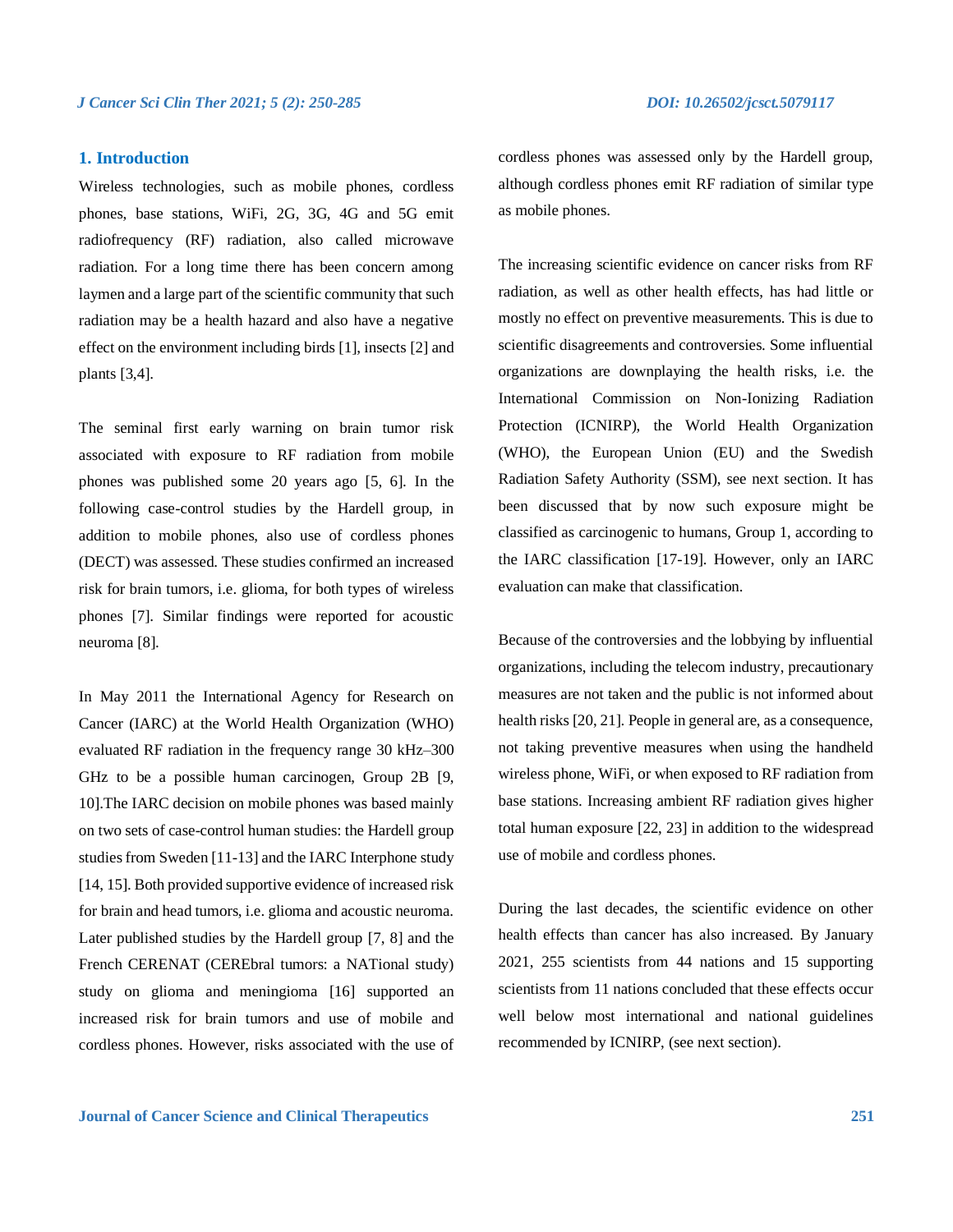"Effects include increased cancer risk, cellular stress, increase in harmful free radicals, genetic damages, structural and functional changes of the reproductive system, learning and memory deficits, neurological disorders, and negative impacts on general well-being in humans. Damage goes well beyond the human race, as there is growing evidence of harmful effects to both plant and animal life." [24].

The scientific evidence on the carcinogenic potential of RF radiation in laboratory studies has long been accumulating, but has mostly been ignored or dismissed by e.g., ICNIRP, the WHO, the EU and the SSM. The increased cancer risk in humans for RF radiation is clearly supported by recent animal studies [25-27] and mechanistic studies, both induction of reactive oxygen species (ROS) [28], and DNA damage [29-31]. The history on carcinogenic effects in laboratory studies started several decades ago.

Co-carcinogenic effects of RF radiation exposure and benzopyrene in mice were published already in 1982 [32]. The study showed that 2,450 MHz of RF radiation at either 50 or 150 W/m<sup>2</sup> promoted carcinogenesis. These levels exceed the ICNIRP guidelines, see below. The authors concluded that the resulting acceleration of development of spontaneous and chemically induced cancers indicated the carcinogenic potential of RF radiation.

Two studies published in 1990 demonstrated that 2,450 MHz continuous-wave RF radiation exerted a biphasic effect on glioma cells [33] and lymphocytes [34]. Cell proliferation was found at a specific absorption rate (SAR) of  $\leq$ 50 W/kg, whereas a higher SAR suppressed DNA and RNA synthesis. These effects were reported to be non-thermal, i.e. not caused by heating.

A statistically significant increased incidence of primary malignant diseases was found in exposed animals compared with sham exposure in a study on 200 rats exposed to 2,450 MHz pulsed RF radiation for 21.5 h/day for 25 months compared with 200 controls. SAR ranged between 0.144 and 0.4 W/kg, depending on the rat's weight [35]. This was one of the first large scale studies to be conducted. Consequently the results in the U.S. National Toxicology Program (NTP) [25-26] and the Ramazzini Institute [27] studies are in line with these findings.

A study on mice carrying a lymphomagenic oncogene exposed to RF radiation showed a statistically significant increased risk for malignant lymphoma [36]. A total of 100 mice were sham-exposed and 101 were exposed for two 30-min periods per day for up to eighteen months to 900 MHz pulsed RF radiation with power densities of 2.6-13 W/m<sup>2</sup> (SAR 0.008-4.2 W/kg; mean, 0.13-1.4 W/kg). These results were not confirmed in the study by Utteridge et al. [37] which has been noted not to be a replication study [10, 38].

A co-carcinogenic effect was found in a study on mice exposed to a Universal Mobile Telecommunications System (UMTS) test signal from the fetal period for up to 24 months [39]. Animals were exposed to UMTS fields with intensities of 0 (sham), 4.8 and 48  $W/m<sup>2</sup>$ . The low-dose group was subjected to additional prenatal ethylnitrosourea (ENU) treatment. The group that was ENU-treated and UMTS-exposed at 4.8  $W/m^2$  exhibited an increased rate of lung tumors and an increased incidence of lung carcinomas as compared with the controls treated with ENU alone.

A tumor promoting effect was studied in another study on ENU-treated mice. The exposure levels were 0 (sham), 0.04, 0.4 and 2 W/kg SAR. The numbers of lung and liver tumors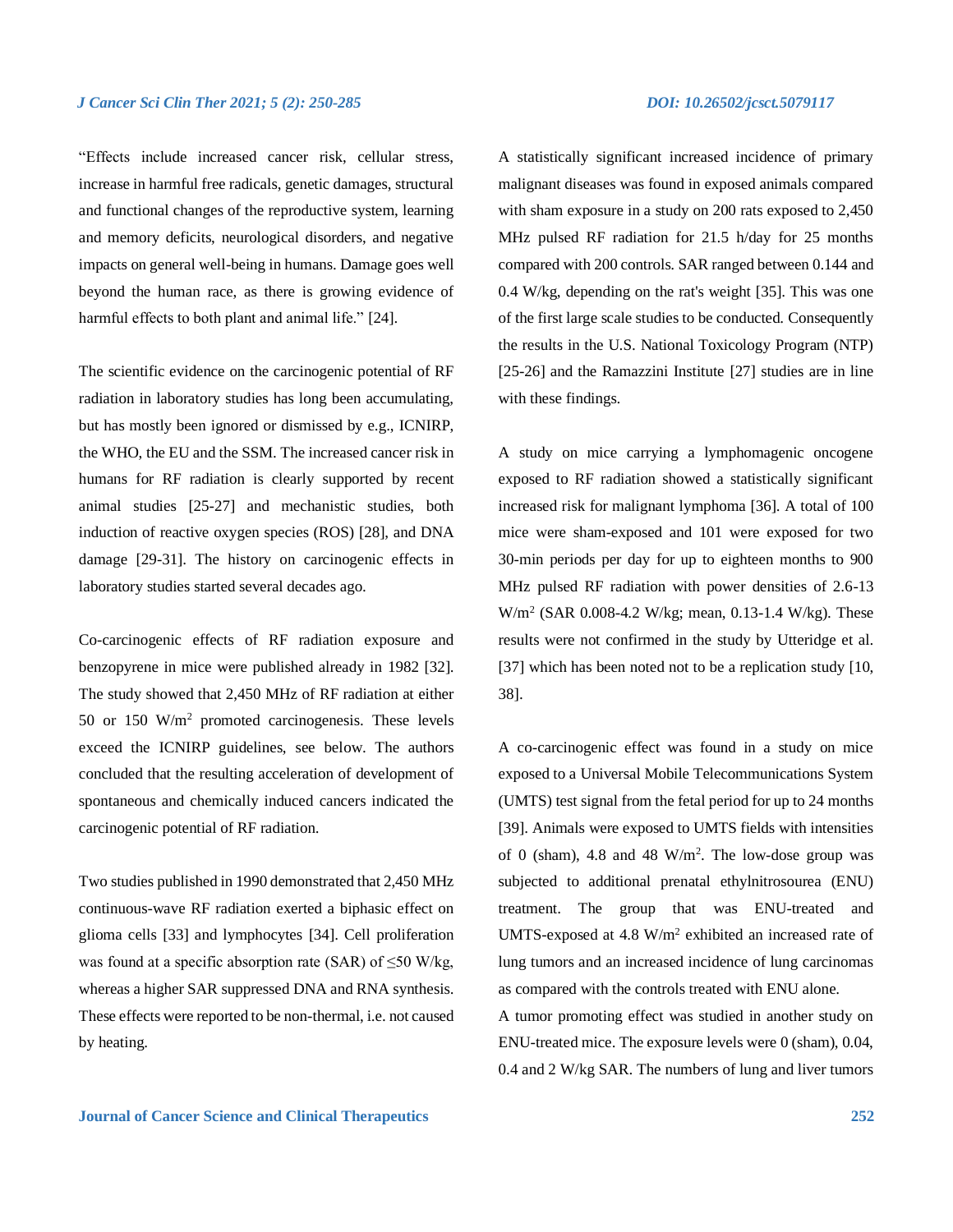in exposed animals were statistically significant higher compared with those in sham-exposed controls, as were the numbers of malignant lymphoma. A tumor-promoting effect of RF radiation was found at low to moderate levels (0.04 and 0.4 W/kg SAR), which were well below the exposure limits for users of mobile phones, 2 W/kg (of tissue) to the head [40].

Numerous published studies report effects or damage in terms of oxidative stress, damage to DNA, gene and protein expression, breakdown of the blood-brain barrier and damage to the brain and other organs of the body [41, 42]. There is also increasing evidence of adverse (chronic) health effects from long-term exposure. This was already reported as the "microwave syndrome" or "radiofrequency sickness" some fifty years ago. Reported health effects in scientific studies during the last decades from exposure to mobile phone towers, WiFi and mobile phones are consistent with the reported effects from RF radiation (microwaves) half a century ago [43, 44]. Furthermore, repeated studies show harmful effects from prenatal exposure, both in animal studies and in humans [45, 46].

Many countries around the world rely on guidelines for maximum allowed exposure from ICNIRP, supported and recommended by the WHO [47]. In Europe, most countries also follow the recommendations from the EU Commission that are based on ICNIRP and the EU expert group Scientific Committee on Emerging and Newly Identified Health Risk (SCENIHR). In 2020 ICNIRP published updated guidelines [48] based on the reviews and opinions from the WHO 2014 environmental health criteria public consultation report, SCENIHR 2015 [49] and the Scientific Council on Electromagnetic Fields at the Swedish Radiation Safety Authority (SSM) 2015, 2016, 2018 [50-52].

In this article we discuss how these organizations have evaluated the increasing evidence of harmful effects of RF radiation at levels below most national guidelines and limits for RF radiation exposure. The same individuals reappear in several of these organizations' expert groups, see Table 1, and there are no representatives in these groups from the many scientists that disagree with their conclusions [24]. We discuss primarily cancer risks in Appendix B of the ICNIRP updated guidelines [48].

| WHO 2014 core group          | <b>ICNIRP</b>            | <b>IEEE</b> | EU                       | <b>SSM</b>               | <b>Scientist</b><br><b>EMF</b> | The 5G Appeal |
|------------------------------|--------------------------|-------------|--------------------------|--------------------------|--------------------------------|---------------|
|                              |                          |             |                          |                          | <b>Appeal</b>                  | EU            |
| Emilie van Deventer, project | X                        | X           | $\overline{\phantom{0}}$ | X                        | $\overline{\phantom{a}}$       |               |
| leader                       |                          |             |                          |                          |                                |               |
| Simon Mann                   | X                        | ۰           | $\overline{\phantom{a}}$ | $\qquad \qquad -$        | $\overline{\phantom{a}}$       |               |
| Maria Feychting              | X                        | ۰           | $\overline{\phantom{0}}$ | X                        | $\overline{\phantom{a}}$       |               |
| Gunnhild Oftedal             | $\mathbf X$              | ۰           | $\overline{\phantom{0}}$ | $\overline{\phantom{a}}$ | $\overline{\phantom{0}}$       |               |
| Eric van Rongen              | X                        | $\mathbf X$ | $\mathbf X$              | X                        |                                |               |
| Maria Rosaria Scarfi         | X                        | ٠           | X                        | $\mathbf{X}$             | $\overline{\phantom{0}}$       |               |
| Denis Zmirou                 | $\overline{\phantom{a}}$ | -           | -                        | -                        | $\overline{\phantom{a}}$       |               |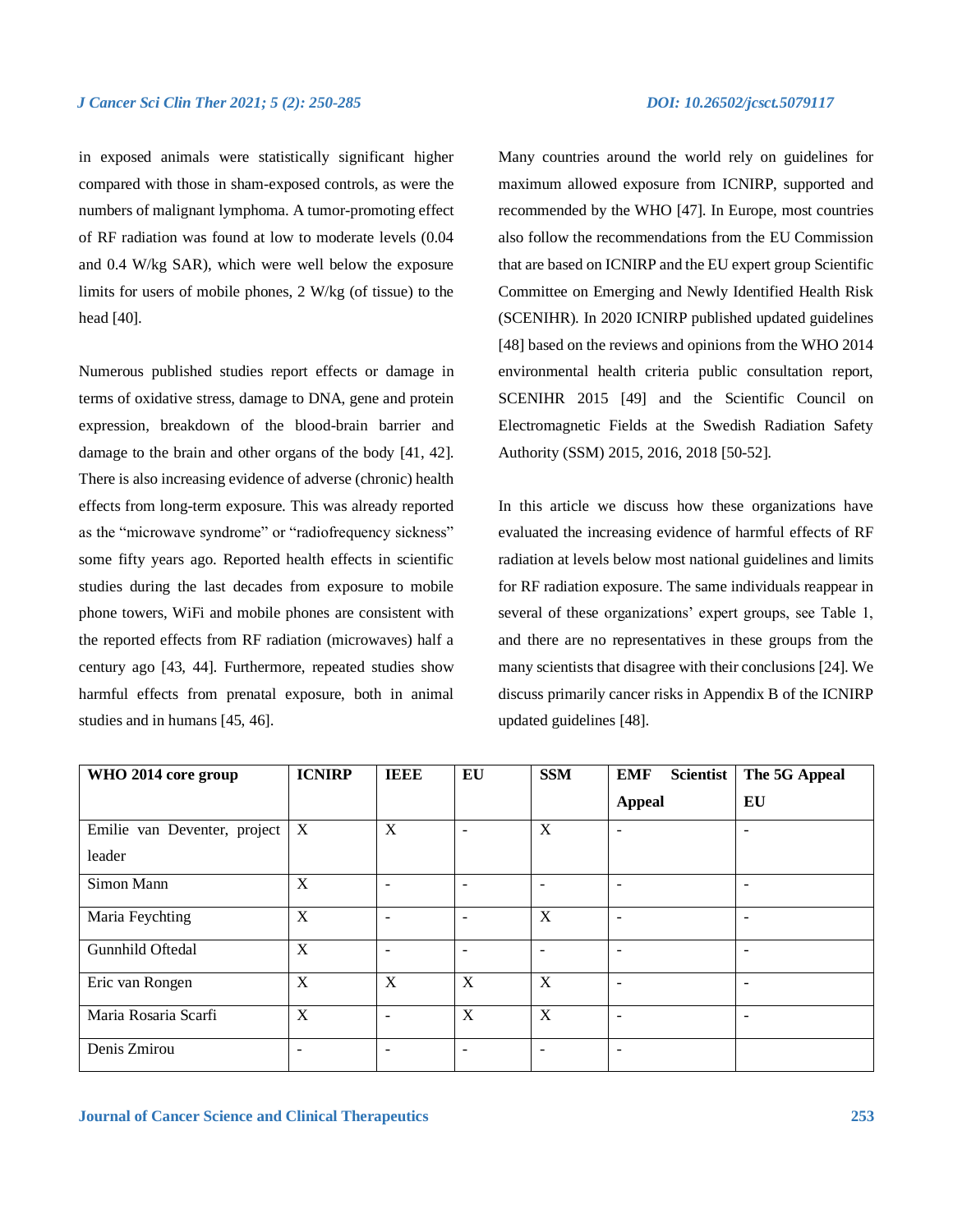| <b>SCENIHR 2015</b>       | <b>ICNIRP</b>            | <b>IEEE</b>              | <b>WHO</b>               | SSM                      | <b>EMF</b> Scientist     | 5G Appeal EU             |
|---------------------------|--------------------------|--------------------------|--------------------------|--------------------------|--------------------------|--------------------------|
| <b>Theodoros Samaras</b>  | $\overline{\phantom{a}}$ | $\overline{X}$           | $\overline{a}$           | $\overline{\phantom{a}}$ | $\overline{a}$           | $\overline{a}$           |
| Norbert Leitgeb           | $\blacksquare$           | $\overline{a}$           | $\blacksquare$           | $\blacksquare$           | $\blacksquare$           | $\blacksquare$           |
| Anssi Auvinen             | X                        | $\overline{\phantom{a}}$ | $\overline{\phantom{a}}$ | $\overline{\phantom{a}}$ | $\omega$                 | $\overline{a}$           |
| Heidi Danker Hopfe        | $\Box$                   | $\overline{a}$           | $\bar{\phantom{a}}$      | $\mathbf X$              | $\overline{\phantom{a}}$ | $\overline{a}$           |
| Kjell Hansson Mild        | $\overline{a}$           | $\overline{\phantom{a}}$ | $\overline{\phantom{a}}$ | $\mathbf{r}$             | $\overline{\phantom{a}}$ | $\overline{a}$           |
| <b>Mats Olof Mattsson</b> | $\overline{X}$           | $\overline{X}$           | $\bar{\mathcal{L}}$      | $\omega$                 | $\equiv$                 | $\bar{\phantom{a}}$      |
| Hannu Norppa              | $\overline{\phantom{a}}$ | $\overline{a}$           | $\overline{\phantom{a}}$ | $\overline{\phantom{a}}$ | $\sim$                   | $\overline{a}$           |
| <b>James Rubin</b>        | $\Box$                   | $\overline{\phantom{a}}$ | $\mathbf X$              | $\equiv$                 | $\overline{\phantom{a}}$ | $\ddot{\phantom{1}}$     |
| Maria Rosaria Scarfi      | $\mathbf X$              | $\overline{\phantom{a}}$ | $\overline{X}$           | $\overline{X}$           | $\omega$                 | $\overline{a}$           |
| Joachim Schüz             | $\Box$                   | $\sim$                   | $\bar{\mathcal{L}}$      | $\omega$                 | $\sim$                   | $\overline{\phantom{a}}$ |
| Zenon Sienkiewicz         | $\mathbf X$              | $\omega$                 | $\Box$                   | $\equiv$                 | $\sim$                   | $\overline{\phantom{a}}$ |
| Olga Zeni                 | $\overline{a}$           | $\sim$                   | $\overline{X}$           | $\overline{a}$           | $\overline{a}$           | $\overline{a}$           |
| <b>SSM 2016</b>           | <b>ICNIRP</b>            | <b>IEEE</b>              | <b>WHO</b>               | EU                       | <b>EMF</b> Scientist     | 5G Appeal EU             |
| <b>Anke Huss</b>          | From 2020                | $\overline{a}$           | $\ddot{\phantom{a}}$     | $\mathbf{r}$             | $\mathbf{r}$             | $\overline{a}$           |
| <b>Clemens Dasenbrock</b> | $\overline{X}$           | $\mathbf{L}$             | $\overline{a}$           | $\mathbf{r}$             | $\overline{a}$           | $\overline{a}$           |
| Emilie van Deventer       | $\mathbf X$              | $\mathbf X$              | $\mathbf X$              | $\omega$                 | $\omega$                 | $\bar{\phantom{a}}$      |
| Eric van Rongen           | $\overline{\mathbf{X}}$  | $\overline{X}$           | $\overline{X}$           | $\overline{X}$           | $\overline{a}$           | $\overline{a}$           |
| Heidi Danker-Hopfe        | $\Box$                   | $\mathbb{Z}$             | $\Box$                   | $\mathbf X$              | $\equiv$                 | ÷,                       |
| Lars Klaeboe              | $\overline{a}$           | $\overline{\phantom{a}}$ | $\Box$                   | $\omega$                 | $\bar{\phantom{a}}$      | $\Box$                   |
| Maria Rosaria Scarfi      | $\overline{X}$           | $\sim$                   | $\overline{X}$           | $\overline{X}$           | $\mathbf{r}$             | $\overline{a}$           |
| Martin Röösli             | $\mathbf X$              | $\equiv$                 | $\mathbf X$              | $\omega$                 | $\bar{\phantom{a}}$      | $\overline{\phantom{a}}$ |

**Table 1:** Many persons in expert groups at the WHO, the EU commission and in Sweden are current or former members in ICNIRP, and other expert groups, with no representative from the scientific community with opinions as expressed in EMF Scientist Appeal or 5G Appeal. For further details see ICNIRP [72,135,136,140,141,143-146], IEEE [137,145], EU [86,138,145], SSM [71,142], EMF Scientist Appeal [24], the 5G Appeal EU [139].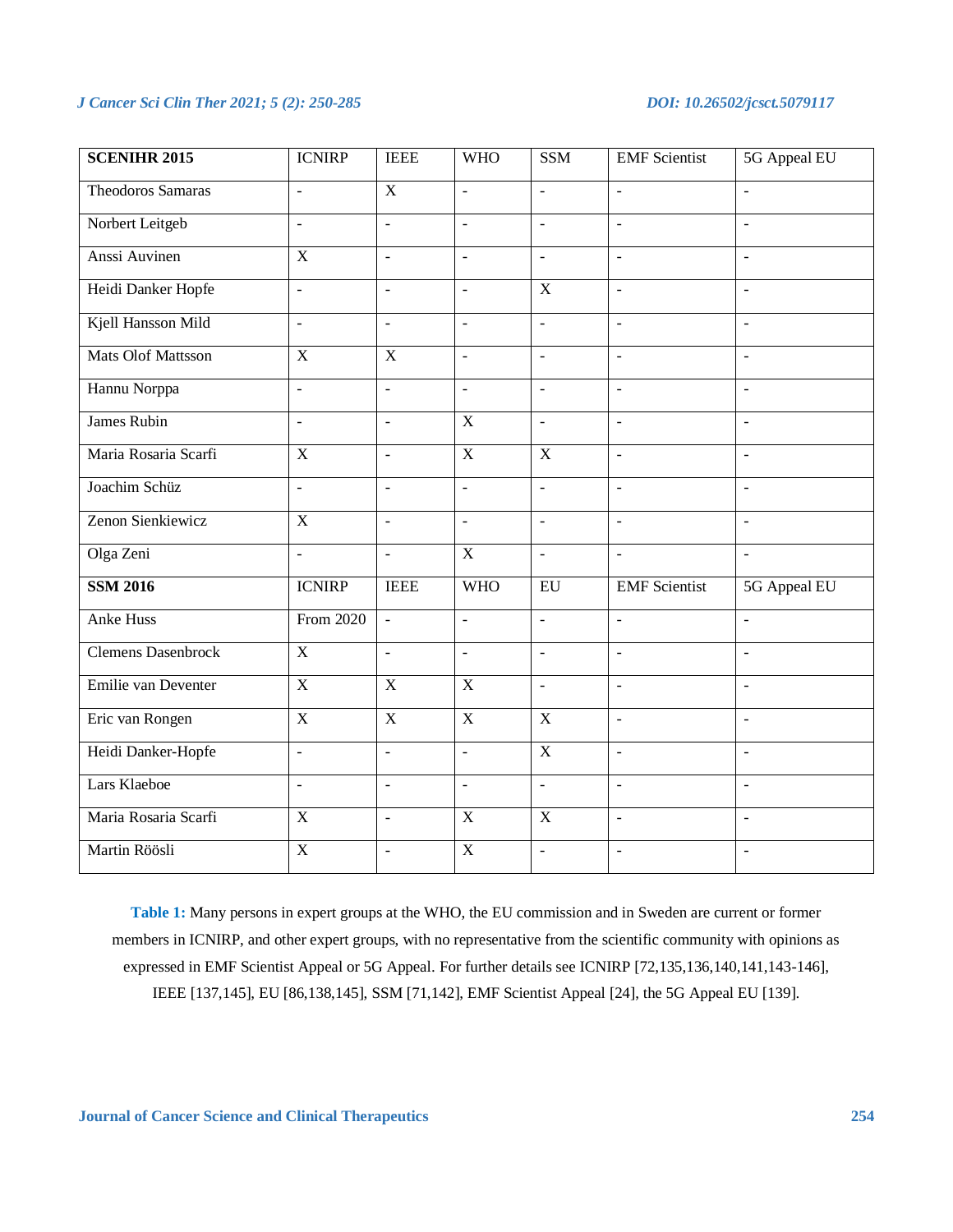### **2. Evaluating Organizations**

### **2.1. ICNIRP**

ICNIRP is a non-governmental organization (NGO) based in Germany that has obtained major influence world-wide on health risks from RF radiation through its recommended guidelines for limiting RF radiation exposure [48, 53, 54]. These guidelines are recommended by the EU Commission, the WHO and are adopted by the majority of the countries around the globe.

ICNIRP was started in 1992 as an "independent commission". It is registered in Germany and located in Munich at the same address as the German Federal Office for Radiation Protection [55].

ICNIRP maintains the same attitude to health effects from RF-radiation as the Institute of Electrical and Electronics Engineers (IEEE) and its standards setting committee, the International Committee on Electromagnetic Safety (ICES). This committee and ICNIRP, are both standard setting organizations for frequencies between 0 Hz to 300 GHz.

ICES have many industry and military representatives among its members [56]. ICES within IEEE also sets limits for RF exposure which are in line with the ICNIRP opinion that there are only immediate thermal effects and no effects below those that cause immediate effects due to increased temperature. This perception was established in the 1950's and a decade later used when the first thermal based standard for radiofrequency radiation was set in the USA in 1966 [57]. Several members of ICNIRP are also present or former members of IEEE/ICES [58].

The biophysicist Michael Repacholi from Australia was ICNIRP's first chairman and he is since 1996 an emeritus member [59]. Experts from various countries constitute the "main commission" of ICNIRP; a chair, a vice chair and 11 other members. Further scientists are elected by this commission to the scientific expert group (SEG). New and continuing members to the commission are elected by the members of the main commission. Nominations can be submitted by the members of the Commission itself, the Executive Council of IRPA (the International Radiation Protection Association) or the IRPA Associate Societies. It seems as if no scientist that is critical to the thermal paradigm on RF radiation risks, advocated by ICNIRP, is elected as a member of the Commission.

ICNIRP published its first guidelines on RF radiation in 1998 [53]. These were updated in 2009 with no changes [54]. Only short-term thermal (heating) effects were acknowledged to form the basis for the exposure guidelines. Long-term exposure and non-thermal effects were considered not to be established, thus excluding a large number of peer-reviewed scientific studies on negative health and biological effects from RF-radiation below the ICNIRP guidelines. In 2020 ICNIRP [48] published new guidelines on health risks based on documents from: the WHO 2014 draft, the EU SCENIHR 2015 report and the Swedish SSM reports 2015, 2016 and 2018.

It should be noted that not one of these five reviews has been published after peer-review in a scientific journal. Critique from the scientific community has been expressed against several of these reviews but has been ignored. Furthermore, these older documents do not cover the most recent research. In the following comments are given to these three reviews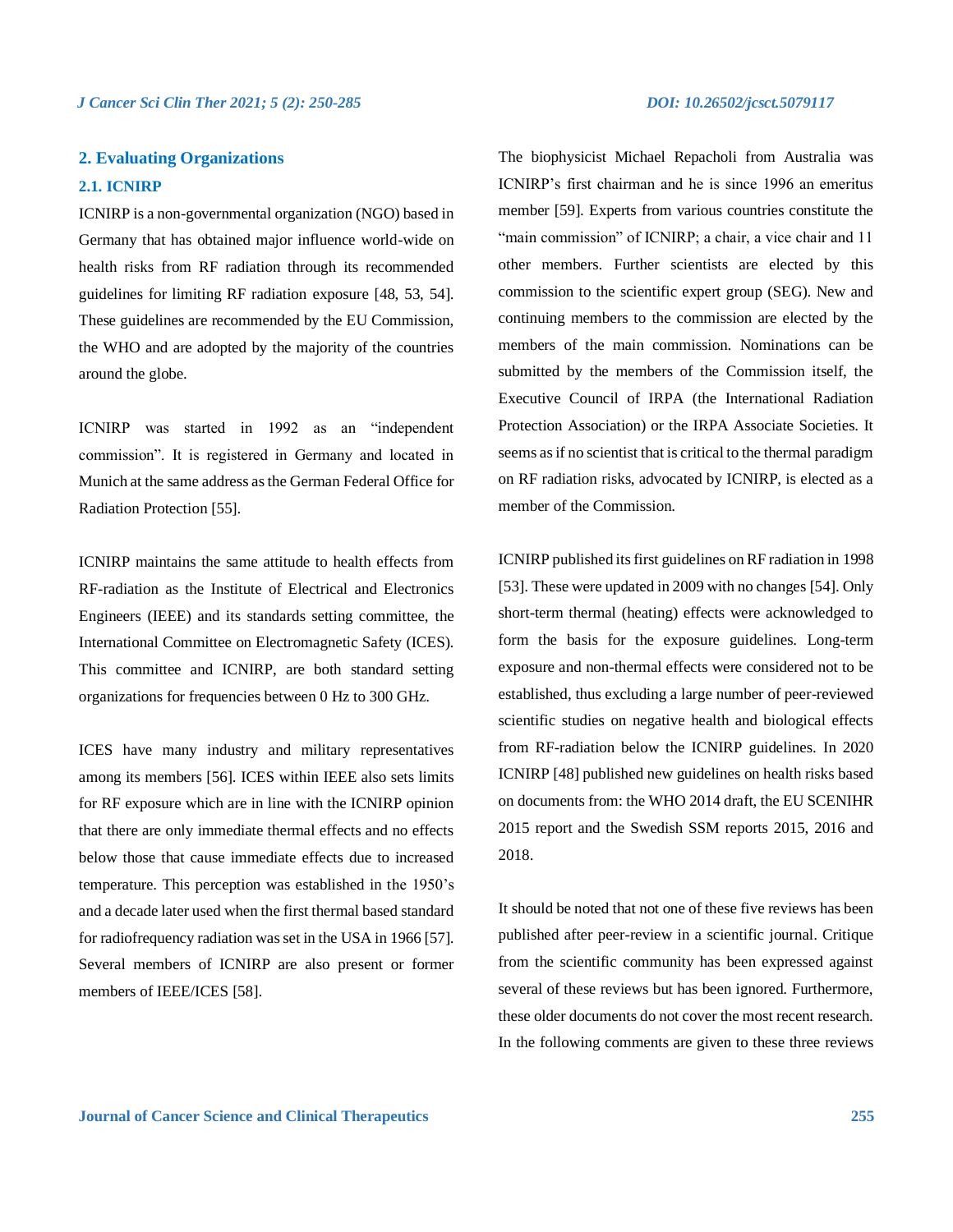since the ICNIRP 2020 is based on these older evaluations with no new and further evaluation of its own [48].

# **2.2 The WHO Public Consultation Environmental Health Criteria Document, 2014**

The WHO EMF Project, responsible for the 2014 document, was established in 1996. ICNIRP's chairman Michael Repacholi suggested in 1995 that WHO should start the EMF Project [60]. In 1995, while Repacholi still was chairman of ICNIRP, he became the head of the WHO International Electromagnetic Fields Project, and then head of the WHO EMF Project in 1996 [61], where he remained until 2006 [62]. A close colloboration between WHO and ICNIRP was initiated. In November 1998 the WHO EMF Project commenced a process aimed at the harmonization of EMF standards worldwide according to the ICNIRP guidelines [63]. Benefits to trade was given as one main argument to this specific project. The 100 times lower limits (compared to ICNIRP) in Eastern Europe were described as problematic [63].

The possibility of industry funding to the project was arranged already before the start of the project: "In 1995 WHO reached agreement consistent with these policies with Royal Adelaide Hospital (RAH), Australia to collect funds on behalf of the EMF Project. A memorandum of understanding allowed RAH to collect funds from government, professional associations and industry." [64]. This financial situation was ended in 2006 after disclosure by investigating journalists that showed that approximately half of the funding for the WHO EMF Project came from telecom industry organizations; GSM Association, Mobile Manufacturers Forum (MMF) and Forschungsgemeinschaft Funk e.V. (FGF) [65, 66].

Since 2006 the project leader of the WHO EMF project is Emilie van Deventer, an electrical engineer and longtime member of the industry organization IEEE [67]. She is the founder and former chairperson of the IEEE Joint Chapter on Electromagnetics and Radiation [68]. Her background is in "electromagnetic characterization of high-speed circuits for telecommunications applications, computationa electromagnetics (RF frequency and time domain techniques), electromagnetic compatibility, antenna modelling and design*"* and does not include medical training [69, 70]. She is the WHO EMF Project observer at the ICNIRP's main commission as well as a member of the SSM expert group from 2010 to 2017 [60, 71, 72].

The WHO EMF Project is in principle synonymous with ICNIRP. The same individuals that propose the ICNIRP guidelines are also acting as experts evaluating hazards from RF radiation on behalf of the WHO. This kind of double position situation is a potential conflict of interest according to the Ethical Board of the Karolinska Institute, Stockholm, Sweden 2008 (Dnr 3753-2008-609).

In 2005-2006 the personnel at the WHO EMF Project were Michael Repacholi, Emilie van Deventer, Chiyoi Ohkubo [62], Richard Saunders [73], Eric van Rongen and Lisa Ravenscroft [60]. All except Ravenscroft are current or former members of ICNIRP. In fact, at a meeting at WHO, Geneva in March 2017, Dr Maria Neira, at that time Director for Public Health and Environment at WHO, stated that ICNIRP is an Non-Governmental organization (NGO) with an official relationship with WHO that "helps us a lot in our analyses" and their members work as WHO's experts [74]. The WHO EMF Project has for many years been criticized for its collaboration with the industry; electrical, military and telecom [75].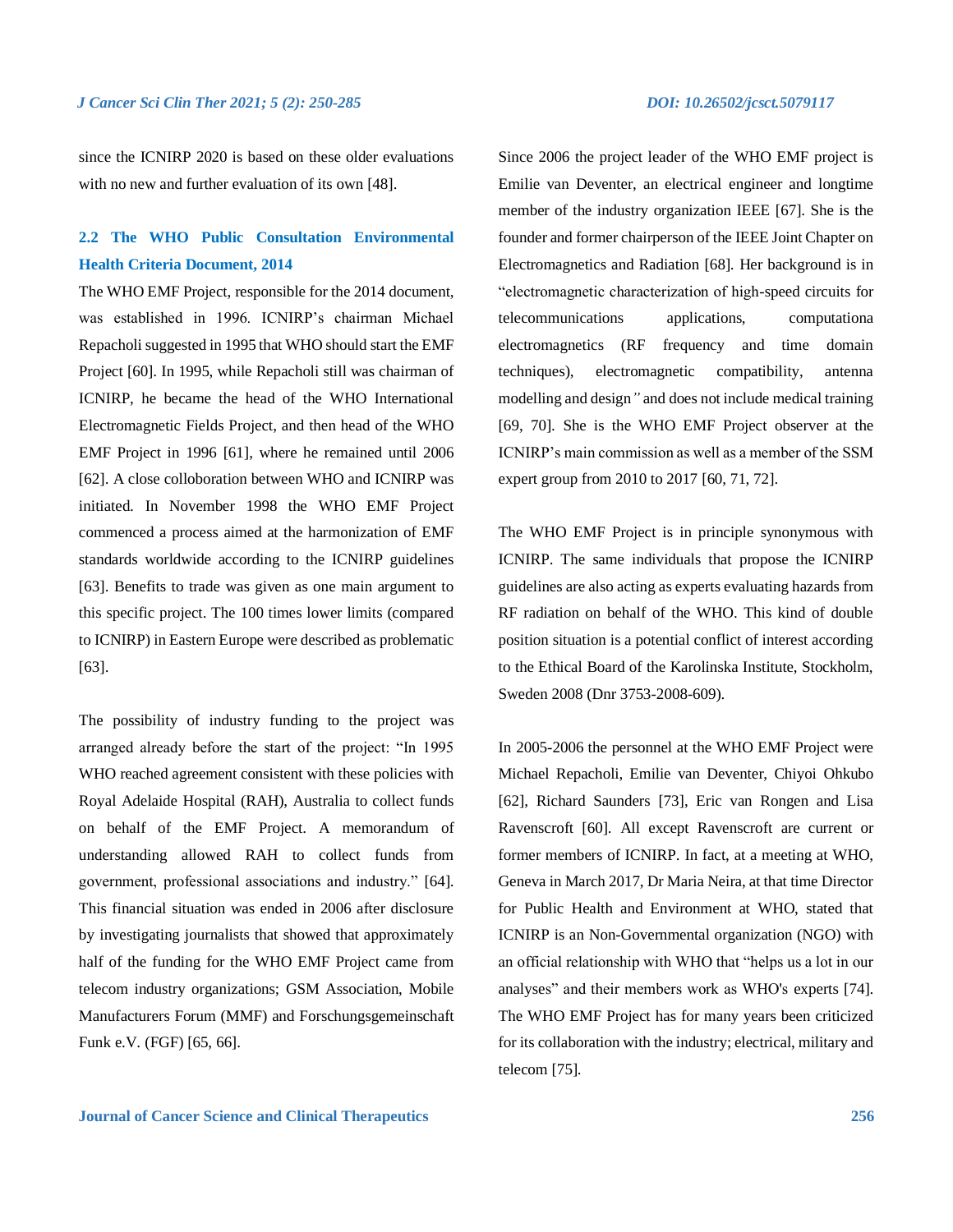A draft of a Monograph on health effects of electromagnetic field (EMF) exposure was released by WHO in 2014 [76]. It was open for public consultation until December 31, 2014, but has never been published as a final version and it is unclear why it was never finalized.

Out of the six experts in the WHO core group responsible for the draft, four were active members and one was a former member of ICNIRP [74], a fact that illustrates that WHO continues to be almost identical with ICNIRP, see Table 1. Many critical comments were sent to the WHO. One example is the "No confidence" letter sent by The BioInitiative Working Group in December 2016 to the WHO EMF Program Manager that concluded that the experts writing the WHO draft were to a large extent ICNIRP members.

"The BioInitiative Working Group urges the World Health Organization to make changes to the WHO RF EHC [Environmental Health Criteria] Core Group membership to more fairly reflect membership and expertise of the 2011 IARC RF Working Group. At present the WHO RF EHC Core Group is indistinguishable from ICNIRP (1, 2) undermining credibility of the process and ensuring doubt about conclusions." [77].

This letter was followed by another letter from the BioInitiative Working Group in January 2017 including suggestion of experts to replace present persons in the Core Group as well as Additional Experts [78].

A call for Protection from Non-ionizing Electromagnetic Field Exposure was made by the International EMF Scientist Appeal.

"By not taking action, the WHO is failing to fulfil its role as the preeminent international public health agency…. The WHO is calling for all nations to adopt the ICNIRP guidelines to encourage international harmonization of standards… It is our opinion that, because the ICNIRP guidelines do not cover long-term exposure and lowintensity effects, they are insufficient to protect public health." [24].

In total forty-seven NGOs also submitted a critical statement regarding the WHO draft on December 15, 2014. The WHO draft was criticized for the absence of pluralism among the selected experts, for biased reporting of scientific results and the "promiscuity between the WHO and ICNIRP." [79].

A press release was furthermore issued on February 24, 2017 by the European coordination of organizations for an EMF exposure regulation which truly protects public health. They stated that "The Conflict of Interest Scandal is repeating itself in the WHO" [80].

In a letter of concern dated March 1, 2017 the Russian National Committee on Non-Ionizing Radiation Protection wrote to the WHO: "It has just come to our attention that the WHO RF Working group consists mainly from present and past ICNIRP members.….the private self-elected organization ICNIRP, similar as majority of the current WHO RF WG [Working Group] members, does not recognize the non-thermal RF effects,…" [81].

In 2016 at a seminar at SSM in Stockholm Emilie van Deventer said that they had received 700 comments on the draft including references to "at least 300 papers that we had missed" [82].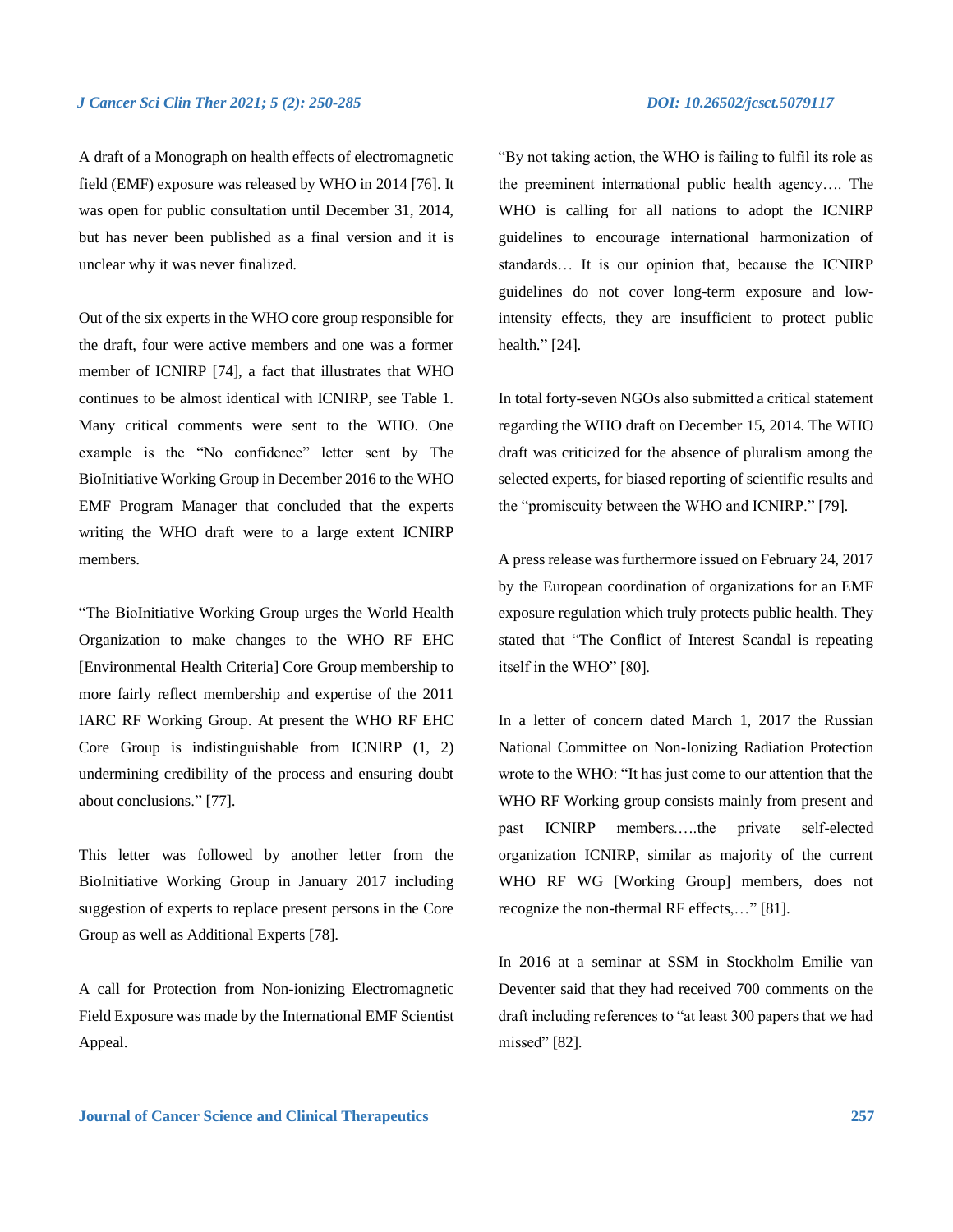It is unclear how WHO reacted to the critique. The Monograph is still unfinished. Instead the WHO has called for a new systematic review of this topic.

It should be noted that WHO in 2014 issued the following statement: "THIS IS A DRAFT DOCUMENT FOR PUBLIC CONSULTATION. PLEASE DO NOT QUOTE OR CITE." Nevertheless, this WHO Monograph draft from 2014, issued by a group dominated by ICNIRP members, was used as a basis for the ICNIRP guidelines 2020.

#### **2.3. The European Commission SCENIHR opinion 2015**

In 2015 the European Commission's expert group on electromagnetic fields, SCENIHR, released its report "Opinion on potential health effects of exposure to electromagnetic fields (EMF)" [49]. It was an update of the previous SCENIHR Opinions of 19 January 2009 "Health effects of exposure to EMF" and 6 July 2009 "Research needs and methodology to address the remaining knowledge gaps on the potential health effects of EMF" [83].

SCENIHR is one of three "Independent Scientific Committees" that provide the EU Commission, and through the Commission the other European institutions, with scientific advice regarding consumer safety, public health and the environment [84]. The Committee is also supposed to "…draw the Commission's attention to the new or emerging problems which may pose an actual or potential threat".

According to the Commission decision 2008, article 15 [85], the experts "…shall undertake to act independently of any external influence" and "shall make a declaration of commitment to act in the public interest and a declaration of interests indicating either the absence or existence of any

**Journal of Cancer Science and Clinical Therapeutics 258**

direct or indirect interest which might be considered prejudicial to their independence". However, this committee has a history of being unbalanced in terms of representation from both sides of the scientific controversy on RF radiation. No representatives from the scientific community that are of the opinion that there is increasing evidence of harmful effects have participated; at least no person has declared other opinion than the ICNIRP view.

The 2007 SCENIHR [86] working group's chair was Anders Ahlbom from Sweden, ICNIRP commission member 1996- 2008 and contributing to the ICNIRP guidelines 1998. Mats-Olof Mattsson, from Sweden, was one of the groups' three experts.

The 2009 SCENIHR [87] working group was identical to the 2007 group, but Mats-Olof Mattsson, from 2013 member of ICNIRP SEG, replaced Ahlbom as chair [88]. Eric van Rongen, member of ICNIRP and ICES as well as working with the WHO EMF Project, was now among the external experts [87].

The 2015 SCENIHR working group was made up of Theodoros Samaras and Norbert Leitgeb (retired) and ten additional external experts [89]. Of the ten external experts, four are former or present members of ICNIRP main commission or SEG (Anssi Auvinen, Mats-Olof Mattsson, Maria Rosaria Scarfi and Zenon Sienkiewicz). Both Mattsson and Samaras are members of ICES/ IEEE [56].

### **2.3.1 Main conclusions 2015**

The quotes in this section are from the SCENIHR report 2015 [49]: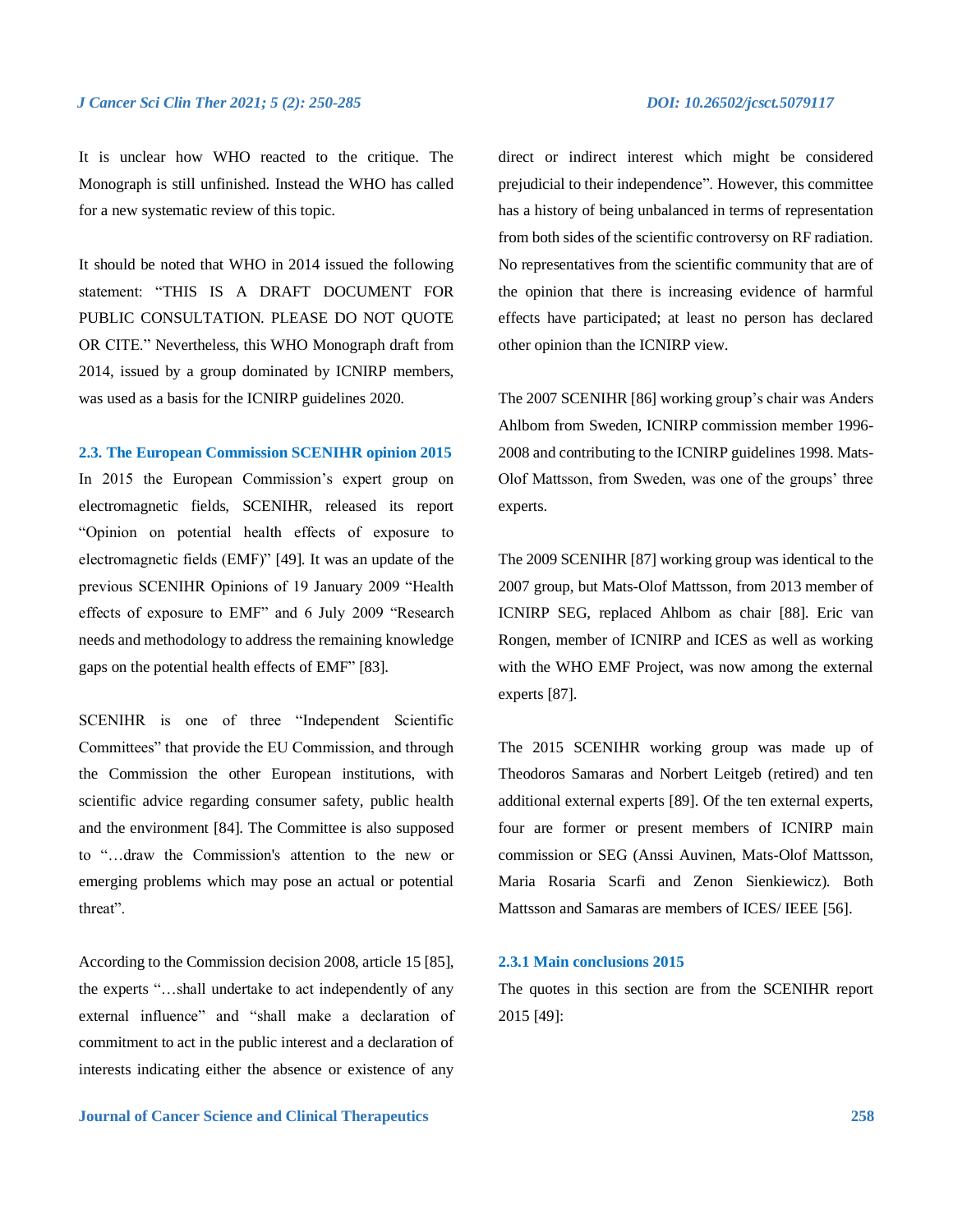"Overall, the epidemiological studies on mobile phone RF EMF exposure do not show an increased risk of brain tumours. Furthermore, they do not indicate an increased risk for other cancers of the head and neck region.…The results of cohort and incidence time trend studies do not support an increased risk for glioma while the possibility of an association with acoustic neuroma remains open."

Other effects from RF-radiation such as different health symptoms, also known as the microwave syndrome [43], neurological diseases and other health outcomes, were also dismissed with various arguments. The conclusion of no brain tumor risks from RF radiation relied upon several studies with methodological shortcomings resulting in underestimated risks, for instance the Danish cohort study [90, 91], the UK Benson study [92] as well as the Cefalo study [93], see below. Joachim Schüz, who was a member of SCENIHR 2015 working group that drafted SCENIHR 2015, was also coauthor of these three studies [94].

Increased cancer risks in other epidemiological studies [7, 8, 14, 15, 16] were downplayed by SCENIHR [49] with reference to a few brain tumor incidence trend reports, the Danish cohort and a UK cohort:

"The fact that incidence rates of glioma and meningioma do not rise in the age groups of highest mobile phone prevalence provides evidence that common use of mobile phones is unlikely to be associated with an increased risk of those brain tumours. This is confirmed by the Danish cohort study that rules out risks that would affect large segments of the population. Evidence against an association also arises from the large-scale UK million women study."

#### **2.3.2. Methodological issues**

*2.3.2.1. The Danish Cohort (2001, 2006, 2011):* This study, funded by Danish telecom operators, first published in 2001 [90] and last updated in 2011 [91], reported no increased risks of tumors in the central nervous system. It was based on 420,095 mobile phone private subscribers. This group's incidence of brain tumors was compared with the incidence within the rest of the Danish population (control group). However, there are severe methodological faults that led to erroneous results:

- Inclusion only of mobile phone private subscribers in Denmark between 1982 and 1995 in the exposure group.
- Exclusion of the most exposed group, consisting of 200,507 corporate users of mobile phones [90]. They were instead included in the unexposed control group if not private subscribers.
- Users with mobile phone subscription after 1995 were not included in the exposed group and were thus treated as unexposed: "individuals with a subscription in 1996 or later were classified as non-users" [91].
- Actual exposure data is unknown and no analysis by laterality (the side were the phone is hold in relation to the position of the tumor) was performed.
- All users of cordless (DECT) phones were treated as unexposed for that exposure although they were also exposed to the same kind of RF radiation as from mobile phone use. The Hardell group has shown that use of cordless phones increases risk of glioma and acoustic neuroma tumors [7, 8].

Professor Michael Kundi of the Medical University of Vienna expressed the opinion that the Danish study is "the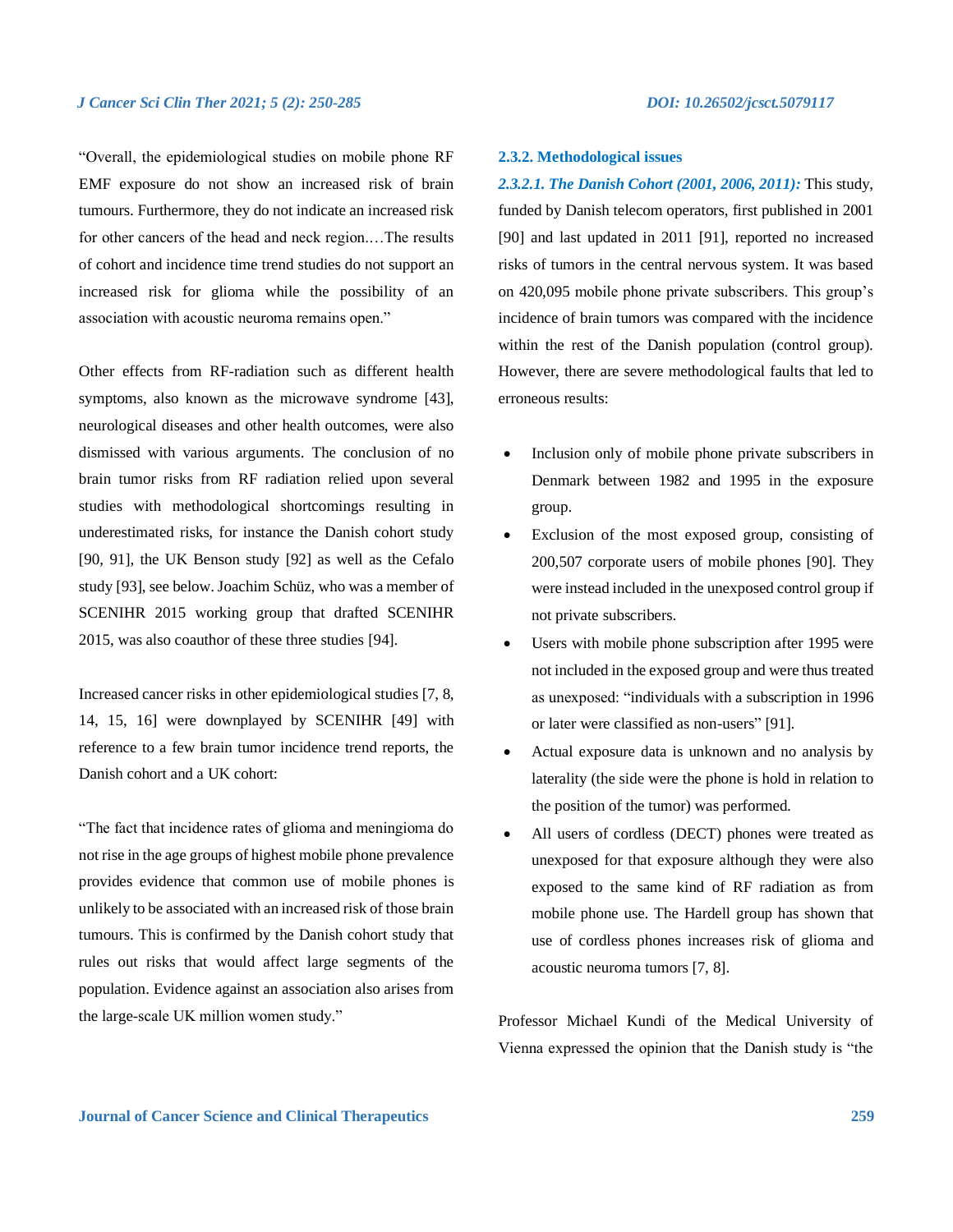most severely biased study among all studies published so far" [95]. Certainly, there were severe methodological flaws. The study [90, 91, 96] was regarded by IARC in the 2011 evaluation [9, 10] to be uninformative regarding cancer risks due to serious exposure misclassification. However, it is included by SCENIHR [49], WHO [76], SSM [97] and ICNIRP as evidence of no risk [98, 99]. The statement by SSM 2013 [97] that: "The Danish cohort studies make an important contribution to the total assessment in the field." is remarkable taking the critique of the study that should have been well known to the SSM expert panel. The many shortcomings in the study were discussed in a peer-reviewed article [100] concluding that: "After reviewing the four publications on the Danish cohort study, one might rightly wonder whether this cohort was initially set up to show no increased risk."

*2.3.2.2. The Benson UK study (2013):* This cohort study of 791,710 women in the Million Women Study was started during 1996-2001 [92]. Data on mobile phone use was collected at one time between 1999 and 2005, without questions separating heavy users from light users. Mobile phone use was based on the answers to a few questions posed at the time when the women were recruited to the study: "About how often do you use a mobile phone?", "Never, less than once a day, or every day?" Those who did use a mobile phone were also asked "for how long?". At the end of the study in 2009, a random sample of participants were asked two more questions about their mobile phone use, but these answers were never used in the analyses. Use of cordless (DECT) phone was not assessed. Due to limitations in the study design, such as no comprehensive assessment of lifetime mobile phone use, the study is uninformative and should not be used as scientific evidence of lack of cancer risk. In fact the authors concluded that:

"The main limitation of the study is that mobile phone use was reported at baseline and may have changed subsequently. Almost all women who reported daily use of mobile phones at baseline were still using a mobile phone at least once a week when asked again 8.8 years later. However, some women who reported not using a mobile phone at baseline began use subsequently; and this might dilute our estimates of relative risk towards the null" [92].

*2.3.2.3. The CEFALO Study (2011):* The CEFALO study on brain tumor risk for children aged 7-19 using mobile phones [93] is claimed in the SCENIHR 2015 report [49] to have found no increased risk. The children in the study were diagnosed with a brain tumor during 2004-2008. The study showed several statistically non-significant increased odds ratios (ORs). However, a press release issued by one of the authors, Maria Feychting at the Karolinska Institute in Stockholm, stated that "Reassuring results from first study on young mobile users and cancer risk…The so called CEFALO study does not show an increased brain tumor risk for young mobile users." [101]. She was vice chair of ICNIRP 2012-2020, member of ICNIRP SEG 2000-2012, and is currently SEG member since 2020. Maria Feychting was also member of the WHO core group responsible for the WHO 2014 draft. Martin Röösli, member of ICNIRP Commission since 2016, the SSM expert group since 2010, as well as member of the WHO 2014 external expert group, was also coauthor of this study (corresponding author). Martin Röösli also claimed in a press-release that the results were reassuring of no risk [102].

The study has several shortcomings and one major shortcoming is the assessment of RF exposure from cordless phones that was not included in the total RF radiation exposure. Furthermore, the scientists did not assess total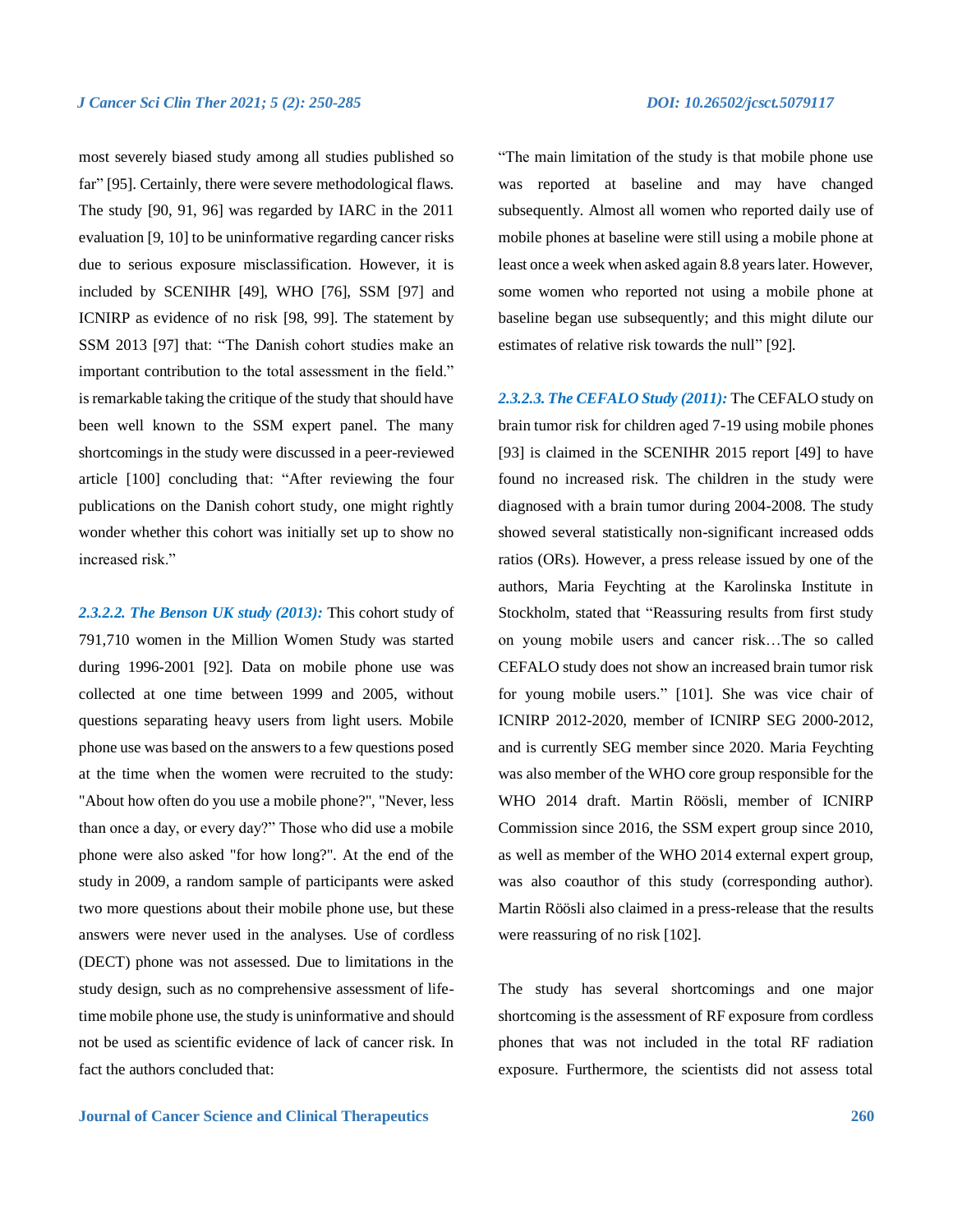exposure from cordless phones (DECT). Instead the authors analyzed "…ever used cordless phones, and the cumulative duration and number of calls with cordless phones in the first 3 years of use." This is a scientifically invalid method to study risk associated with an agent [103]. Thereby four to sixteen years of potential exposure were disregarded in the study age group 7-19 years. It is most questionable since use of the cordless phone increases by age.

This is more startling since no such time limit was made in the questionnaire sent to the Ethical Board at Karolinska Institute, Stockholm (DNR2005/1562-3). There were four questions on use of a cordless phone (summary): 1. When did you first start using a cordless phone? 2. How often did [child] answer the cordless phone? 3. How often does [child] speak on the cordless phone? 4. When [child] talks on the cordless phone, which phrase fits the best? (about 1 min, about 3 min, about 6 min, about 10 min or more)*.*

No doubt even with these few questions it would have been possible to assess lifetime cumulative use of the cordless phones. According to the questions there is no reason or possibility to limit to only the first three years of use. Furthermore, it is not probable that a child would only use the cordless phone for three years and then stop the habit. To note is also an e-mail (personal communication) from Martin Röösli to one of the authors (MN) on August 17, 2011 in which he regarding cordless phones stated that "We also asked about ever using it and we requested the age range that they have used the phone". No doubt with that information, which was not given in the article, it would have been possible to calculate whole lifetime cumulative exposure.

Thus, it is evident that limiting use to only first three years would bias the results towards unity, particularly as children tend to increase their phone use with increasing age, which is also shown in the CEFALO study. In spite of this, SCENIHR [49] gave the impression that all cordless phone use was included by claiming that "Use of cordless phones showed no increased OR (1.09; CI 0.81-1.45), not even in the group of highest cumulative use.*"* This claim is most misleading. Highest group for cumulative use available in the study was only 70+ hours. Further, the authors intentionally omitted the real highest users by limiting the exposure to the first three years of use. It is remarkable that this misleading claim in the SCENIHR report was written by one of the authors of CEFALO (Joachim Schüz), who also was coauthor of the Danish cohort and the Benson study.

In a comment, the Hardell group wrote [103]:

"Further support of a true association was found in the results based on operator-recorded use [of mobile phones] for 62 cases and 101 controls, which for time since first subscription > 2.8 years yielded [odds ratio] OR 2.15 (95% [confidence interval] CI 1.07-4.29) with a statistically significant trend  $(P = 0.001)$ ..... We consider that the data contain several indications of increased risk, despite low exposure, short latency period, and limitations in the study design, analyses and interpretation".

In fact, all ORs on mobile phone use were >1.0 according to Table 2 in the article [93]. For both ipsilateral and contralateral mobile phone use statistically significant increased risks were obtained for highest group of cumulative numbers of calls;  $OR = 2.91$ ,  $95\% CI = 1.09 - 7.76$ and OR = 4.82, 95 % CI = 1.21-19.24, respectively. For central or unknown location a statistically significant decreased risk was found based on low numbers. It should be noted that there are missing numbers of cases and controls in different strata in e.g. Table 5 in the article [93], no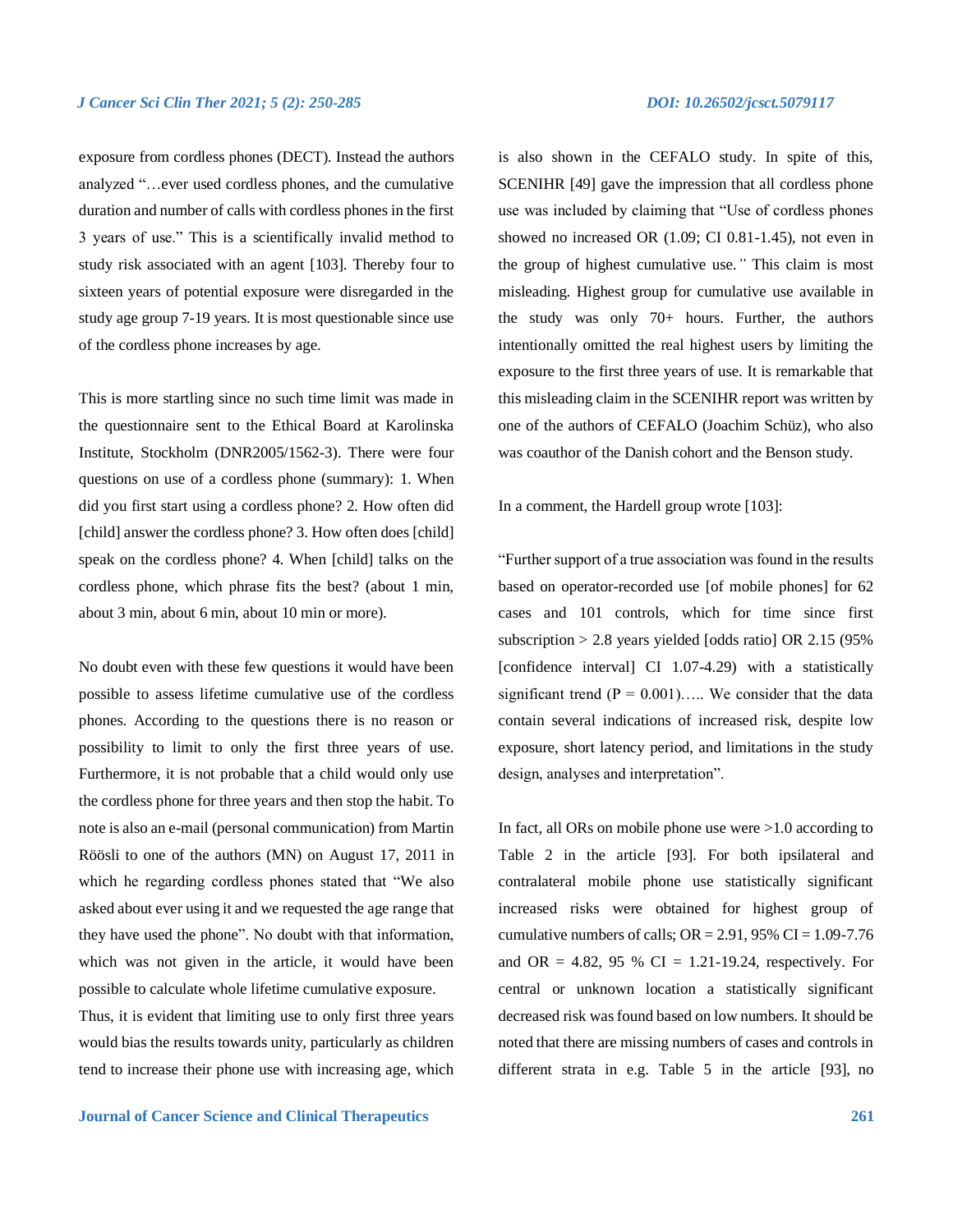explanation is given as we have discussed [103]. The anatomical distribution for brain tumors in children differs from adults [104]. Thus, there are more central and brain stem tumors, facts not considered by Aydin et al. [93] In children the distribution of RF radiation differs from adults with larger part of the brain more exposed due to e.g. smaller head and thinner bone [105]. Thus, the laterality analysis should be interpreted with caution.

#### **2.3.3. Critical comments on SCENIHR [49]**

There were in total 186 critical comments submitted to EU by different persons and organizations [106]. Less than 30 percent of these comments were taken into account, a few yielding minor clarifications in the text but without changes of the SCENIHR major conclusions. The BioInitiative Group was among many others that expressed critical comments to the SCENIHR: "In summary, the preliminary SCENIHR conclusion that glioma risk is weaker now is not scientifically justified. The only way that conclusion could be reached by SCENIHR is to exclude critical studies that present evidence to the contrary, i.e. studies that report the risk of glioma (and acoustic neuroma) is stronger now than in 2009" [107].

# **2.4. The reports from the Swedish Radiation Safety Authority (SSM) 2015, 2016 and 2018 [50-52]**

The expert group on electromagnetic fields at SSM was created in June 2002. Between 2003 and 2010 it was called the "Independent Expert Group on Electromagnetic Fields". During that period Anders Ahlbom, member of ICNIRP main commission 1996-2008, and SCENIHR member 2007- 2009, was the head of the expert group and his colleague Maria Feychting, longtime member of ICNIRP and member of the WHO 2014 core group, was the group's secretary.

From 2013 and until today, the expert group was renamed as the "Scientific Council on Electromagnetic Fields".

Between 2003 and 2019 the SSM group has published thirteen reports in English on its webpage [71]. All reports since 2003 have consistently refuted or ignored evidence of health risks from non-thermal exposure in line with the views by ICNIRP, the WHO and the SCENIHR.

Since the first report in 2003 until today around half of the group's members have also been present or previous ICNIRP members. In consequence the conclusions have generally been that there are no health risks below the limits recommended by ICNIRP. No scientist critical to the ICNIRP view has ever been part of this group. Here are some examples of conclusions from the SSM reports (2015 – 2018) that are included as basis for the present ICNIRP guidelines.

#### **2.4.1. SSM 2015**

"In terms of exposure from mobile phone base stations or other RF-EMF transmitters, no new evidence has become available indicating a causal link between exposure and symptoms or Electromagnetic Hypersensitivity (EHS).... New studies on mobile phone use and tumours in the brain using retrospective exposure assessment are in line with previous research, which means that increased risks were observed in some of the most extreme exposure categories. However, it is not clear to what extent these risk estimates are affected by recall bias… New studies on associations between sperm quality and mobile phone use are of low quality and cannot be used to evaluate a potential association with RF-EMF exposure" [50].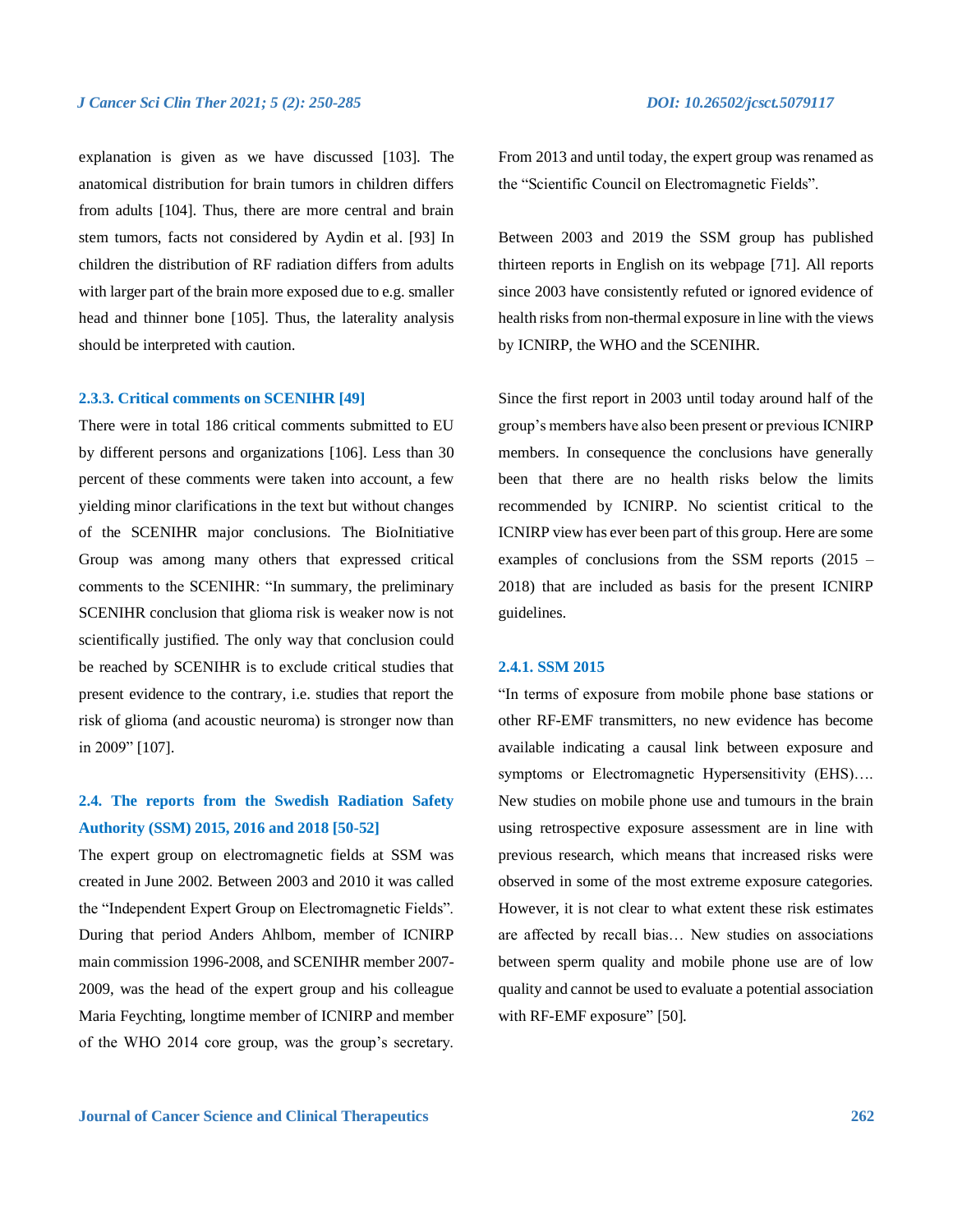The 2015 SSM report raised the issue that recall bias might have affected brain cancer risk estimates. However the study by Momoli et al. [108] showed that recall bias did not affect the risk of glioma in the Canadian component of the Interphone study [14]. In addition, it should be noted that the 2020 ICNIRP guidelines [48] refer to recall bias in the casecontrol studies of the Interphone study but do not mention the analysis by Momoli et al. Also, as displayed below, recall bias cannot explain the results in the Hardell group studies.

### **2.4.2. SSM 2016**

"Most research in the past decade has been done into a possible relation between mobile phone use and brain tumours. Epidemiological studies have provided weak indications for an association between frequent and longterm use of a mobile phone and gliomas (malign tumours of the brain tissue) and vestibular schwannomas (also called acoustic neuromas, a benign tumour of the vestibulocochlear nerve that connects the ear to the inner brain). The evidence is not very clear and unequivocal, however. Altogether it provides no or at most little indications for a risk for up to approximately 15 years of mobile phone use" [51].

In a press release, at the time of the publication of the 2016 report, this Swedish authority claimed that the suspicion that mobile phones or wireless networks could be a health risk to humans or to the environment had become weaker during the past 13 years since the first of the group's report [109]. This contrasted with the increasing scientific evidence of the opposite [24]. In Table 2 results for meta-analysis of highest cumulative use in hours of mobile phone use in case-control studies is given and the results for acoustic neuroma are given in Table 3. Clearly these results from the different studies available in 2016 are in contrast to the statement by SSM.

| All     |           |               | <b>Ipsilateral</b> |      |               |
|---------|-----------|---------------|--------------------|------|---------------|
| Ca/Co   | <b>OR</b> | 95 % CI       | Ca/Co              | OR.  | 95 % CI       |
|         |           |               |                    |      |               |
| 210/154 | 1.40      | $1.03 - 1.89$ | 100/62             | 1.96 | $1.22 - 3.16$ |
|         |           |               |                    |      |               |
| 24/22   | 2.89      | $1.41 - 5.93$ | 9/7                | 2.11 | $0.73 - 6.08$ |
|         |           |               |                    |      |               |
| 211/301 | 2.13      | $1.61 - 2.82$ | 138/133            | 3.11 | $2.18 - 4.44$ |
|         |           |               |                    |      |               |
| 445/477 | 1.90      | $1.31 - 2.76$ | 247/202            | 2.54 | $1.83 - 3.52$ |
|         |           |               |                    |      |               |

\*≥896 h used for Coureau et al.

**Table 2:** Numbers of exposed cases (Ca) and controls (Co) and odds ratio (OR) with 95 % confidence interval (CI) for glioma in case-control studies in the highest category of cumulative use in hours for mobile phone use, for further details see [42].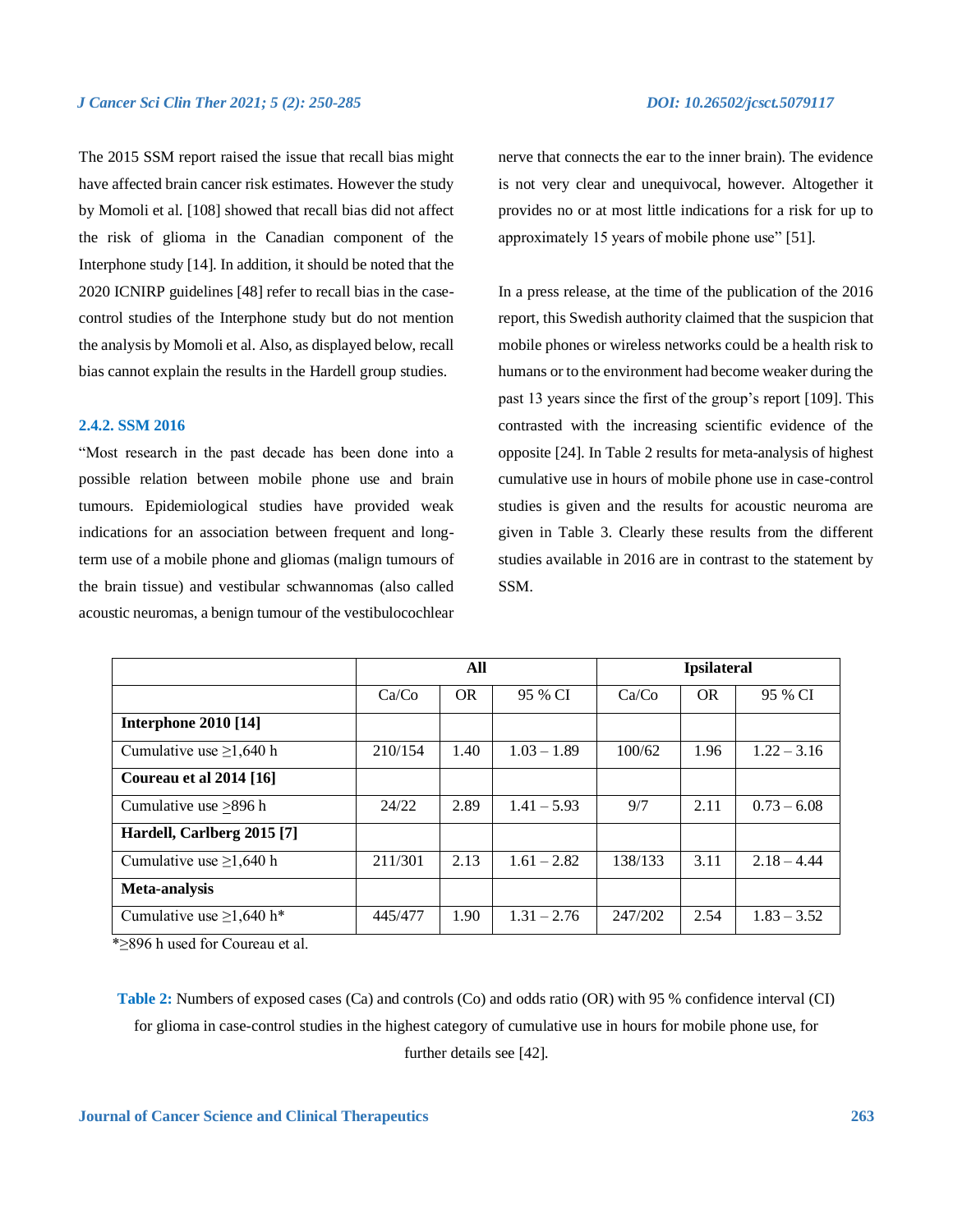|                                |         | All       |               | <b>Ipsilateral</b> |           |               |
|--------------------------------|---------|-----------|---------------|--------------------|-----------|---------------|
|                                | Ca/Co   | <b>OR</b> | 95 % CI       | Ca/Co              | <b>OR</b> | 95 % CI       |
| <b>Interphone 2010 [15]</b>    |         |           |               |                    |           |               |
| Cumulative use $\geq$ 1,640 h  | 77/107  | 1.32      | $0.88 - 1.97$ | 47/46              | 2.33      | $1.23 - 4.40$ |
| <b>Hardell et al. 2013 [8]</b> |         |           |               |                    |           |               |
| Cumulative use $\geq$ 1,640 h  | 27/301  | 2.40      | $1.39 - 4.16$ | 19/133             | 3.18      | $1.65 - 6.12$ |
| Meta-analysis                  |         |           |               |                    |           |               |
| Cumulative use $\geq$ 1,640 h  | 104/408 | 1.73      | $0.96 - 3.09$ | 66/179             | 2.71      | $1.72 - 4.28$ |

**Table 3:** Numbers of exposed cases (Ca) and controls (Co) and odds ratio (OR) with 95 % confidence interval (CI) for acoustic neuroma in case-control studies in the highest category of cumulative use in hours for mobile phone use, for further details see [42].

### **2.4.3. SSM 2018**

This annual report was the twelfth in this series and covered studies published from October 2015 up to and including March 2017. Oxidative stress effects reported below ICNIRP guidelines was discussed but the relevance for human "direct health effects" was claimed to be "unclear". The conclusion was that "No new health risks have been identified." [52].

It is clear that the SSM expert group has not made a sound and objective scientific evaluation of health risks associated with RF radiation exposure. We note that SSM in April 2020 published a new report from the SSM expert group which concluded: "The results of the research review give no reason to change any reference levels [ICNIRP's] or recommendations in the field". Of the ten members in the scientific group five were present or past members of ICNIRP [110].

### **3. ICNIRP 2020 Evaluation**

Eric van Rongen, chair of the ICNIRP Commission 2016- 2020, claimed in a press release regarding the new ICNIRP guidelines 2020 that the 1998 version was "conservative in most cases" and "still provide adequate protection for current technologies"*.* He also argued that: "The most important thing for people to remember is that 5G technologies will not be able to cause harm when these new guidelines are adhered to" [111].

Many other incorrect statements were made in the recent ICNIRP paper [48] contrary to an objective evaluation of the available scientific evidence. In the following the section on cancer is reviewed. That section claims:

"There is a large body of literature concerning cellular and molecular processes that are of particular relevance to cancer. Although there are reports of effects of radiofrequency EMFs on a number of these endpoints, there is no substantiated evidence of health-relevant effects (Vijayalaxmi and Prihoda 2019)".

Already in the first paragraph in the report evidence on biological effects from RF radiation is dismissed without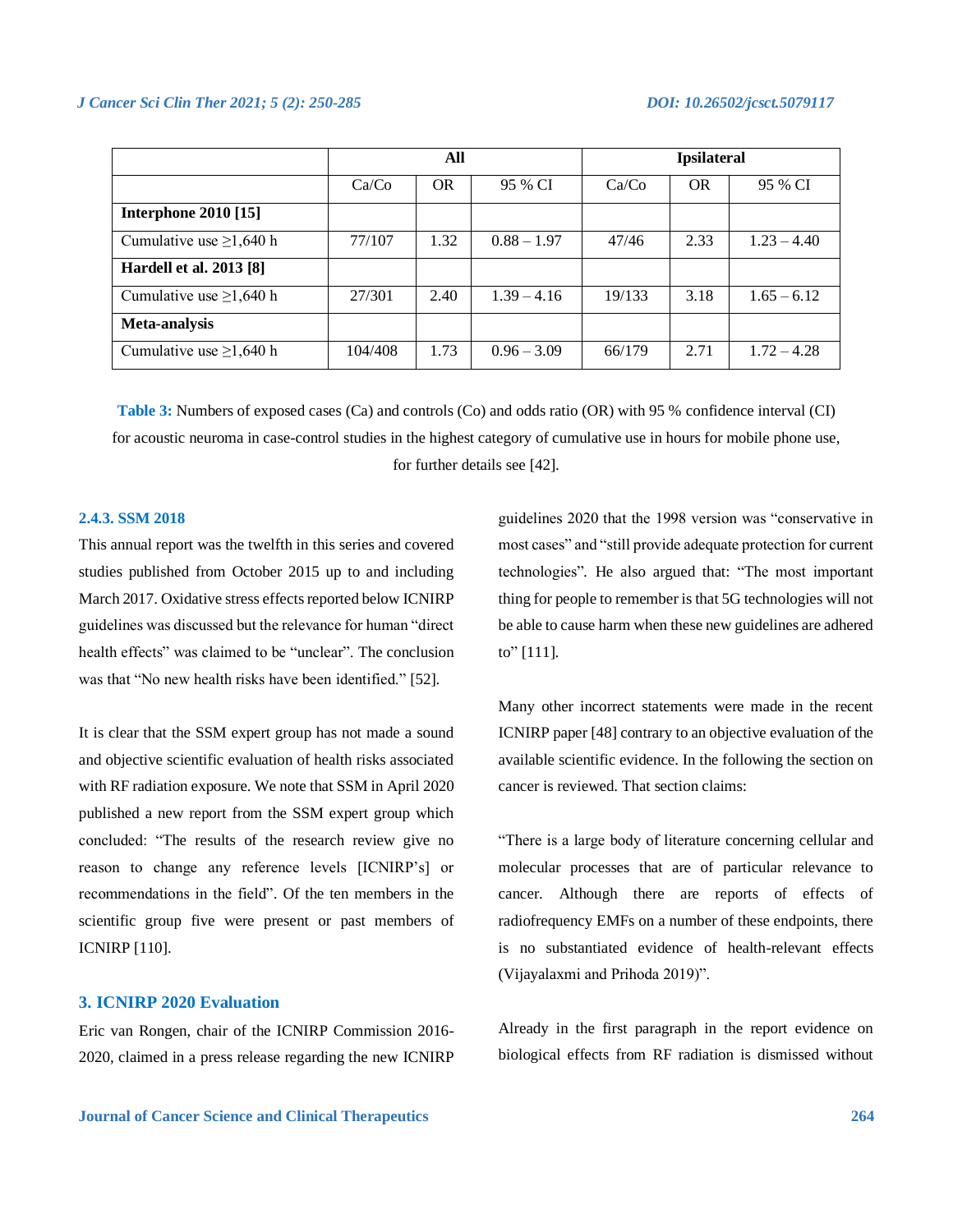scientific foundation. This continues regarding cancer risks. Mostly not even references are given to the discussed studies, or with erroneous references. The uninformed reader may take the statements at face value and not understand that they are, in fact, not correct.

### **3.1. Animal studies**

Regarding animal studies yielding a promoting effect from RF radiation [39, 40] ICNIRP states that "…interpretation of these results and their applicability to human health [is] difficult, and, therefore, there is a need for further research to better understand these results"*.* In the next paragraph the recent animal NTP studies [25, 26] and Ramazzini Institute results [27] are disregarded, stating that "…no consistency was seen across these two studies" and "within the context of other animal and human carcinogenicity research (HCN 2014, 2016), their findings do not provide evidence that radiofrequency EMFs are carcinogenic".

On the contrary, as discussed above, animal studies indicate that RF radiation may both promote and initiate cancer. In a review, the Hardell group concluded that:

"There is clear evidence that RF radiation causes cancer/tumor at multiple sites, primarily in the brain (glioma) and head (acoustic neuroma). There is also evidence of an increased risk of developing other tumor types. The results are similar in both the NTP studies (19, 20) and the Ramazzini Institute findings (34). Based on the IARC preamble to the monographs, RF radiation should be classified as Group 1: The agent is carcinogenic to humans" [19].

In a note published by ICNIRP in 2018 it was claimed that

the histopathological evaluation in the NTP study was not blinded as to exposure status [112]. This was rebutted by one of those responsible for the NTP study [113]. However, it seems to have had no impact on the ICNIRP evaluation [48]. ICNIRP claims that the animal studies "do not provide evidence that radiofrequency EMFs are carcinogenic," while an independent peer review of the NTP data concluded that this study provided 'clear evidence of carcinogenic activity', see Table 4 in a comment on the NTP study [19]. A comprehensive discussion of the ICNIRP evaluation was published by Melnick as a correspondence with "focuses on ICNIRP's false claims about the methodology, interpretation, and relevance of the National Toxicology Program studies on cell phone radiation" [114]. This included misleading statements by ICNIRP on e.g., the pathology review procedure, rat survival rates, multiple comparisons, but also excluding discussion of other end points such as DNA strand breaks in the brain cells, and increased incidence of cardiomyopathy. Melnick concluded that "ICNIRP should promote precautionary advice for the general public rather than trying to justify their decision to dismiss findings of adverse health effects caused by RF-EMFs and thereby retain their  $20+$  y-old exposure guidelines that are based on protection against thermal effects from acute exposure". In the response, ICNIRP seemed not to make a serious scientific rebuttal of the statements by Melnick "except for one minor issue", i.e., the description of the NTP study as "whole of life" rather than "most of life" [115].

#### **3.2. Brain tumor risks from mobile phone use**

Regarding epidemiological studies first a study by Martin Röösli et al. [116] is cited by ICNIRP. Röösli is, as mentioned earlier, both member of the ICNIRP commission, the WHO 2014 external experts and the SSM experts. The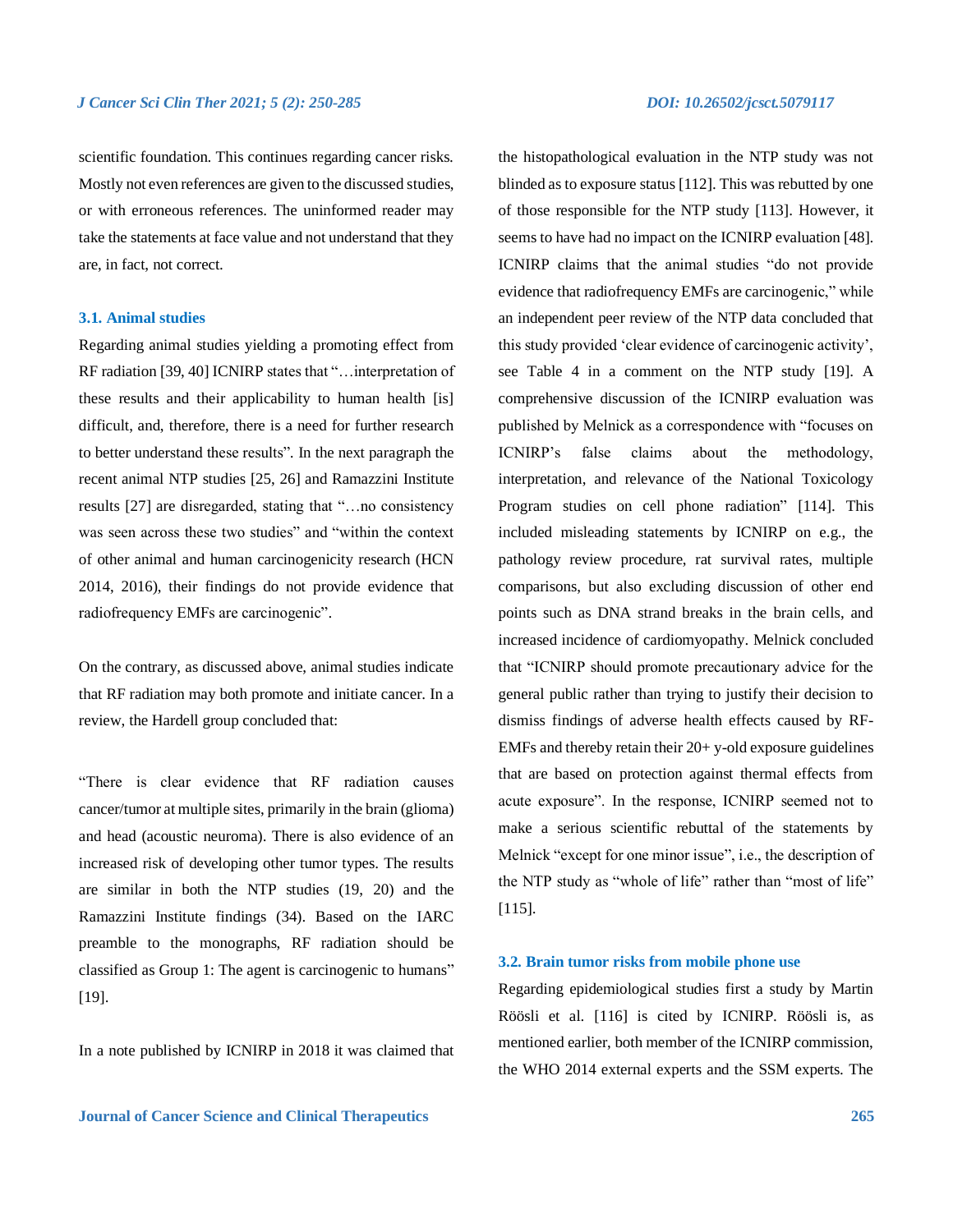article has several limitations. The results on use of cordless phones as risk factor for brain tumors are not discussed. Regarding glioma risk all results on cumulative use of wireless phones were not discussed and ipsilateral or contralateral use in relation to tumor localization in the brain were omitted from the meta-analyses. These results are important and have shown a consistent pattern of increased risk.

There were several other limitations in the article [116], such as including the Danish cohort study [90] in the metaanalyses. As discussed above, the study has severe errors of exposure classification and was therefore evaluated to be uninformative regarding carcinogenesis in the IARC 2011 evaluation [10] including Martin Röösli as one participating member.

Regarding the thirteen country Interphone study on glioma [14] and acoustic neuroma [15] ICNIRP concludes that the studies do "…not provide evidence of an increased risk", which is not correct [48]. On the contrary regarding glioma cumulative call-time of mobile phones  $\geq$ 1,640 h resulted in OR = 1.40, 95 % CI = 1.03–1.89, increasing to OR = 1.87, 95% CI =  $1.09 - 3.22$  for glioma in the temporal lobe, the most exposed part of the brain. Ipsilateral mobile phone use yielded OR = 1.96, 95% CI = 1.22–3.16 for all glioma, cumulative use  $\geq 1,640$  h. Furthermore, a statistically significant increased risk for glioma was seen in the group 2–4 years for regular use, with 1–1.9 years use as reference category, OR = 1.68, 95% CI = 1.16–2.41, see Appendix 2 [14]. The highest OR was seen in the 10+ years category for regular use, OR = 2.18,  $95\%$  CI = 1.43–3.31.

In parts of Interphone, RF radiation dose was estimated as total cumulative specific energy (TCSE; J/kg) absorbed at the tumor's estimated center [117]. The risk increased with increasing TCSE 7+ years before diagnosis,  $OR = 1.91$ , 95%  $CI = 1.05 - 3.47$  (p-trend = 0.01) in the highest quintile. Comparing with glioma in other parts of the brain, increased ORs were found for tumors in the most exposed part of the brain in those with  $10+$  years of mobile phone use, OR = 2.80, 95% CI =  $1.13 - 6.94$ .

Similar results were reported by Grell et al. [118]:

"we found a statistically significant association between the intracranial distribution of gliomas and the self-reported location of the phone…Taken together, our results suggest that ever using a mobile phone regularly is associated with glioma localization in the sense that more gliomas occurred closer to the ear on the side of the head where the mobile phone was reported to have been used the most".

Canadian data from the Interphone Study were evaluated separately [108]. For glioma, when comparing those in the highest quartile of use (>558 lifetime hours) to those who were no regular users, the OR was 2.0,  $95\%$  CI = 1.2 - 3.4. After adjustment for selection and recall biases somewhat higher OR was found, 2.2, 95 % CI =  $95\%$  CI = 1.3 - 4.1, indicating that such bias did not cause the results.

Also for acoustic neuroma, the Interphone study yielded statistically significant increased risk. Thus, ipsilateral cumulative mobile phone use  $> 1,640$  hours gave OR = 2.33, 95 % CI = 1.23-4.40 [15].

Regarding the Hardell group studies ICNIRP [48] writes: "…a set of case-control studies from the Hardell group in Sweden report significantly increased risks of both acoustic neuroma and malignant brain tumors already after less than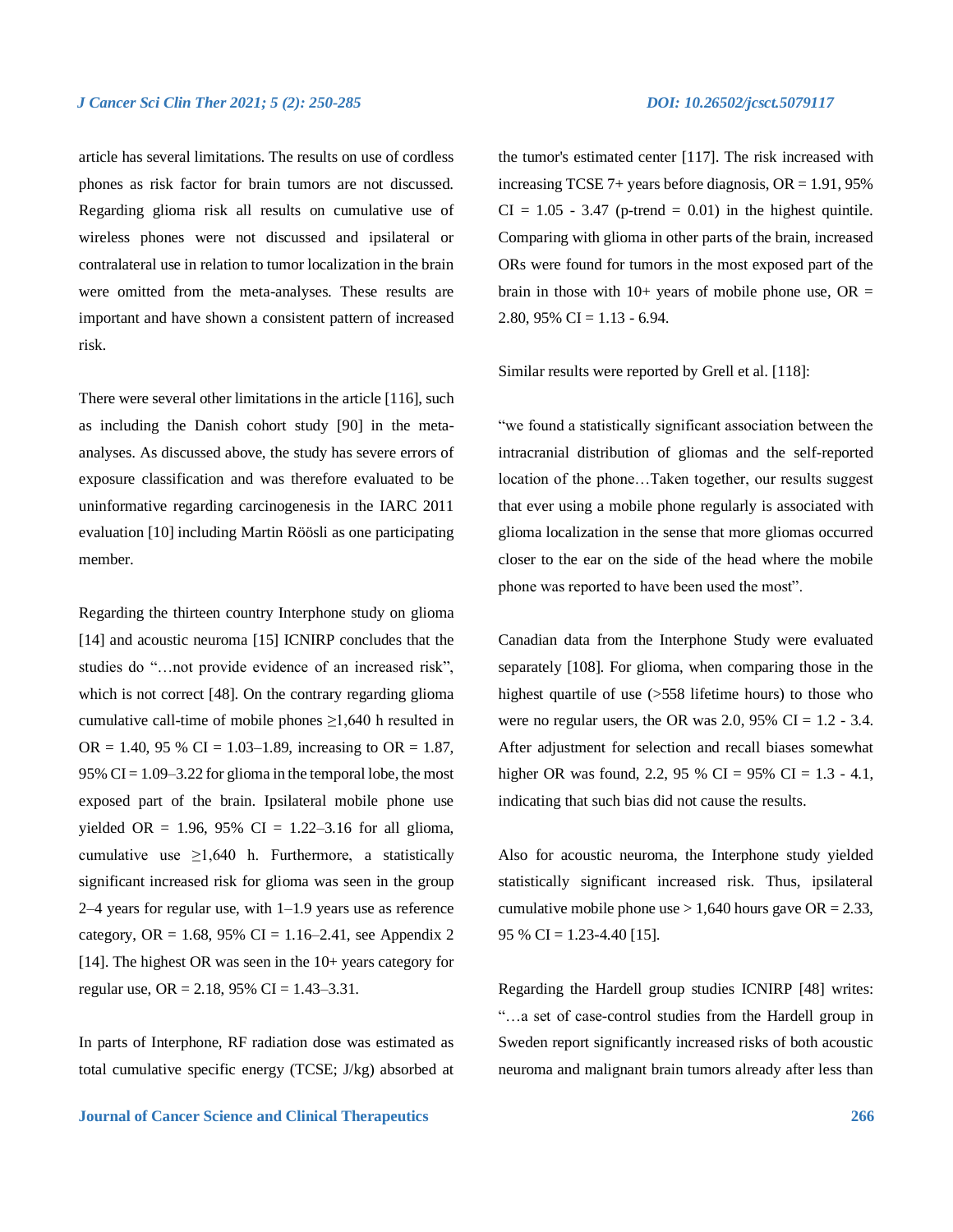five years since the start of mobile phone use, and at quite low levels of cumulative call time." No reference is given to the studies, indicating they have not been seriously evaluated. ICNIRP's writing is not consistent with what the studies reported. In the shortest latency time >1- 5 years period overall mobile phone use yielded for glioma  $OR = 1.2$ , 95 % CI = 0.98-1.5 increasing to OR = 2.3, 95 % CI = 1.6-3.4 in the latency period  $> 20$  years (p trend  $= 0.01$ ). Similar results were found for cordless phones although based on low numbers in the longest latency period. The lowest quartile of cumulative wireless phone use gave  $OR = 1.2, 95$ % CI = 0.9-1.4 increasing to OR = 2.0, 95 % CI = 1.6-2.6 in the fourth quartile (p trend  $< 0.0001$ ) [7]. Thus, as the published results show no statistically significant increased risk was found in total in the shortest latency group contrary to what ICNIRP stated, although somewhat higher risk was found for ipsilateral use.

For acoustic neuroma, the Hardell group reported use of wireless phone (mobile and/or cordless phone) with latency time >1-5 years in total OR = 1.2, 95 % CI =  $0.8-1.6$ increasing to OR = 4.4, 95 % CI = 2.2-9.0 (p trend = 0.003) for latency  $> 20$  years [8]. The risk increased with cumulative use of wireless phone; first quartile OR = 1.2, 95 % CI =  $0.8$ -1.7 and fourth quartile OR = 2.2, 95 % CI =  $1.5 - 3.4$ , p trend  $= 0.03$ . Thus, the results were similar as for glioma. These results were dismissed by ICNIRP.

In addition, ICNIRP claims that the Hardell group results may be caused by recall bias. For meningioma no statistically significant increased risk was found in the same study. Using meningioma cases as "controls" (the comparison entity) still yielded statistically significant increased risk for glioma and mobile phone use; ipsilateral use  $OR = 1.4$ , 95 %  $CI = 1.1$ -1.8, contralateral OR = 1.0, 94 % CI = 0.7-1.4 and for cordless phone use ipsilateral OR = 1.4, 95 % CI = 1.1-1.9, contralateral OR = 1.1, 95 % CI =  $0.8-1.6$  [7]. Similar results were found for acoustic neuroma using meningioma cases as the comparison group [8]. These results clearly show that the increased risks for glioma and acoustic neuroma were not caused by recall bias.

The CERENAT study by Coureau et al. [16] was omitted by ICNIRP. The study strengthened the evidence of increased risk for glioma associated with mobile phone use. Life-long cumulative duration  $\geq 896$  h gave OR=2.89, 95% CI 1.41 -5.93 for glioma. Number of calls  $\geq$ 18,360 gave OR=2.10, 95% CI 1.03 - 4.31. Higher risks were obtained for the highest exposed area, (temporal tumor), as well as occupational and urban mobile phone use. The Danish cohort study on mobile phone use with serious methodological limitations was however discussed in ICNIRP 2020, adding to the no-risk paradigm.

Furthermore, ICNIRP claims that "Studies of other types of tumors have also not provided evidence of an increased tumor risk in relation to mobile phone use. Only one study is available on mobile phone use in children and brain tumor risk. No increased risk of brain tumors was observed." This is yet another incorrect statement [93]. The CEFALO study, as discussed previously, showed increased risks in spite of methodological shortcomings.

#### **3.3. Thyroid cancer**

In 2016 the Hardell group published increasing incidence of thyroid cancer in the Nordic countries especially during the last two decades [119]. The thyroid gland is a target organ for RF radiation from smartphones, which was discussed as an etiologic factor. A case-control study on mobile phone use suggested an increased risk for thyroid cancer associated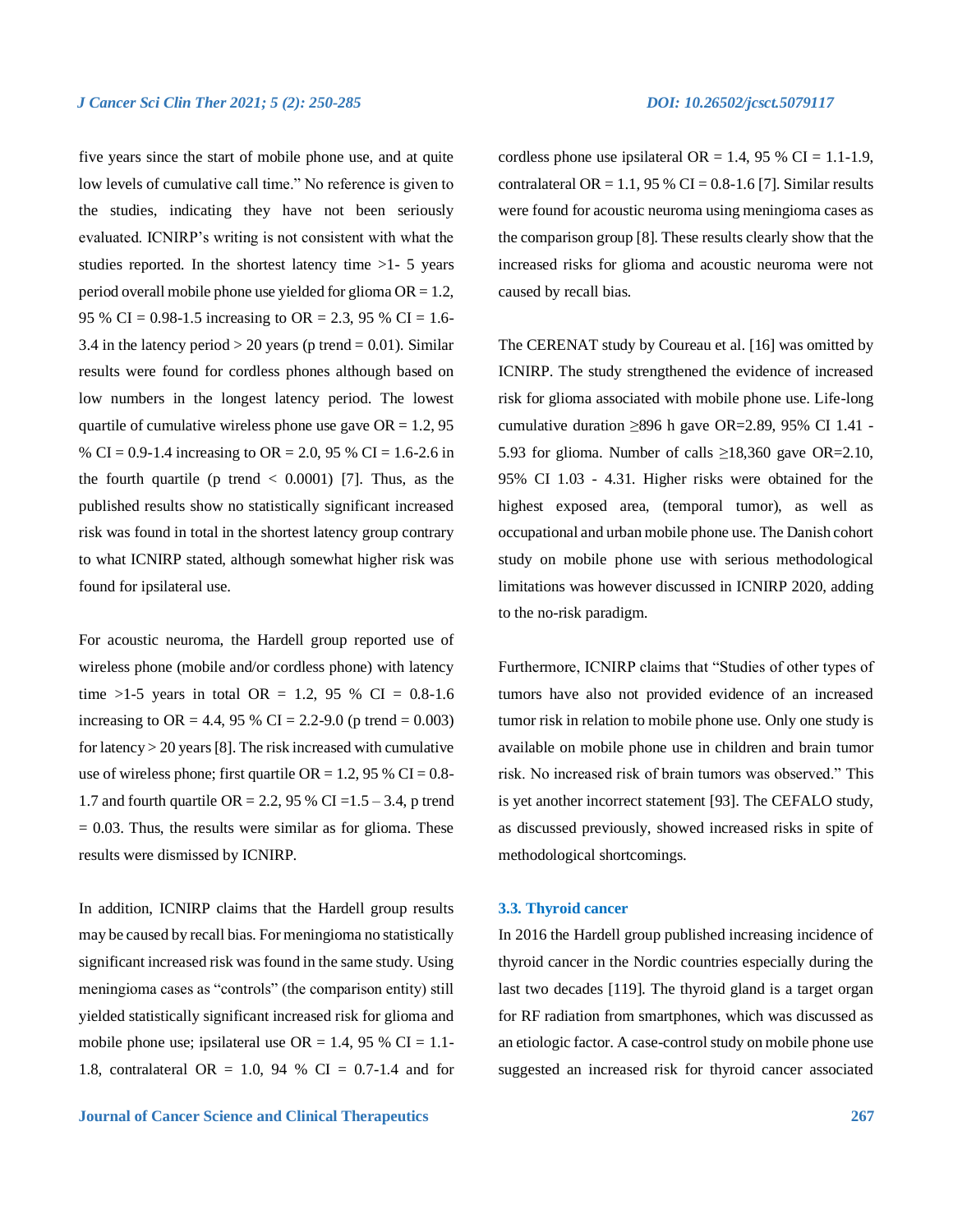with long-term use [120]. The same material was used to study genotype-environment interaction between single nucleotide polymorphism (SNPs) and mobile phone use [121]. The study showed that mobile phone use increased the risk for thyroid cancer when genetic variants were present within some genes. It was concluded that pathways related to DNA repair may be involved in the increased risk. The study was published online 6 December 2019, that is well before the ICNIRP 2020 publication. ICNIRP omitted completely to discuss the increasing incidence of thyroid cancer and the association with mobile phone use. The statement by ICNIRP of no risk for other tumor types is not correct. The increasing incidence of thyroid cancer in the Nordic countries is confirmed in our recent publication [122].

#### **3.4. Brain tumor incidence**

Another example by ICNIRP that misguides the reader is the statement "trends in brain cancer incidence rates from a large number of countries or regions…have not found any increase in the incidence since mobile phones were introduced." This is not correct. Philips et al. [123] reported a statistically significant increasing incidence of glioblastoma multiforme in UK during 1995-2015. Similar results were published from USA [124]. In Sweden, the Hardell group published increasing rates of brain tumors based on the Swedish National Inpatient Register and the Causes of Death Register [125]. The same group also published an increasing incidence of brain tumors in the Swedish Cancer Register [126]. ICNIRP seems to have overlooked facts that would contradict their claim that the results showing brain tumor risk are "not consistent with trends in brain cancer trends".

#### **3.5. Transmitters, base stations and cancer**

According to ICNIRP, studies on exposure to environmental RF radiation "have not provided evidence of an increased cancer risk either in children or in adults". No references to that statement are given. In a review by Khurana et al. [127] two of three studies reported increased incidence of cancer at a distance  $<$  350 m [128] or  $<$  400 m [129] from a base station. Dode et al. [130] reported increased cancer mortality in an area within 500 m from a base station in Belo Horizonte, Brazil. A study from Taiwan found a statistically significant increased risk of all neoplasms in children with higher-than-median RF radiation exposure to mobile phone base stations [131]. A cause-effect relationship between RF radiation in occupational and military settings, mainly communication equipment and radar, and hematolymphatic malignancies was reported by Peleg et al. [18]. They concluded that available research "make a coherent case for a cause-effect relationship and classifying RFR exposure as a human carcinogen (IARC group 1)"*.* DNA damage and oxidative stress were associated with living in a vicinity of base stations in a study from India which is also of interest in this context [132]. It would have been pertinent for ICNIRP to review the literature.

There are also studies showing increased risk for childhood leukemia from RF transmitters. One of the authors of the ICNIRP 2020 guidelines, commission member Martin Röösli, stated at a seminar organized by SSM in 2016 that until 2003 all but one results on transmitters had shown increased risk for childhood leukemia: "it was quite impressive that [for] almost all the studies for different type of leukemias basically they reported significantly increased risk. So it was not a random sample of risk estimates. All but one risk estimates were above 1" [133]. This is in obvious contrast to the claim in ICNIRP 2020.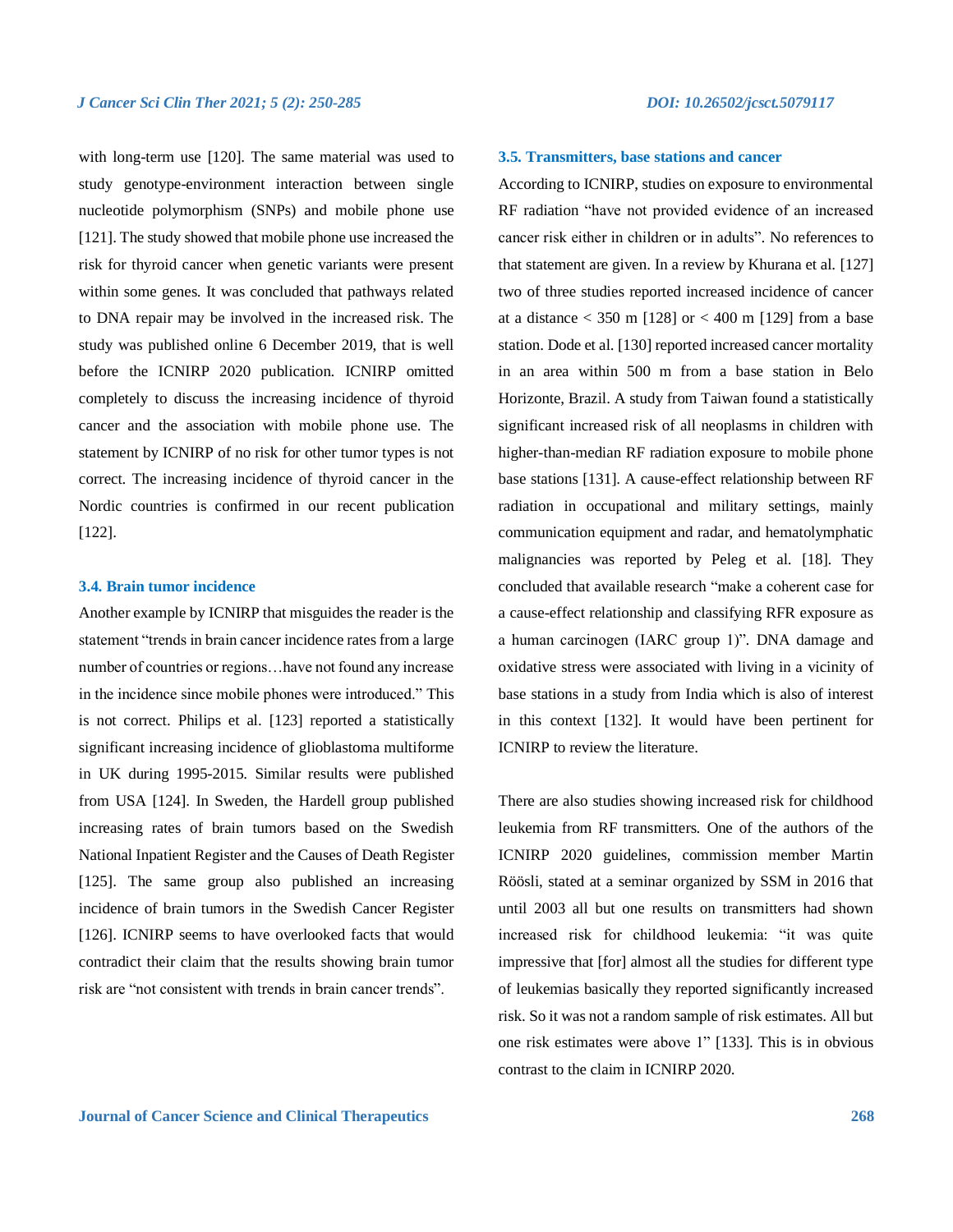#### **4. Conflicts of Interests**

The conclusion by ICNIRP is not objective and lacks scientific credibility according to a research report that investigated ICNIRP commissioned by two European Parliament Members published in June 2020 [58]. Industry funding has been found to influence the results on research on RF radiation and health effects. However, ICNIRP does not take this into account although ICNIRP members themselves have reported that industry-funded scientific research seems to influence the results by reporting less findings showing adverse health effects of EMF compared to independent research [134].

The composition of ICNIRP is very one-sided according to the EU report [58]:

"ICNIRP has been, and is still, dominated by physical scientists… ..As one can read in the 45 portraits of the members of the ICNIRP commission and of the Scientific Expert Group (SEG), they all share the same position on the safety issues: non-ionising radiation poses no health threats and the only effects it has are thermal".

The EU report [58] pointed to the fact that ICNIRP's chairman Eric van Rongen, in 2016 invited the industry organization ICES to comment and thereby influence the upcoming ICNIRP 2020 guidelines [48]. The report concludes that it is:

"clear from ICES minutes that ICNIRP worked very closely with IEEE/ICES on the creation of the new RF safety guidelines that were published in March 2020. And this implies that large telecom-companies such as Motorola and others, as well as US military, had a direct influence on the ICNIRP guidelines, which are still the basis for EU-policies in this domain".

The EU report [58] also highlights several ICNIRP experts' financial ties to the industry. As described in that report, it should be noted that for example the European Food and Safety Authority (EFSA) considers conflict of interests as "any situation where an individual has an interest that may compromise or be reasonably perceived to compromise his or her capacity to act independently and in the public interest in relation to the subject of the work performed at EFSA". Apart from the telecom industry funding of the WHO EMF project, while it was led by ICNIRP's first chairman Michael Repacholi [74] (1996-2006), the EU report documents that "the majority of ICNIRP-scientists did perform research partly funded by industry".

As cited in the EU Report [58], Professor David Carpenter, Environmental Health Sciences at the University of Albany, USA, considers the "perversion that can result due to conflicts of interests" to be "one of the greatest problems in scientific discovery…When funding for scientists comes from an organization or corporation with desires to present a clean bill of health to the public, there is strong motivation to give the funder what they want, if only to continue receipt of funding."

To act both on behalf of ICNIRP to set guidelines supposed to protect against harmful health effects of RF radiation, and at the same time evaluate the health risks representing other organizations, may constitute a conflict of interest, i.e. according to the opinion of the Ethical board of the Karolinska Institute, Stockholm, Sweden. Many of the ICNIRP commission and SEG members act on behalf of several organizations thereby evaluating their own ICNIRP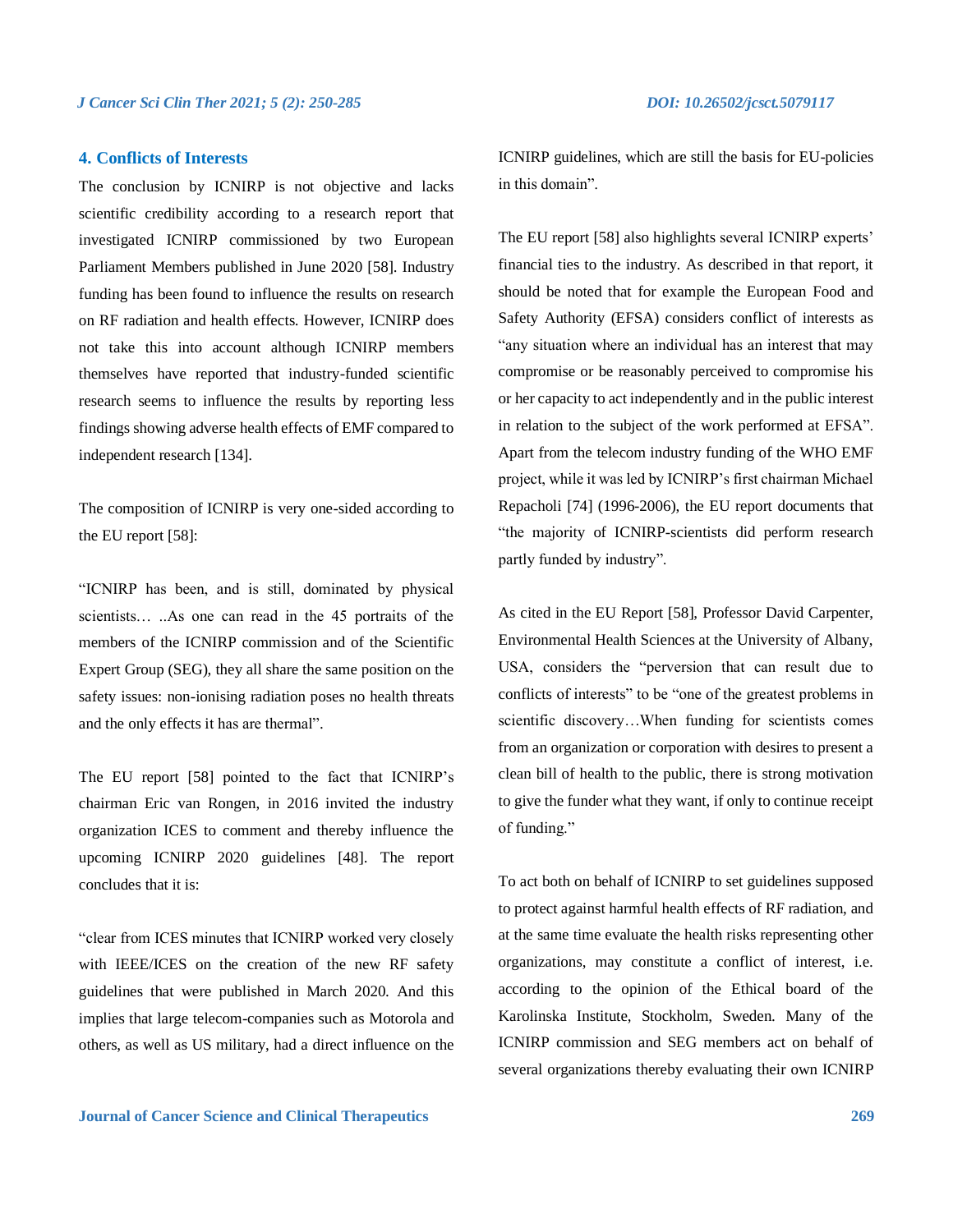guidelines validity on behalf of other organizations. This kind of conflict of interest adds to those in terms of telecom funding and connection to ICES, see Table 1 [24, 71, 72, 86, 135-146].

#### **5. Guidelines for RF Radiation Exposure**

The new ICNIRP 2020 guidelines were developed with 5G in mind, especially considering frequencies that are higher to the presently used mobile phone communications. ICNIRP recognizes citizens' concerns regarding safety of 5G, however the new guidelines show no reduction of safety limits. The premise for safeguarding human health has remained the same – to avoid thermal effects. ICNIRP's 2020 guidelines [48] are based, like in 1998 [53], only on thermal effects, i.e. the RF radiation from mobile communications devices can be high as long as it causes no tissue heating. This may be problematic for mm waves as the radiation can cause heating effects on the surface of the skin. A systematic review on 5G safety limits based on thermal dose concluded that: "The results also show that the peak-toaverage ratio of 1,000 tolerated by the International Council on Non-Ionizing Radiation Protection guidelines may lead to permanent tissue damage after even short exposures, highlighting the importance of revisiting existing exposure guidelines" [147]. Furthermore, some organs are more susceptible to RF radiation damage so local dosimetry is more appropriate for characterizing organ-specific risk [10].

Currently the mobile communications reside on frequencies up to 2,600 MHz band, with some minor exceptions beyond that frequency. 5G frequencies are expected to be using bands all over the higher radiofrequency spectrum, including previous 2G and 3G bands. Main 5G frequencies, however, will be at 3.4 to 4.2 GHz. Later, millimeter waves will also be deployed to provide 5G services, these are expected to reside at frequencies of 24-28 and 39 GHz. Millimeter wave base stations are expected to cover mainly high public density areas, such as city squares, transportation hubs, business and shopping centers and other public areas.

With the new reference levels [48] ICNIRP differentiates whole body exposure and exposure to small areas of the body introducing two separate classes of reference levels. ICNIRP grants higher exposure when assessing compliance by reference values; basic restrictions however have remained the same. ICNIRP claims, that this is because of better scientific understanding with respect to the 1998 guidelines. In Table 4 we compare ICNIRP reference levels between the 1998 [53] and the 2020 guidelines [48]. The calculated values are for arbitrary frequencies per each designated band; mobile communications frequency bands differ from region to region. Table 4 characterizes bands used in most European countries.

In their 1998 guidelines, at frequencies over 10 MHz, the reference levels are based on electric and magnetic field strengths for the whole-body SAR basic restrictions, derived by computer simulations and experimental data [53]. The 2020 guidelines introduce reference levels for local exposure [48]. In 2020 whole body reference levels, the averaging time has been increased from 6 min to 30 min, which ICNIRP argues is to better match the time taken for body core temperature to rise [48].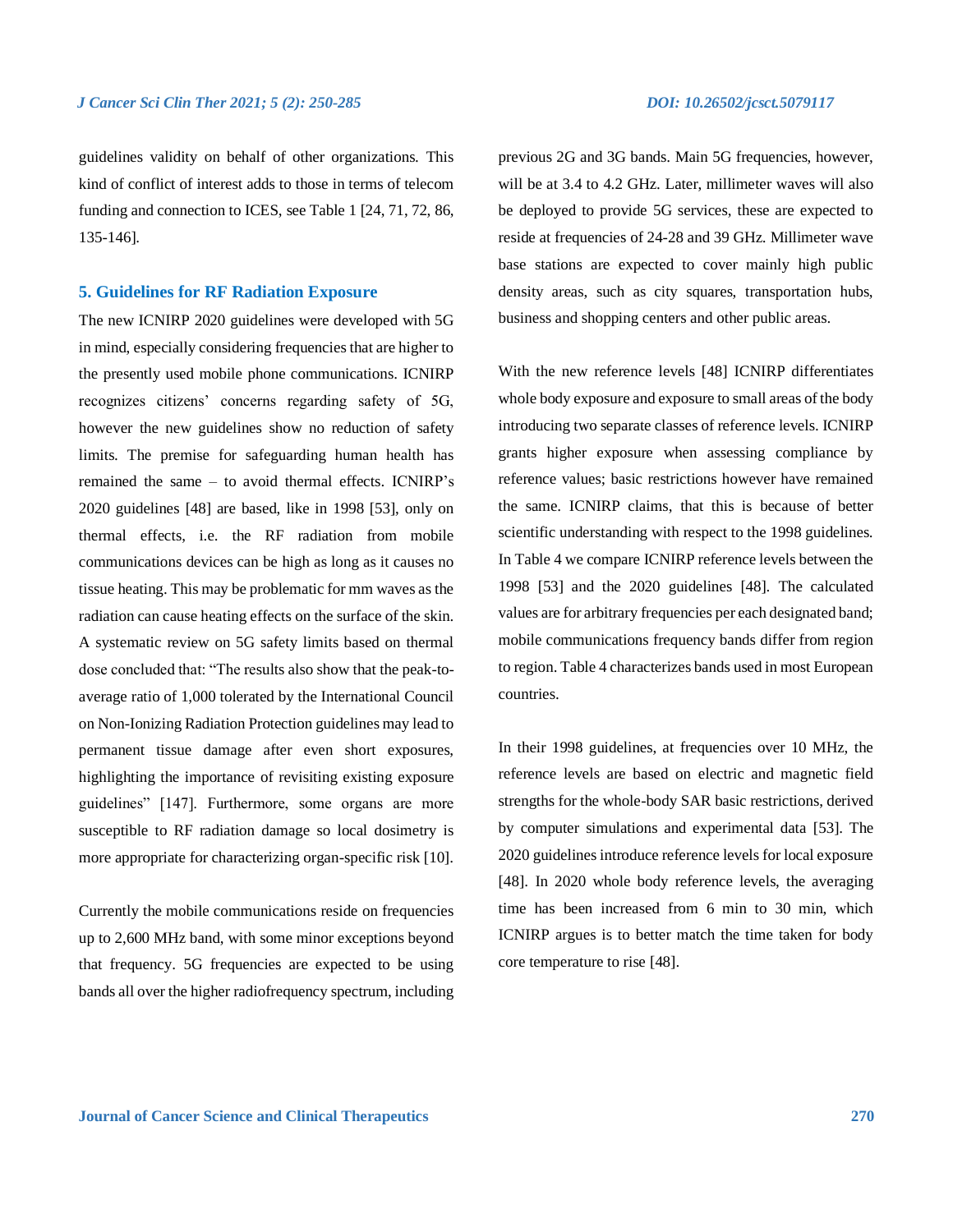| <b>Frequency (MHz)</b> | <b>Example usage</b> | <b>ICNIPR</b><br>$[53]$<br>1998 | <b>ICNIPR</b><br>$[48]$<br>2020 | <b>ICNIPR</b><br>$[48]$<br>2020 |
|------------------------|----------------------|---------------------------------|---------------------------------|---------------------------------|
|                        |                      | reference level, 6 min          | reference<br>levels, whole      | reference levels, local         |
|                        |                      |                                 | body exposure, 30 min           | exposure, 6 min                 |
| 800                    | <b>LTE</b>           | $\overline{4}$                  | 4                               | 18.2                            |
| 900                    | GSM, UMTS            | 4.5                             | 4.5                             | 20.1                            |
| 1,800                  | <b>GSM</b>           | 9                               | 9                               | 36.6                            |
| 1,900                  | <b>DECT</b>          | 9.5                             | 9.5                             | 38.3                            |
| 2,100                  | <b>UMTS</b>          | 10                              | 10                              | 40                              |
| 2,400                  | WiFi 2G              | 10                              | 10                              | 40                              |
| 2,600                  | <b>LTE</b>           | 10                              | 10                              | 40                              |
| 3,500                  | 5G, WiMax            | 10                              | 10                              | 40                              |
| 5,500                  | WiFi 5G              | 10                              | 10                              | 40                              |
| 26,000                 | 5G                   | 10                              | 10                              | 30.9                            |

**Table 4:** Comparison of ICNIRP 1998 and 2020 reference levels across common mobile communication frequencies, time averaged (W/m²).

The ICNIRP 2020 [48] reference levels are based on time averaged exposure over 6 min or 30 min, see Table 4. However, supra-additive effects between pulses from different RF radiation sources may give much higher peak radiation from short time pulses than the power density average. Using time averaging in reference values, as in the ICNIRP guidelines, definitely underestimates the risk.

| Year | <b>Power Density Limit</b> | <b>Name</b>                                 | <b>Description</b>                                    |
|------|----------------------------|---------------------------------------------|-------------------------------------------------------|
|      | $(\mu W/m^2)$              |                                             |                                                       |
| 1966 | 100,000,000                | ANSI C95.1 [149]                            | Based on thermal effects and 0.1-hour (or 6 minute)   |
|      |                            |                                             | averaging time.                                       |
| 1991 | 10,000,000                 | <b>ANSI/IEEE</b><br>C <sub>95.1</sub> -1991 | Based on thermal effects.                             |
|      |                            | $[150]$                                     |                                                       |
| 1996 | 10,000,000                 | FCC [151]                                   | USA: 5,800,000 averaged over a 30-minute period (869) |
|      | 5,800,000                  |                                             | MHz), previously recommended in 1986 by NCRP;         |
|      |                            |                                             | 10,000,000 for PCS frequencies (1.85-1.99 GHz).       |
| 1998 | 10,000,000                 | <b>ICNIRP</b> [53]                          | 10,000,000 for 2-300 GHz                              |
|      | 9,000,000                  |                                             | 9,000,000 for 1800 MHz and                            |
|      | 4,500,000                  |                                             | 4,500,000 for 900 MHz averaged over 6 min.            |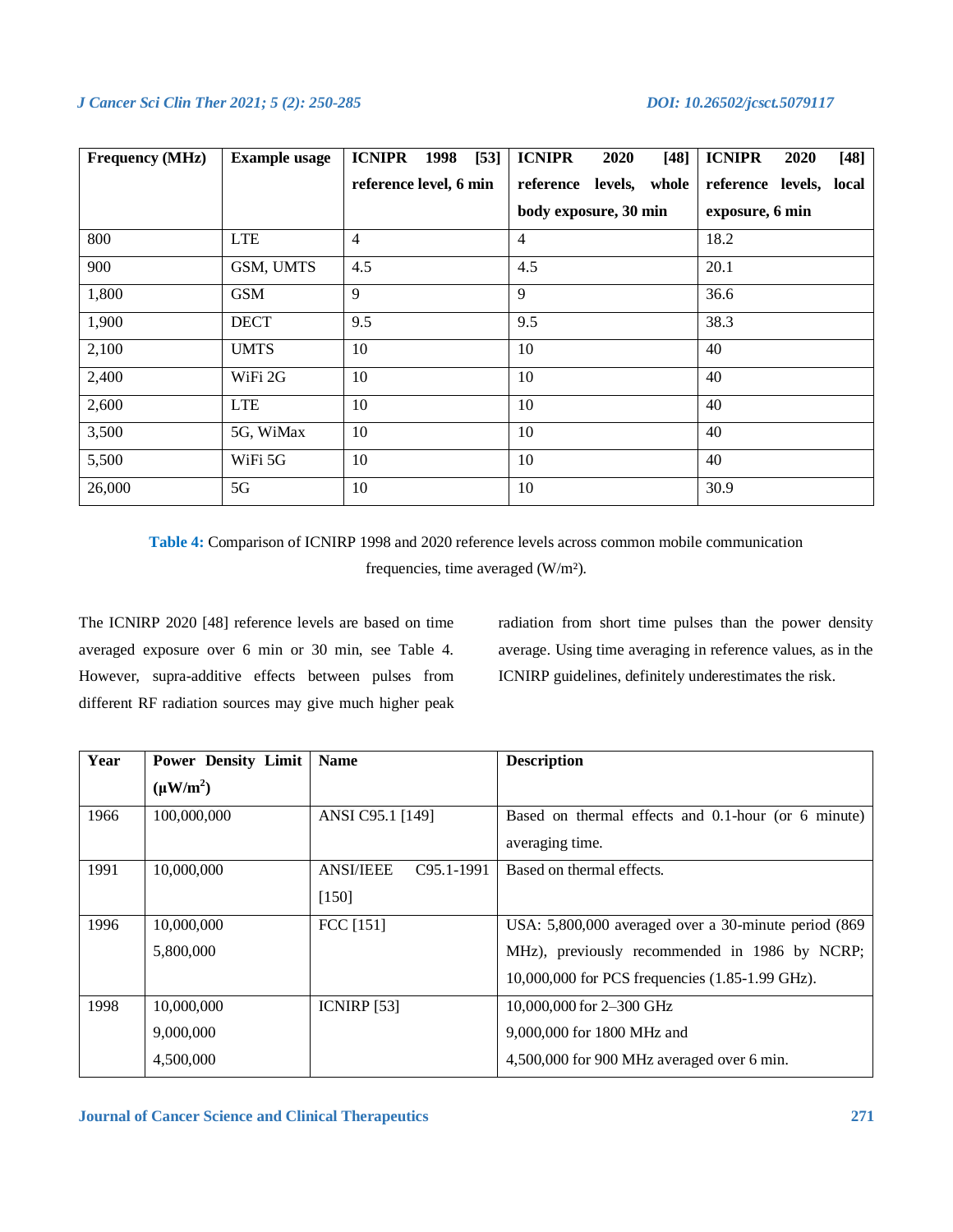| 2001 | 1,000                 | Salzburg Resolution [152]  |                                                           |
|------|-----------------------|----------------------------|-----------------------------------------------------------|
| 2001 | 100                   | EU Parliament STOA 2001    |                                                           |
|      |                       | $[153]$                    |                                                           |
| 2002 | 1                     | Salzburg<br><b>New</b>     | Maximum indoor exposure recommendation for GSM            |
|      |                       | Precautionary<br>Exposure  | base stations proposed by the Public Health Office of the |
|      |                       | Limit Indoor [154]         | Government of Salzburg.                                   |
| 2009 | See 1998              | ICNIRP $[54]$              | Confirmation of ICNIRP 1998.                              |
| 2012 | $3-6$                 | Bioinitiative<br>2012      |                                                           |
|      |                       | Recommendation [44]        |                                                           |
| 2016 | $0,1-100$             | EM<br><b>EMF</b><br>Europa | For frequencies between GSM 900 to WiFi 5,6 GHz           |
|      |                       | Guidelines [41]            | depending on sensitivity, night time or daytime exposure. |
| 2020 | 400 MHz: 10,000,000   | <b>ICNIRP 2020 [48]</b>    | General public, local exposure, averaged over 6 min. For  |
|      | 800 MHz: 18,200,000   |                            | whole body exposure see Table 4.                          |
|      | 1,800 MHz: 36,600,000 |                            |                                                           |
|      | 2,000 MHz: 40,000,000 |                            |                                                           |
|      | 6 GHz: 40,000,000     |                            |                                                           |
|      | 60 GHz: 26,600,000    |                            |                                                           |
|      | 300 GHz: 20,000,000   |                            |                                                           |
|      |                       |                            |                                                           |

**Table 5:** Guidelines by different organizations for radiofrequency radiation in  $\mu$ W/m<sup>2</sup>.

In a recent review, average exposure limit was suggested to be considerably lower, 0.1 V/m; 26.5  $\mu$ W/m<sup>2</sup> [148]. This guideline is comparable with the BioInitative Report from 2012 [44] with a scientific benchmark of 30-60  $\mu$ W/m<sup>2</sup>, and for chronic exposure to sensitive persons and children 3-6 µW/m<sup>2</sup> . The EUROPAEM EMF guidelines published daytime RF radiation exposure to be  $10-1,000 \mu W/m^2$ , mighttime 1-100  $\mu$ W/m<sup>2</sup>, and for sensitive persons 0.1-10  $\mu$ W/m<sup>2</sup> [41]. All these guidelines by independent research groups without conflicts of interest are very much lower than the ICNIRP guidelines. These lower guidelines are aimed at preventing health effects and hazards, Table 5 [41, 44, 48, 53, 54, 149-154].

#### **6. Discussion**

As a general rule ICNIRP, WHO, SCENIHR and SSM have for many years dismissed available studies showing harmful effects from non-thermal RF exposure and have based their conclusions mainly on studies showing no effects. Results showing risk are criticized, disregarded or not even cited while studies showing no risks are accepted as evidence of no risk in spite of severe methodological problems. Many statements by these agencies are misleading and not correct. They are easily rebutted by reading the relevant publications.

In fact, these activities are not in line with prevention of health hazards. Previously the precautionary principle in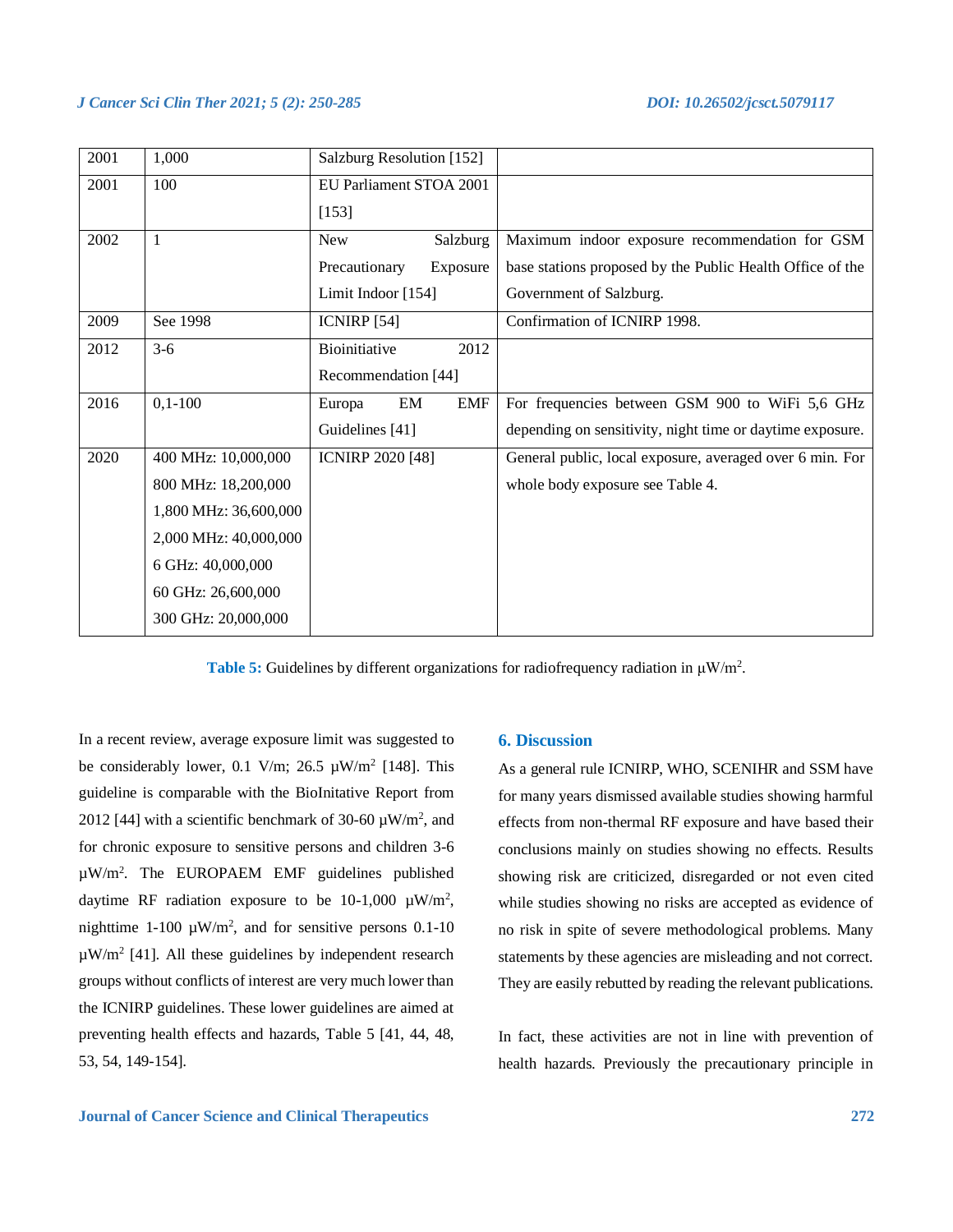cancer prevention was discussed exemplified by e.g. asbestos, certain pesticides and RF radiation [155, 156]. It was noted that cancer prevention is usually very costeffective. In a recent article we gave historical examples on lost opportunities based on early warnings with RF radiation as one more recent example [157].

In 2018 there was a call to dismantle ICNIRP and replace the organization with independent scientists [158]: "ICNIRP's mandate to issue exposure guidelines needs to be seriously questioned. ICNIRP is not independent of industry ties as it claims… Its opinions are not objective, not representative of the body of scientific evidence, but are biased in favor of industry."

The EU report investigating ICNIRP concluded in June 2020 that "for really independent scientific advice we cannot rely on ICNIRP." [58].

Our review reveals, with focus on cancer risks, an almost systematic downplaying of health risks from RF radiation by a group of persons that dominate the expert evaluations, see Table 1. Many of them reappear in several of these organizations' expert groups and also in other groups not described in this paper. One striking example is ICNIRP's chairman Eric van Rongen who also appeared in the WHO core group of six experts 2014 as well as one of SSM's eight experts and SCENIHR's nine experts in 2009 as well as secretary of the Health Council of the Netherlands expert group [159]. Another example is Maria Feychting, ICNIRP member since 2000, who was one of WHO's six core group experts behind the WHO 2014 draft, secretary of the SSM expert group evaluations 2003-2010, on the AGNIR (UK) expert group from 2009 and a Norwegian expert group in 2012 [160]. A third example is Martin Röösli, member of

**Journal of Cancer Science and Clinical Therapeutics 273**

ICNIRP, the WHO external experts for the WHO draft 2014, the SSM expert group since 2010 and a Swiss expert group [99].

Our review also notes that there is a clear relationship between ICNIRP and ICES, which is dominated by industry representatives. Eric van Rongen, has been a member of ICES since 2000, ICNIRP member since 2001 and elected chair of ICNIRP in 2016, vice chair since 2020. From ICES annual report 2016 it was reported that:

"The new ICNIRP Chairman and one of the new members of the 14 member committee are also ICES members and ICNIRP is now willing to discuss harmonization of the exposure limits found in IEEE Stds C95.1TM-2005 and C95.6TM-2002 and the ICNIRP Guidelines. At a June 2016 Mobile Manufacturers Forum Workshop in Ghent, Belgium, the new ICNIRP Chairman, Dr. van Rongen, presented "ICNIRP's proposed HF guidelines" and extended an invitation to ICES to comment on the proposed guidelines. TC95 formed a 19 member task group to draft a document to comment on the ICNIRP proposed guidelines. The document was circulated to the TC95 membership for comment and a final document submitted to ICNIRP in time for discussion at the ICNIRP September meeting." [56].

The TC 95 committee's objective is "Development of standards for the safe use of electromagnetic energy in the range of 0 Hz to 300 GHz". These standards are based on the same scientifically invalid approach as the ICNIRP guidelines. In this TC95 committee, in which many members come from the military or the telecom industry, or are consultants to them, ICNIRP's chairman Eric van Rongen, Michael Repacholi, ICNIRP's first chairman and leader of the WHO EMF project 1996-2006, Theodoros Samaras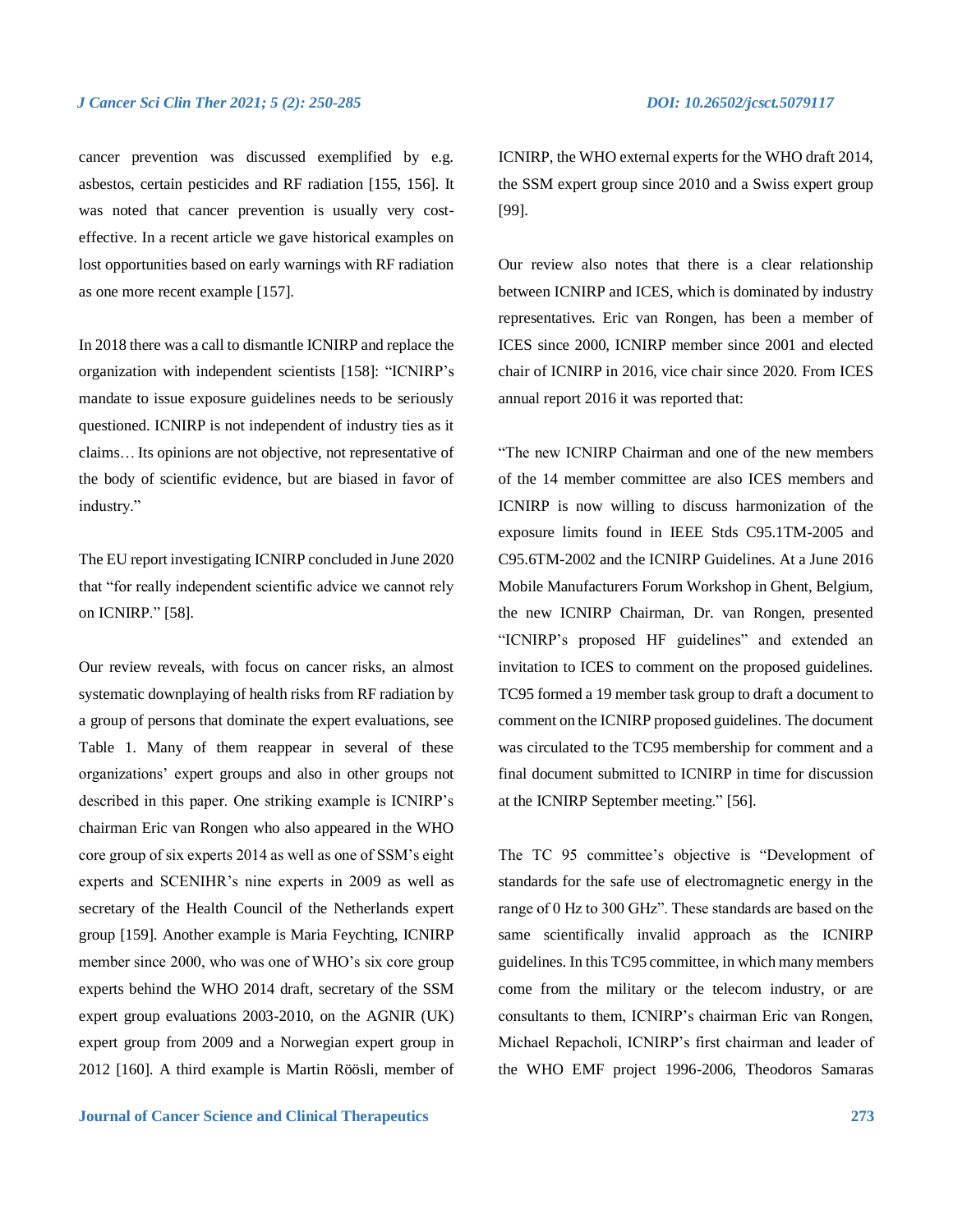(chairman SCENIHR) and Mats-Olof Mattson, Chairman SCENIHR 2009 and member of ICNIRP, are also found.

All these expert groups dominated by ICNIRP consequently reach similar conclusions that there are no health effects below ICNIRP guidelines. No representative from the scientific community that is of the opinion that there is increasing evidence of health risks below the ICNIRP guidelines, e.g. as expressed in the EMF Scientists Appeal [24], has ever been a member of the expert groups at the WHO, the EU, the SSM or ICNIRP. Certainly scientists who do not discount evidence of health effects from exposure to RF radiation that are observed at exposures below guideline levels should be represented.

The resistance to the abundant and growing scientific evidence on health risks is remarkable and not within the realm of public health. This behavior, due to the ICNIRP influence and dominant role in several other expert groups, is detrimental to human health and leads to suffering and even premature death that could have been prevented. Furthermore, it must be stressed that in general there is lack of persons with medical education and competence not only in the evaluating bodies but also in several research teams producing questionable results as exemplified in this text.

ICNIRP is not representative of the scientific community since it does not include representatives from scientists that agree there is evidence of harmful effects at levels well below ICNIRPs limits although these scientists are in majority in the scientific community [24].

### **7. Conclusion**

ICNIRP's conclusion [48] on cancer risks is: "In summary, no effects of radiofrequency EMFs on the induction or development of cancer have been substantiated." This conclusion is not correct and is contradicted by scientific evidence. Abundant and convincing evidence of increased cancer risks and other negative health effects are today available. The ICNIRP 2020 guidelines allow exposure at levels known to be harmful. In the interest of public health, the ICNIRP 2020 guidelines should be immediately replaced by truly protective guidelines produced by independent scientists.

### **References**

- 1. Balmori A, Hallberg Ö. The urban decline of the house sparrow (Passer domesticus): A possible link with electromagnetic radiation. Electromagnetic Biology and Medicine 26 (2007): 141-151.
- 2. Sharma VP, Kumar NR. Changes in honeybee behaviour and biology under the influence of cellphone radiations. Current Science 98 (2010): 1376-1378.
- 3. Sharma VP, Singh HP, Batish DR, et al. Cell phone radiations affect early growth of Vigna radiata (mung bean) through biochemical alterations. Z Naturforsch, C, J Biosci 65 (2010): 66-72.
- 4. Waldmann-Selsam C, Balmori-de la Puente A, Breunig H, et al. Radiofrequency radiation injures trees around mobile phone base stations. Science Total Environ 572 (2016): 554-569.
- 5. Hardell L, Näsman A, Påhlson A, et al. Use of cellular telephones and the risk for brain tumours: A casecontrol study. Int J Oncol 15 (1999): 113-116.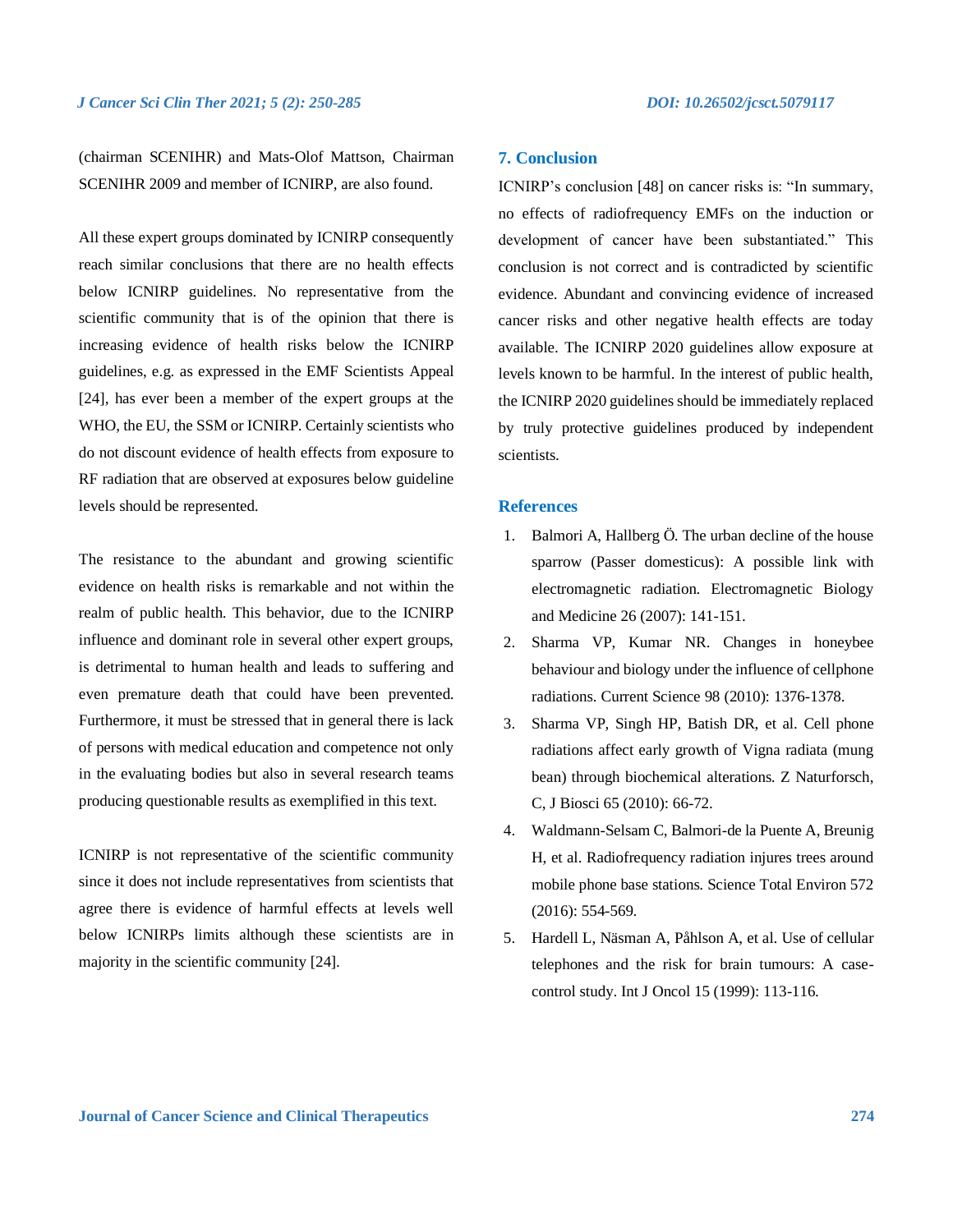- 6. Hardell L, Hansson Mild K, Påhlson A, et al. Ionizing radiation, cellular telephones and the risk for brain tumours. Eur J Cancer Prev 10 (2001): 523-529.
- 7. Hardell L, Carlberg M. Mobile phone and cordless phone use and the risk for glioma - Analysis of pooled case-control studies in Sweden, 1997-2003 and 2007- 2009. Pathophysiology 22 (2015): 1-13.
- 8. Hardell L, Carlberg M, Söderqvist F, et al. Pooled analysis of case-control studies on acoustic neuroma diagnosed 1997-2003 and 2007-2009 and use of mobile and cordless phones. Int J Oncol 43 (2013): 1036-1044.
- 9. Baan R, Grosse Y, Lauby-Secretan B, et al. Carcinogenicity of radiofrequency electromagnetic fields. Lancet Oncol 12 (2011): 624-626.
- 10. IARC Working Group on the Evaluation of Carcinogenic Risks to Humans. Non-ionizing radiation, Part 2: Radiofrequency electromagnetic fields. IARC Monogr Eval Carcinog Risks Hum 102 (2013): 1-460.
- 11. Hardell L, Carlberg M, Hansson Mild K. Pooled analysis of two case-control studies on use of cellular and cordless telephones and the risk for malignant brain tumours diagnosed in 1997-2003. Int Arch Occup Environ Health 79 (2006): 630-639.
- 12. Hardell L, Carlberg M, Hansson Mild K. Pooled analysis of two case-control studies on the use of cellular and cordless telephones and the risk of benign brain tumours diagnosed during 1997-2003. Int J Oncol 28 (2006): 509-518.
- 13. Hardell L, Carlberg M, Hansson Mild K. Pooled analysis of case-control studies on malignant brain tumours and the use of mobile and cordless phones including living and deceased subjects. Int J Oncol 38 (2011): 1465-1474.
- 14. INTERPHONE Study Group. Brain tumour risk in relation to mobile telephone use: results of the INTERPHONE international case-control study. Int J Epidemiol 39 (2010): 675-694.
- 15. INTERPHONE Study Group. Acoustic neuroma risk in relation to mobile telephone use: results of the INTERPHONE international case-control study. Cancer Epidemiol 35 (2011): 453-464.
- 16. Coureau G, Bouvier G, Lebailly P, et al. Mobile phone use and brain tumours in the CERENAT case-control study. Occup Environ Med 71 (2014): 514-522.
- 17. Carlberg M, Hardell L. Evaluation of mobile phone and cordless phone use and glioma risk using the Bradford Hill viewpoints from 1965 on association or causation. Biomed Res Int (2017): 9218486.
- 18. Peleg M, Nativ O, Richter ED. Radio frequency radiation-related cancer: assessing causation in the occupational/military setting. Environ Res 163 (2018): 123-133.
- 19. Hardell L, Carlberg M. Comments on the US National Toxicology Program technical reports on toxicology and carcinogenesis study in rats exposed to whole-body radiofrequency radiation at 900 MHz and in mice exposed to whole-body radiofrequency radiation at 1,900 MHz. Int J Oncol 54 (2019): 111-127.
- 20. CTIA fights San Francisco cell safety law again. The mobile trade group has sued to block enforcement of a law requiring warnings about phones. Available online: https://www.computerworld.com/article/2498464/ctiafights-san-francisco-cell-safety-law-again.html (2021).
- 21. Davis D. War-gaming cell phone science protects neither brains nor private parts. Whenever a report pops up questioning cell phone safety, a contrary report stands ready in the wings to cast doubt about its legitimacy. Available online: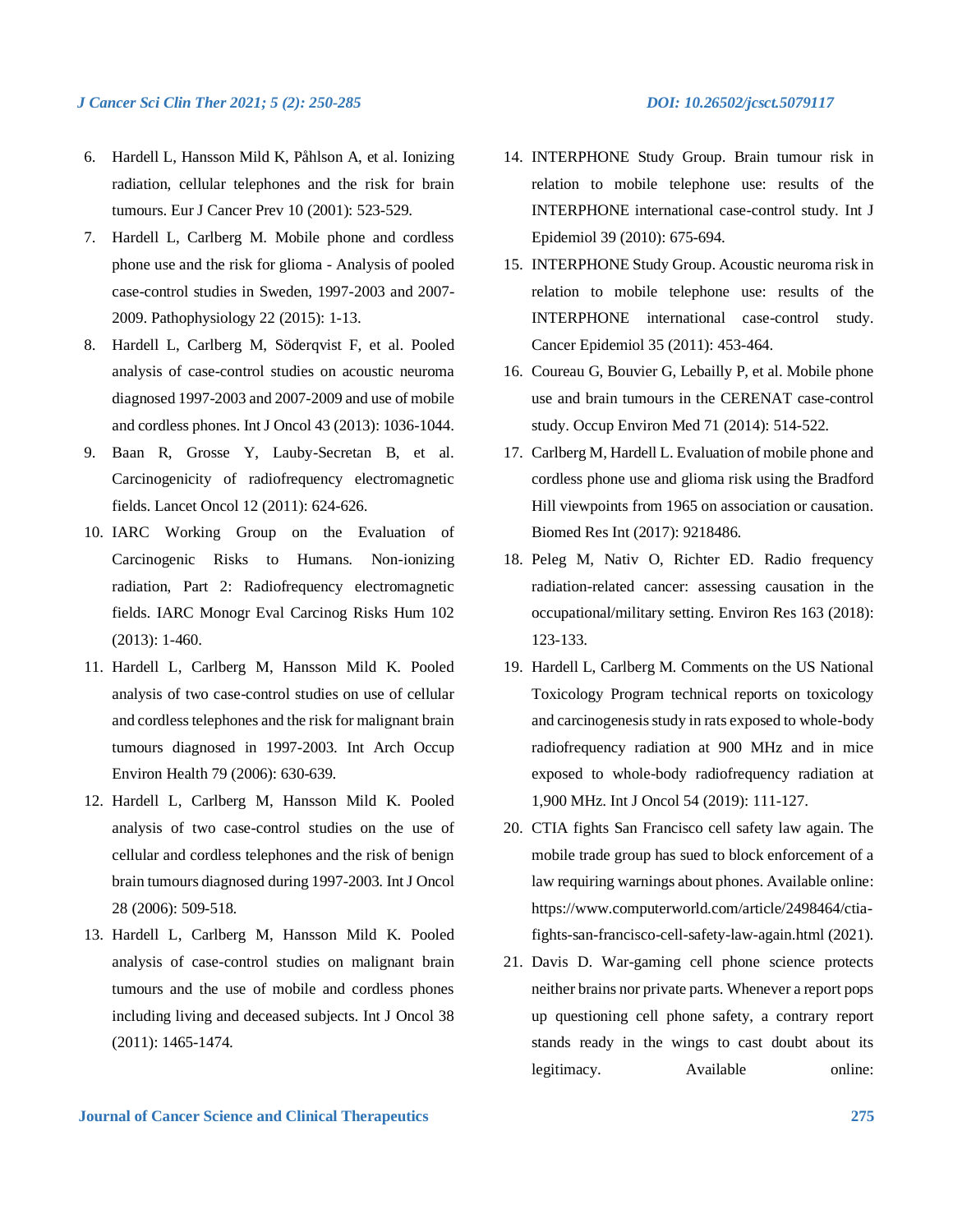https://www.huffpost.com/entry/cell-phones-

braincancer b 3232534?guccounter=1&guce referrer =aHR0cHM6Ly93d3cuYWx0ZXJuZXQub3JnLzIwM TMvMDYvcm (2021).

- 22. Koppel T, Ahonen M, Carlberg M, et al. Radiofrequency radiation from nearby mobile phone base stations-a case comparison of one low and one high exposure apartment. Oncol Lett 18 (2019): 5383- 5391.
- 23. Carlberg M, Hedendahl L, Koppel T, et al. High ambient radiofrequency radiation in Stockholm city, Sweden. Oncol Lett 17 (2019): 1777-1783.
- 24. EMFscientist. International Appeal: Scientists call for protection from non-ionizing electromagnetic field exposure. Available online: https://www.emfscientist.org/index.php/emf-scientistappeal (2021).
- 25. National Toxicology Program. NTP technical report on the toxicology and carcinogenesis studies in B6C3F1/N mice exposed to whole-body radio frequency radiation at a frequency (1,900 MHz) and modulations (GSM and CDMA) used by cell phones Available online: https://ntp.niehs.nih.gov/ntp/about\_ntp/trpanel/2018/m arch/tr596peerdraft.pdf (2021).
- 26. National Toxicology Program. NTP technical report on the toxicology and carcinogenesis studies in Hsd:Sprague Dawley sd rats exposed to whole-body radio frequency radiation at a frequency (900 MHz) and modulations (GSM and CDMA) used by cell phones. NTP TR 595 Available online: https://ntp.niehs.nih.gov/ntp/about\_ntp/trpanel/2018/m arch/tr595peerdraft.pdf (2021).
- 27. Falcioni L, Bua L, Tibaldi E, et al. Report of final results regarding brain and heart tumors in Sprague-Dawley rats exposed from prenatal life until natural

death to mobile phone radiofrequency field representative of a 1.8 GHz GSM base station environmental emission. Environ Res 165 (2018): 496- 503.

- 28. Yakymenko I, Tsybulin O, Sidorik E, et al. Oxidative mechanisms of biological activity of low-intensity radiofrequency radiation. Electromagn Biol Med 35 (2016): 186-202.
- 29. Lai H, Singh NP. Single- and double-strand DNA breaks in rat brain cells after acute exposure to radiofrequency electromagnetic radiation. Int J Radiat Biol 69 (1996): 513-521.
- 30. Ruediger HW. Genotoxic effects of radiofrequency electromagnetic fields. Pathophysiology 16 (2009): 89- 102.
- 31. Smith-Roe SL, Wyde ME, Stout MD, et al. Evaluation of the genotoxicity of cell phone radiofrequency radiation in male and female rats and mice following subchronic exposure. Environ Mol Mutagen 61 (2020): 276-290.
- 32. Szmigielski S, Szudzinski A, Pietraszek A, et al. Accelerated development of spontaneous and benzopyrene-induced skin cancer in mice exposed to 2450-MHz microwave radiation. Bioelectromagnetics 3 (1982): 179-191.
- 33. Cleary SF, Liu LM, Merchant RE. Glioma proliferation modulated in vitro by isothermal radiofrequency radiation exposure. Radiat Res 121 (1990): 38-45.
- 34. Cleary SF, Liu LM, Merchant RE. In vitro lymphocyte proliferation induced by radio-frequency electromagnetic radiation under isothermal conditions. Bioelectromagnetics 11 (1990): 47-56.
- 35. Chou CK, Guy AW, Kunz LL, et al. Long-term, lowlevel microwave irradiation of rats. Bioelectromagnetics 13 (1992): 469-496.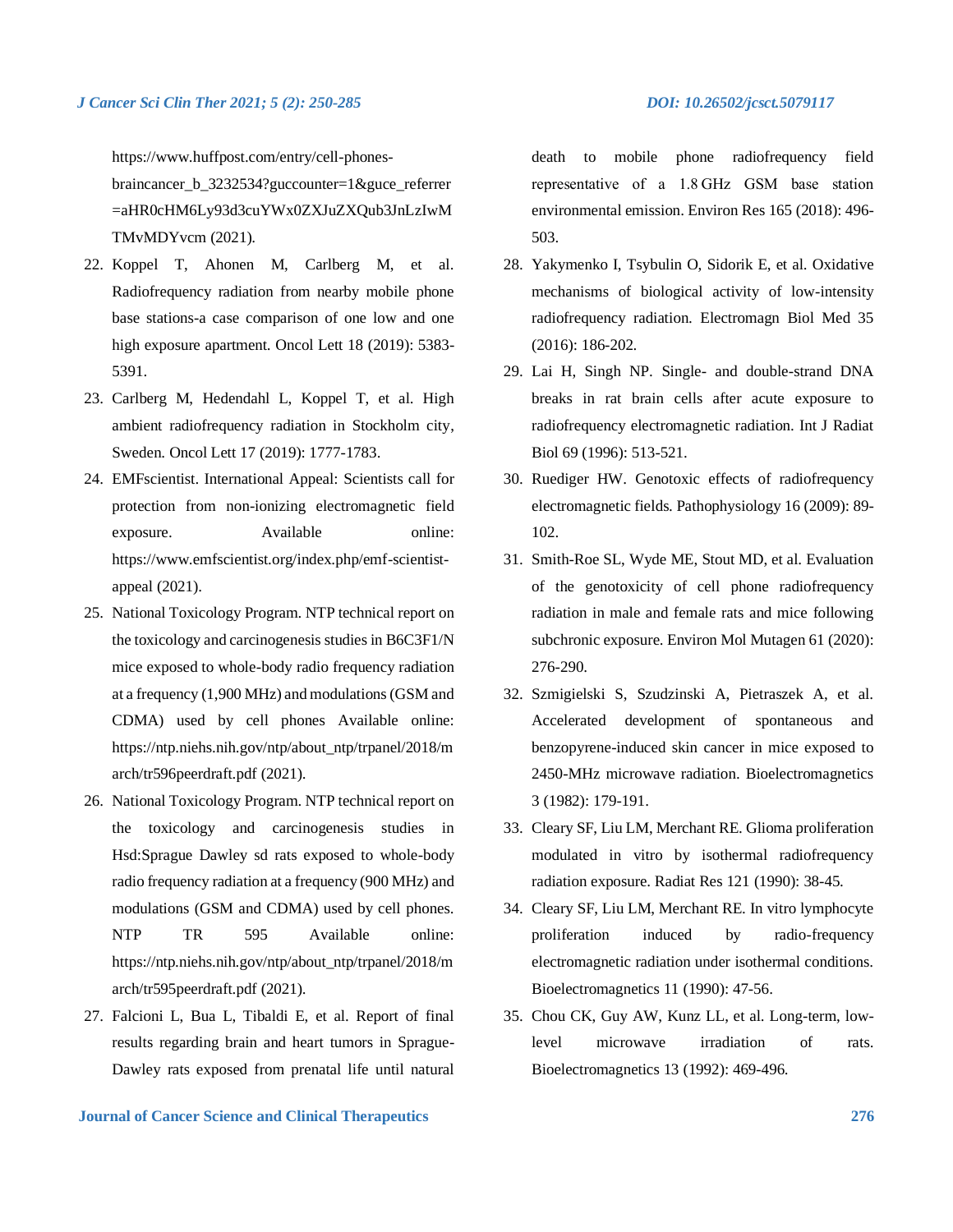- 36. Repacholi MH, Basten A, Gebski V, et al. Lymphomas in E mu-Pim1 transgenic mice exposed to pulsed 900 MHZ electromagnetic fields. Radiat Res 147 (1997): 631-640.
- 37. Utteridge TD, Gebski V, Finnie JW, et al. Long-term exposure of E-mu-Pim1 transgenic mice to 898.4 MHz microwaves does not increase lymphoma incidence. Radiat Res 158 (2002): 357-364.
- 38. Hardell L, Carlberg M, Koppel T, et al. High radiofrequency radiation at Stockholm Old Town: An exposimeter study including the Royal Castle, Supreme Court, three major squares and the Swedish Parliament. Mol Clin Oncol. 6 (2017): 462-476.
- 39. Tillmann T, Ernst H, Streckert J, et al. Indication of cocarcinogenic potential of chronic UMTS-modulated radiofrequency exposure in an ethylnitrosourea mouse model. Int J Radiat Biol 86 (2010): 529-541.
- 40. Lerchl A, Klose M, Grote K, et al. Tumor promotion by exposure to radiofrequency electromagnetic fields below exposure limits for humans. Biochem Biophys Res Commun 459 (2015): 585-590.
- 41. Belyaev I, Dean A, Eger H, et al. EUROPAEM EMF Guideline 2016 for the prevention, diagnosis and treatment of EMF-related health problems and illnesses. Rev Environ Health 31 (2016): 363-397.
- 42. Belpomme D, Hardell L, Belyaev I, et al. Thermal and non-thermal health effects of low intensity nonionizing radiation: An international perspective. Environ Pollut 242 (2018): 643-658.
- 43. Carpenter DO. The microwave syndrome or electrohypersensitivity: historical background. Rev Environ Health 30 (2015): 217-222.
- 44. BioInitiative 2012. Available online: https://bioinitiative.org/conclusions/ (2021).
- 
- 45. Aldad TS, Gan G, Gao X-B, et al. Fetal radiofrequency radiation exposure from 800-1900 MHz-rated cellular telephones affects neurodevelopment and behavior in mice. Sci Rep 2 (2012): 312.
- 46. Birks L, Guxens M, Papadopoulou E, et al. Maternal cell phone use during pregnancy and child behavioral problems in five birth cohorts. Environ Int 104 (2017): 122-131.
- 47. World Health Organization. Electromagnetic fields (EMF). Standards and guidelines. Available online: https://www.who.int/peh-emf/standards/en/ (2021).
- 48. International Commission on Non-Ionizing Radiation Protection. Guidelines for limiting exposure to electromagnetic fields (100 kHz to 300 GHz). Health Phys 118 (2020): 483-524.
- 49. Scientific Committee on Emerging and Newly Identified Health Risks (SCENIHR). Opinion on potential health effects of exposure to electromagnetic fields (EMF) Available online: https://ec.europa.eu/health/scientific\_committees/emer ging/docs/scenihr\_o\_041.pdf (2021).
- 50. Swedish Radiation Safety Authority 2015:19. Recent Research on EMF and Health Risk: Tenth Report from SSM's Council on Electromagnetic Fields 2015. Availableonline:https://www.stralsakerhetsmyndighet en.se/contentassets/ee7b28e0fee04e80bcaf84c24663a0 04/201519-recent-research-on-emf-and-health-risk-- tenth-report-from-ssms-scientific-council-onelectromagnetic-fields-2015 (2021).
- 51. Swedish Radiation Safety Authority 2016:15. Recent Research on EMF and Health Risk: Eleventh Report from SSM's Scientific Council on Electromagnetic Fieldes. 2016. Available online: https://www.stralsakerhetsmyndigheten.se/contentasse ts/98d67d9e3301450da4b8d2e0f6107313/201615-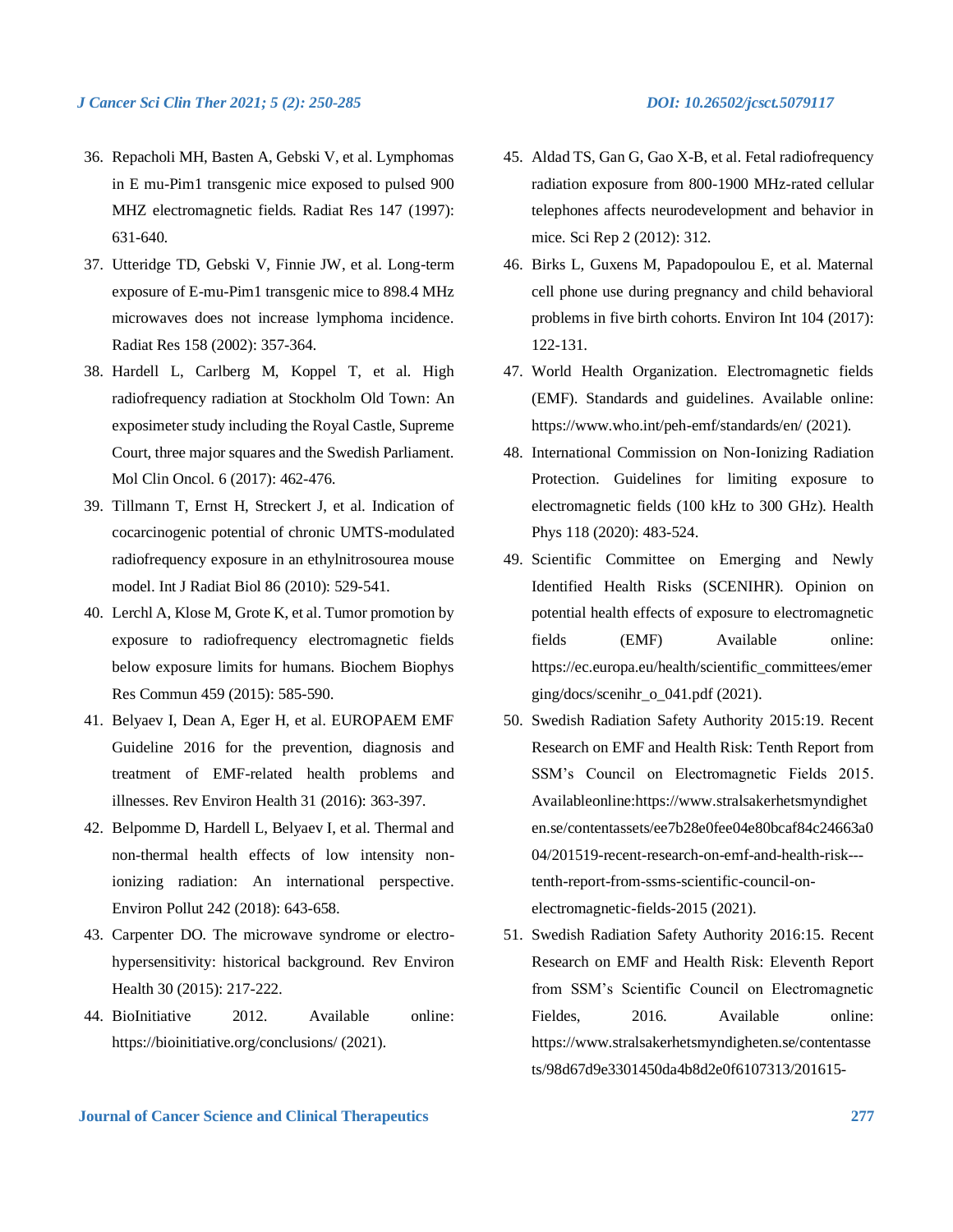recent-research-on-emf-and-health-risk-eleventhreport-from-ssms-scientific-council-onelectromagnetic-fields-2016 (2021).

- 52. Swedish Radiation Safety Authority 2018:09. Recent Research on EMF and Health Risk: Twelfth Report from SSM's Scientific Council on Electromagnetic Fields, 2017. Available online: https://www.stralsakerhetsmyndigheten.se/publikation er/rapporter/stralskydd/2018/201809/ (2021).
- 53. International Commission on Non-Ionizing Radiation Protection. Guidelines for limiting exposure to timevarying electric, magnetic, and electromagnetic fields (up to 300 GHz). Health Phys 74 (1998): 494-522.
- 54. International Commission on Non-Ionizing Radiation Protection. ICNIRP statement on the "Guidelines for limiting exposure to time-varying electric, magnetic, and electromagnetic fields (up to 300 GHz)." Health Phys 97 (2009): 257-258.
- 55. ICNIRP: Aim, status & history. Available online: https://www.icnirp.org/en/about-icnirp/aim-statushistory/index%20.html (2021).
- 56. International Committee on Electromagnetic Safety. ICES (SCC-39) Annual Report: 2015 – 2016. Available online: https://www.ices-emfsafety.org/wpcontent/uploads/2017/01/SCC39-Annual-Report-2015-2016.pdf (2021).
- 57. Steneck NH, Cook HJ, Vander AJ, et al. The origins of U.S. safety standards for microwave radiation. Science 208 (1980): 1230-1237.
- 58. Buchner K, Rivasi M. The International Commission on Non-Ionizing Radiation Protection: Conflicts of interest, corporate capture and the push for 5G. Available online: https://www.michele-rivasi.eu/wpcontent/uploads/2020/06/ICNIRP-report-FINAL-JUNE-2020\_EN.pdf (2021).
- 59. ICNIRP: Emeritus members. Available online: https://www.icnirp.org/en/about-icnirp/emeritusmembers/index.html (2021).
- 60. The International EMF Project. Progress report June 2005-2006. Available online: https://www.who.int/pehemf/publications/reports/IAC\_Progress\_Report\_2005- 2006.pdf (2021).
- 61. Repacholi MH. WHO's International EMF project and results so far. Proceedings of the International Conference on Non-Ionizing Radiation at UNITEN. Available online: https://www.who.int/pehemf/meetings/archive/en/keynote1repacholi.pdf (2003).
- 62. ICNIR. International conference on non-ionizing radiation. 5G Transforming our future. 1-3 October 2019, Kuala Lumpur. Available online: https://web.archive.org/web/20200920084041/https:// www.icnir.org/program/speakers/ (2021)
- 63. Repacholi MH. The purpose of WHO's EMF standards harmonization project. Available online: https://www.who.int/pehemf/meetings/southkorea/en/Repacholi\_project\_.pdf?u  $a=1$  (2021).
- 64. The International EMF Project. Progress report 2001- 2002. Available online: https://www.who.int/pehemf/project/en/PR2001\_2002.pdf (2021).
- 65. Microwave News. Repacholi: Half of WHO EMF project funding came from industry. Available online: https://microwavenews.com/news-center/repacholihalf-who-emf-project-funding-came-industry (2021).
- 66. Microwave News. It's Official: Mike Repacholi is an industry consultant and he's already in hot water. November 13, 2006. Available online: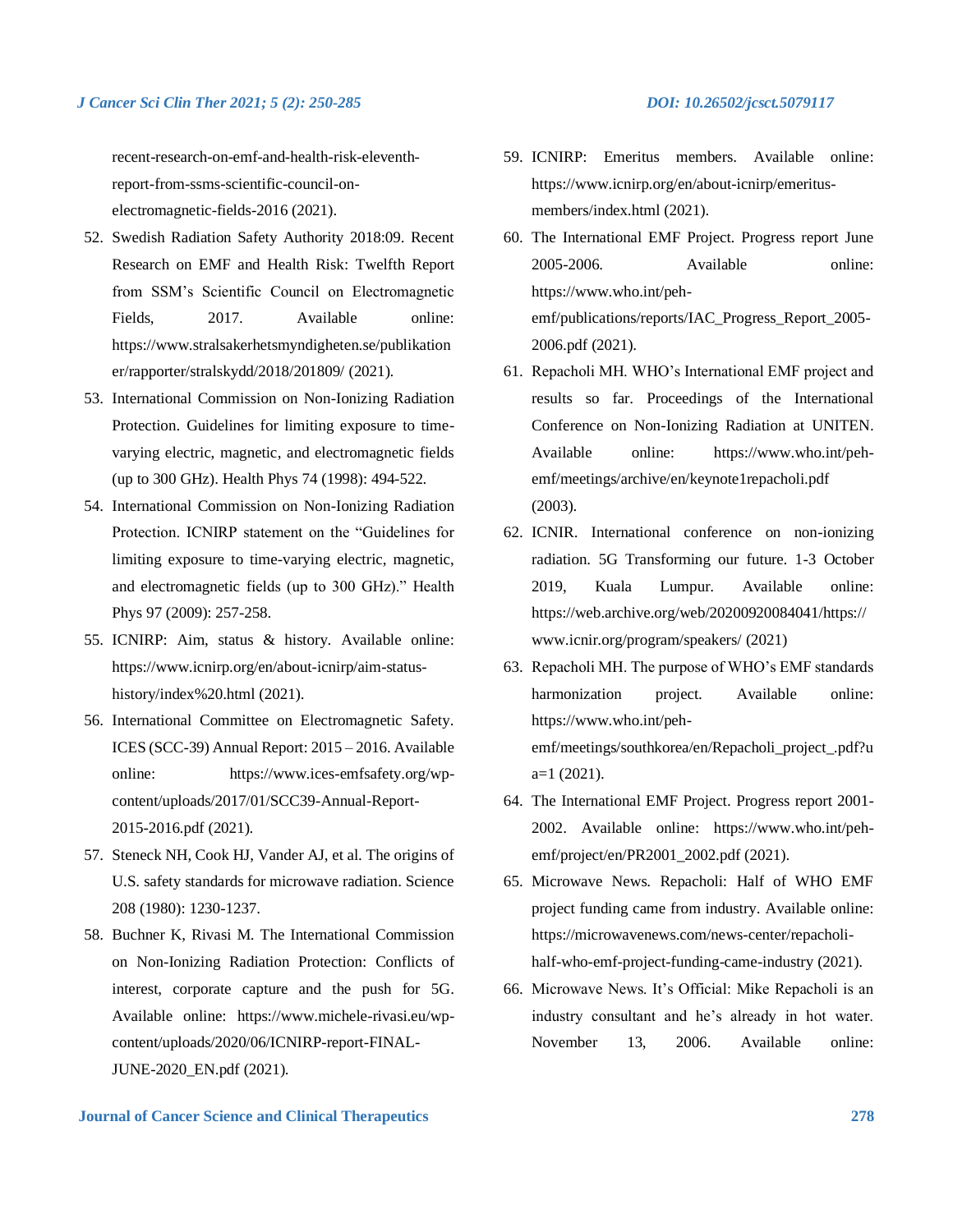https://web.archive.org/web/20200423145810/https:// microwavenews.com/CT.html (2021).

- 67. Microwave News. Mike Repacholi leaves WHO Available online: https://web.archive.org/web/20170314232645/https:// microwavenews.com/july-10-2006 (2021).
- 68. Department of electrical and computer engineering. T Emelie van Deventer. University of Toronto. Available online:https://web.archive.org/web/20110727050438/ https://www.waves.utoronto.ca/prof/evd/evd.html (2021).
- 69. Wu X, Eleftheriades GV, van Deventer E. Design and characterization of single and multiple beam MM-Wave circularly polarized substrate lens antennas for wireless communication. Available online: http://www.waves.toronto.edu/prof/gelefth/Backup\_Ol  $d$ /jpub/pdf/8.pdf (2021).
- 70. T. Emilie van Deventer's Homepage. Available online: http://www.next-

up.org/pdf/EmilieVanDeventerCvBio.pdf (2021).

- 71. Swedish Radiation Safety Authority. Vetenskapligt råd för elektromagnetiska fält. Scientfic Council on Electromagnetic Fields. Available online: https://www.stralsakerhetsmyndigheten.se/ommyndigheten/organisation/rad-ochnamnder/vetenskapligt-rad-for-elektromagnetiska-falt/ (2021).
- 72. ITU: Committed to connecting the world. van DEVENTER Tahera Emilie. Available online: https://www.itu.int/en/ITU-T/Workshops-and-Seminars/emf/201307/Pages/vanDEVENTERTaheraE milie.aspx (2021).
- 73. Microwave News. Richard Saunders elected to ICNIRP Available online:

https://web.archive.org/web/20170316221409/https:// microwavenews.com/october-29-2006 (2021).

- 74. Hardell L. World Health Organization, radiofrequency radiation and health - a hard nut to crack (Review). Int J Oncol 51 (2017): 405-413.
- 75. Microwave News. WHO watch: Mike Repacholi & the EMF charade. 5 July 2005. Available online: https://microwavenews.com/docs/WHOWatch.pdf (2021).
- 76. World Health Organization. Electromagnetic fields (EMF). An Environmental Health Criteria Monograph. Available online: http://www.who.int/pehemf/research/rf\_ehc\_page/en/ (2021).
- 77. BioInitiative letter to the International EMF Project. Available online: http://www.bioinitiative.org/wpcontent/uploads/2016/12/BIWG-final-draft-WHO-RF-EHC-Monograph-team-composition.pdf (2021).
- 78. BioInitiative letter to the International EMF Project. Available online: http://www.bioinitiative.org/wpcontent/uploads/2017/01/BIWG-EHC-substitutionletter.pdf (2021).
- 79. WHO Environmental Health Criteria Monograph on radiofrequency (RF) fields. The opinion of NGOs on the preliminary draft on Radio Frequencies and health effects. Available online: https://www.stralskyddsstiftelsen.se/wpcontent/uploads/2014/12/NGO-Opinion-WHOconsultation.pdf (2021).
- 80. European coordination of organizations for an EMF exposure regulation which truly protects public health. The Conflict of Interest Scandal is repeating itself in the WHO: European citizens' organisations uncover conflicts of interest between the health and radiofrequency WHO expert group and telecommunications or electric companies. Available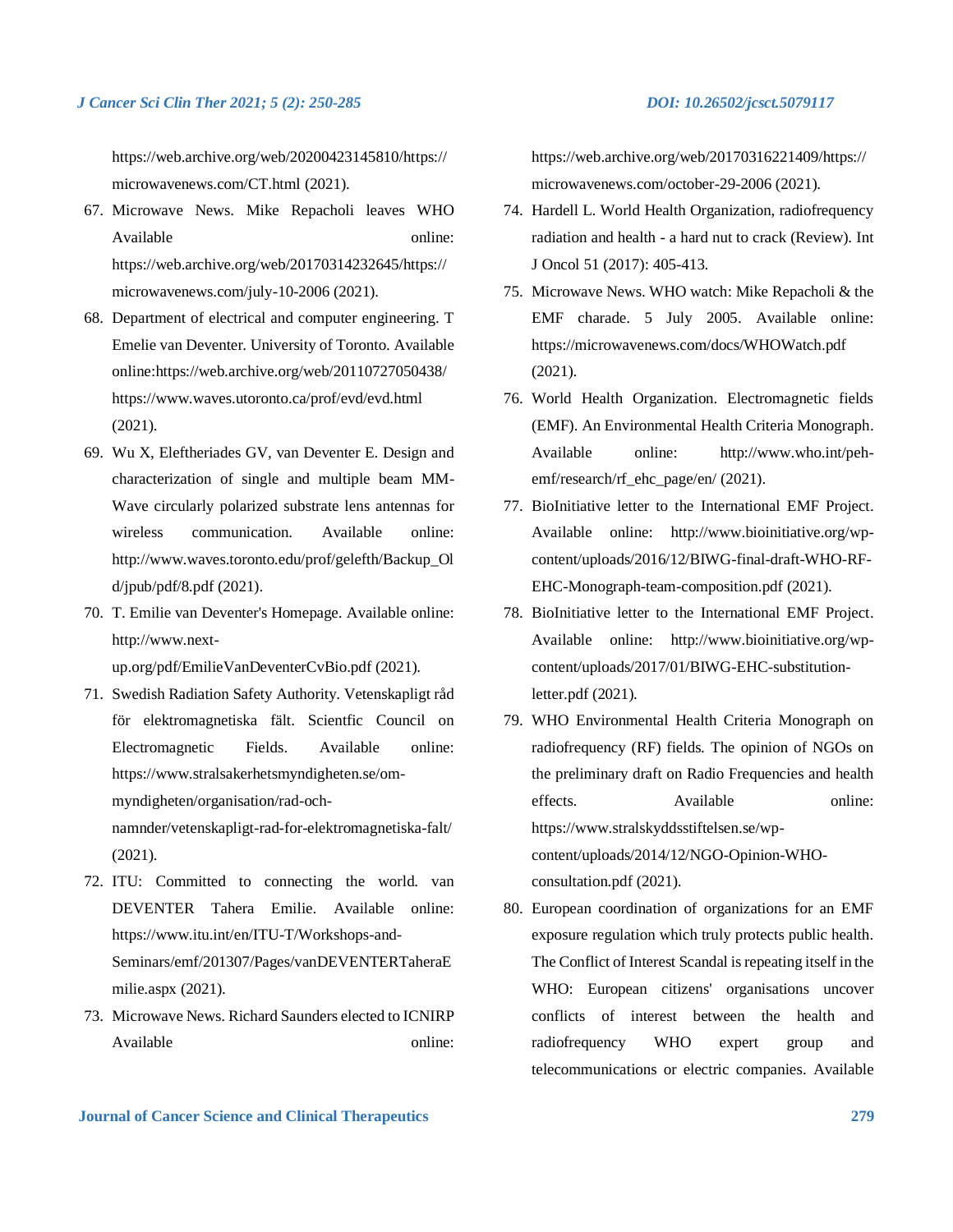online:http://www.peccem.org/DocumentacionDescar ga/Plataforma-

Estatal/notasprensa/European.coordination.press.relea se-february-2017.pdf (2021).

- 81. Russian National Committee on Non-Ionizing Radiation Protection. International EMF Project; unbalanced WHO working group (WG) on evaluation of health effects from radiofrequency (RF) radiation. Available online: https://www.emfsa.co.za/wpcontent/uploads/2017/03/2017\_03\_01\_WHO.pdf (2021).
- 82. Vimeo. Question to Emilie van Deventer, WHO, about 220 scientist's appeal for better protection of the public from EMF. Available online: https://vimeo.com/170983540 (2021).
- 83. Scientific Committee on Emerging and Newly Identified Health Risks, SCENIHR. Research needs and methodology to address the remaining knowledge gaps on the potential health effects of EMF. Available online:https://ec.europa.eu/health/ph\_risk/committees/ 04\_scenihr/docs/scenihr\_o\_024.pdf (2021).
- 84. The Scientific Committees on Consumer Safety (SCCS) Health and Environmental Risks (SCHER) Emerging and Newly Identified Health Risks (SCENIHR). Rules of procedure. Available online: https://ec.europa.eu/health/sites/health/files/scientific\_ committees/docs/rules\_procedure\_2013\_en.pdf (2021).
- 85. Commission Decision of 5 August 2008. Official Journal of the European Union. Available online: https://eurlex.europa.eu/LexUriServ/LexUriServ.do?uri=OJ:L:2

008:241:0021:0030:EN:PDF (2021).

86. European Commission. Scientific Committee on Emerging and Newly Identified Health Risks.

**Journal of Cancer Science and Clinical Therapeutics 280**

SCENIHR. Possible effects of Electromagnetic Fields (EMF) on Human Health. Available online: https://ec.europa.eu/health/ph\_risk/committees/04\_sce nihr/docs/scenihr\_o\_007.pdf (2021).

- 87. SCENIHR 2009. Health Effects of Exposure to EMF. Available online: https://ec.europa.eu/health/ph\_risk/committees/04\_sce nihr/docs/scenihr\_o\_022.pdf?fbclid=IwAR2eEiZadf96 LIu4FiRYZSDBj5HwDckBCkD\_muAh6v77UmH4Pe UUktg0WAg (2021).
- 88. Mats Olof Mattsson. Declartion of Interests. Available online:

https://ec.europa.eu/health/scientific\_committees/emer ging/docs/doi\_scenihrwg\_mattsson\_en.pdf (2021).

- 89. Declaration of interests, Scientific Committée on Consumer Safety Health and Environmental Risks Emerging and Newly Identified Risks. Available online: https://www.stralskyddsstiftelsen.se/wpcontent/uploads/2021/03/doi\_scenihr\_samaras\_en.pdf (2021).
- 90. Johansen C, Boice J, McLaughlin J, et al. Cellular telephones and cancer--a nationwide cohort study in Denmark. J Natl Cancer Inst 93 (2001): 203-207.
- 91. Frei P, Poulsen AH, Johansen C, et al. Use of mobile phones and risk of brain tumours: update of Danish cohort study. BMJ 343 (2011): d6387.
- 92. Benson VS, Pirie K, Schüz J, et al. Mobile phone use and risk of brain neoplasms and other cancers: prospective study. Int J Epidemiol 42 (2013): 792-802.
- 93. Aydin D, Feychting M, Schüz J, et al. Mobile phone use and brain tumors in children and adolescents: a multicenter case-control study. J Natl Cancer Inst 103 (2011): 1264-1276.
- 94. Swedish radiation protection foundation. Complaint to the European Commission concerning the 2015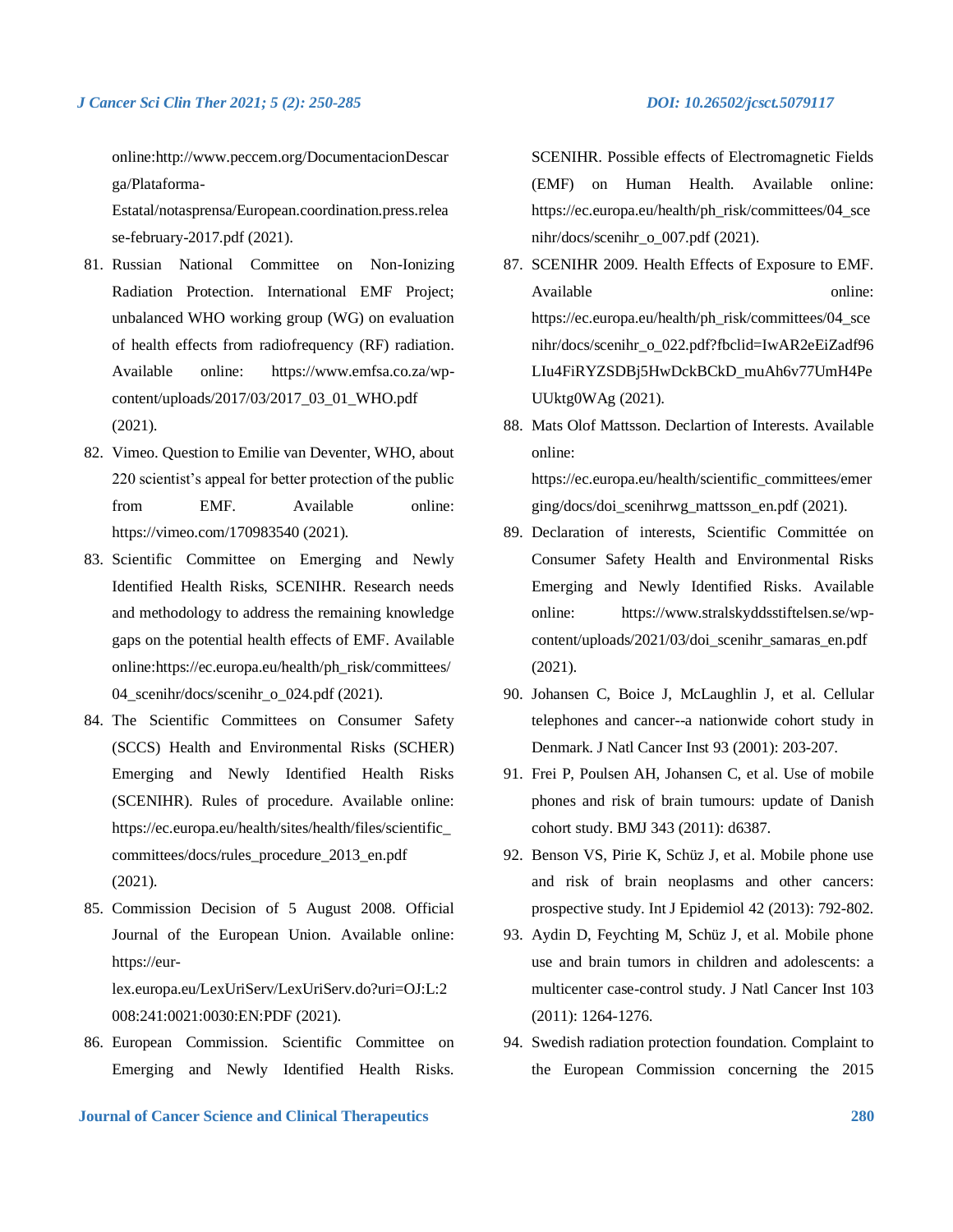SCENIHR opinion on potential health effects of exposure to electromagnetic fields. Available online: https://www.stralskyddsstiftelsen.se/wpcontent/uploads/2015/09/Complaint\_European\_Comm ission\_SCENIHR\_2015-08-31.pdf (2021).

- 95. Microwave News. The Danish Cohort Study. The Politics and Economics of Bias. Available online: https://microwavenews.com/DanishCohort.html (2021).
- 96. Schüz J, Jacobsen R, Olsen JH, et al. Cellular telephone use and cancer risk: update of a nationwide Danish cohort. J Natl Cancer Inst 98 (2006): 1707-1713.
- 97. Swedish Radiation Safety Authority. Research Report number: 2013:19 ISSN: 2000-0456. Available online: https://www.stralsakerhetsmyndigheten.se/contentasse ts/7f20edcd0b024940bca450d596568e30/201319 eighth-report-from-ssms-scientific-council-onelectromagnetic-fields (2021).
- 98. Hardell L, Nyberg R. Appeals that matter or not on a moratorium on the deployment of the fifth generation, 5G, for microwave radiation. Mol Clin Oncol 12 (2020): 247-257.
- 99. Hardell L, Carlberg M. Health risks from radiofrequency radiation, including 5G, should be assessed by experts with no conflicts of interest. Oncol Lett 20 (2020): 15.
- 100.Söderqvist F, Carlberg M, Hardell L. Review of four publications on the Danish cohort study on mobile phone subscribers and risk of brain tumors. Rev Environ Health 27 (2012): 51-58.
- 101.Karolinska Institutet. Reassuring results from first study on young mobile users and cancer risk. Available online:https://web.archive.org/web/20130203041836/ https://ki.se/ki/jsp/polopoly.jsp?d=130&a=125250&l= en&newsdep=130 (2021).

- 102.Universität Basel. Kein erhöhtes Hirntumorrisiko bei Kindern und Jugendlichen wegen Handys. No increased brain tumour risk in children and adolescents using mobile phones. Available online: https://www.unibas.ch/de/Aktuell/News/Uni-Research/Kein-erh-htes-Hirntumorrisiko-bei-Kindernund-Jugendlichen-wegen-Handys.html (2021).
- 103.Söderqvist F, Carlberg M, Hansson Mild K, Hardell L. Childhood brain tumour risk and its association with wireless phones: a commentary. Environ Health 10 (2011): 106.
- 104.Lannering B, Sandström P-E, Holm S, et al. Classification, incidence and survival analyses of children with CNS tumours diagnosed in Sweden 1984- 2005. Acta Paediatr 98 (2009): 1620-1627.
- 105.Gandhi OP, Morgan LL, de Salles AA, Han YY, Herberman RB, Davis DL. Exposure limits: the underestimation of absorbed cell phone radiation, especially in children. Electromagn Biol Med 31 (2012): 34-51.
- 106.European Commission: Results of the public consultation on SCENIHR's preliminary opinion on potential health effects of exposure to electromagnetic fields (EMF). Available online: https://ec.europa.eu/health/sites/health/files/scientific\_ committees/emerging/docs/followup\_cons\_emf\_en.pd f (2021).
- 107.BioInitiative: Exhibit B. Comment by Drs. Lennart Hardell, Fredrik Soderqvist, PhD and Michael Carlberg, MSc. Available online: https://www.bioinitiative.org/wpcontent/uploads/2014/04/Exhibit-B-Hardell-SCENIHR.pdf (2021).
- 108.Momoli F, Siemiatycki J, McBride ML, et al. Probabilistic multiple-bias modeling applied to the

**Journal of Cancer Science and Clinical Therapeutics 281**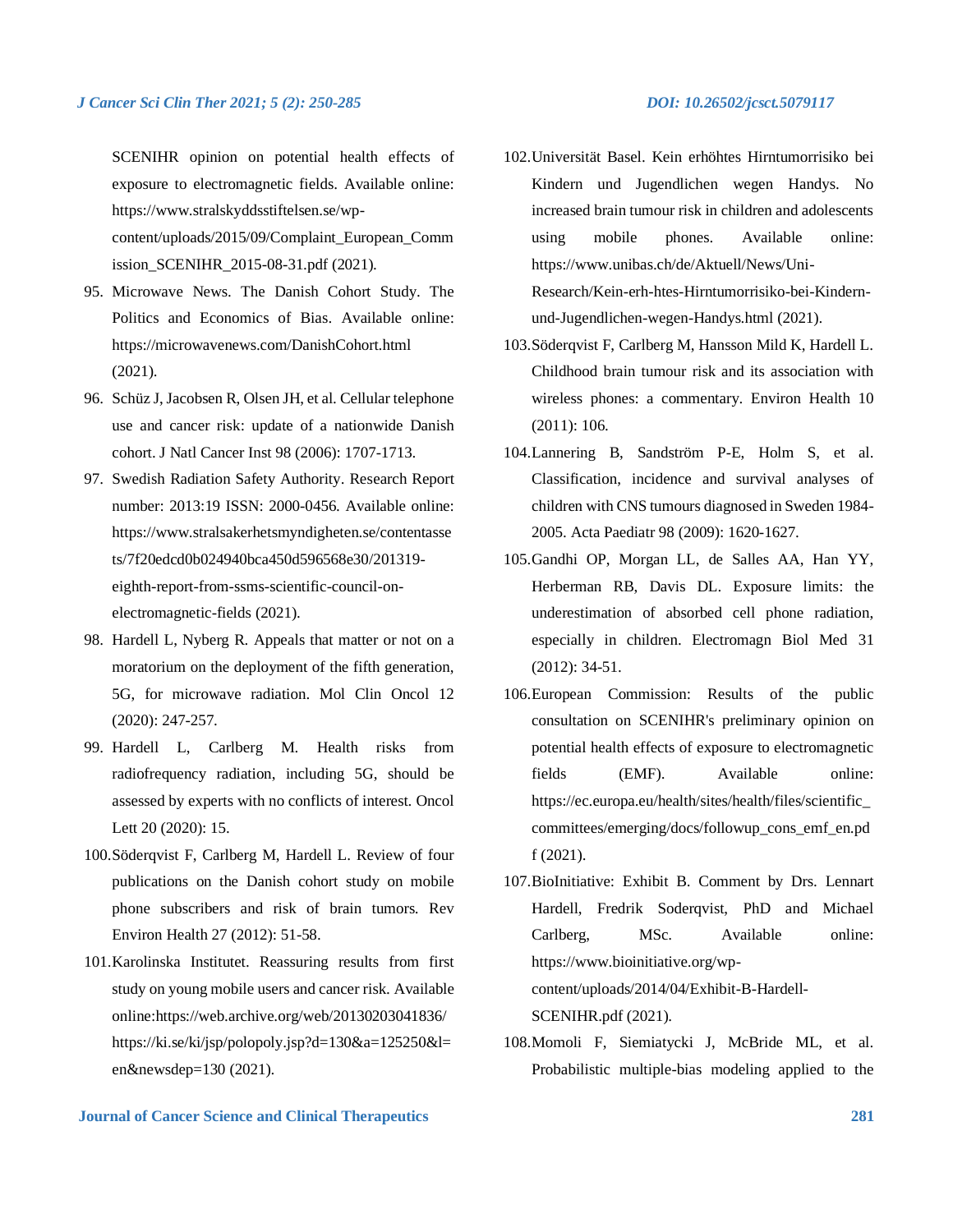Canadian data from the Interphone study of mobile phone use and risk of glioma, meningioma, acoustic neuroma, and parotid gland tumors. Am J Epidemiol 186 (2017): 885-893.

- 109.Swedish Radiation Safety Authority.2016: Ny rapport: allt svagare misstanke att mobilen kan orsaka cancer. May 19, 2016. New report: weaker suspicion that mobile phones can cause cancer. Available online: https://www.stralskyddsstiftelsen.se/wpcontent/uploads/2017/11/SSM\_pressmeddelande\_201 60519.pdf (2021).
- 110.Swedish Radiation Safety Authority: Recent research on EMF and health risk - Fourteenth report from SSM's Scientific Council on Electromagnetic Fields, 2019. Available online: https://www.stralsakerhetsmyndigheten.se/contentasse ts/47542ee6308b4c76b1d25ae0adceca15/2020-04 recent-research-on-emf-and-health-risk---fourteenthreport-from-ssms-scientific-council-onelectromagnetic-fields-2019.pdf (2021).
- 111.ICNIRP. New guidelines released by the International Commission on Non‐Ionizing Radiation Protection (ICNIRP). Available online: https://www.icnirp.org/cms/upload/presentations/ICNI RP\_Media\_Release\_110320.pdf (2021).
- 112.International Commission on Non-Ionizing Radiation Protection (ICNIRP). ICNIRP Note: Critical Evaluation of Two Radiofrequency Electromagnetic Field Animal Carcinogenicity Studies Published in 2018. Health Phys 118 (2020): 525-532.
- 113.Melnick RL. Commentary on the utility of the National Toxicology Program study on cell phone radiofrequency radiation data for assessing human health risks despite unfounded criticisms aimed at

minimizing the findings of adverse health effects. Environ Res 168 (2019): 1-6.

- 114.Melnick RL. Regarding ICNIRP's evaluation of the National Toxicology Program's carcinogenicity studies on radiofrequency electromagnetic fields. Health Phys 118 (2020): 678-682.
- 115.ICNIRP, Response to Melnick (2020). (Correspondence). Health Phys 118 (2020): 683-685.
- 116.Röösli M, Lagorio S, Schoemaker MJ, Schüz J, Feychting M. Brain and salivary gland tumors and mobile phone use: Evaluating the evidence from various epidemiological study designs. Annu Rev Public Health 40 (2019): 221-238.
- 117.Cardis E, Armstrong BK, Bowman JD, et al. Risk of brain tumours in relation to estimated RF dose from mobile phones: results from five Interphone countries. Occup Environ Med 68 (2011): 631-640.
- 118.Grell K, Frederiksen K, Schüz J, et al. The intracranial distribution of gliomas in relation to exposure from mobile phones: Analyses from the Interphone study. Am J Epidemiol 184 (2016): 818-828.
- 119.Carlberg M, Hedendahl L, Ahonen M, et al. Increasing incidence of thyroid cancer in the Nordic countries with main focus on Swedish data. BMC Cancer 16 (2016): 426.
- 120.Luo J, Deziel NC, Huang H, et al. Cell phone use and risk of thyroid cancer: a population-based case-control study in Connecticut. Ann Epidemiol 29 (2019): 39-45.
- 121.Luo J, Li H, Deziel NC, et al. Genetic susceptibility may modify the association between cell phone use and thyroid cancer: A population-based case-control study in Connecticut. Environ Res 182 (2020): 109013.
- 122.Carlberg M, Koppel T, Hedendahl LK, et al. Is the Increasing Incidence of thyroid cancer in the Nordic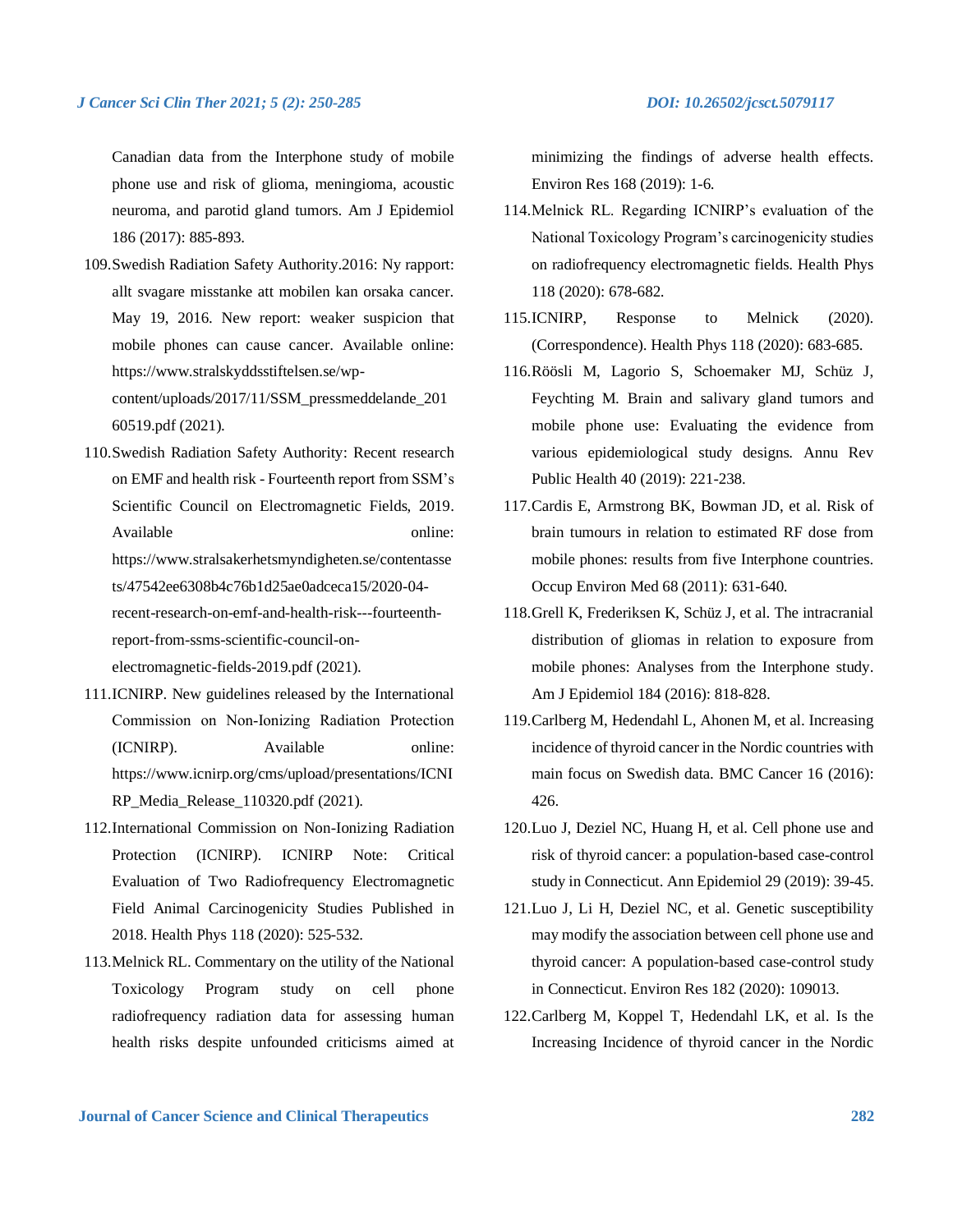countries caused by use of Mobile Phones? Int J Environ Res Public Health 17 (2020): 9129.

- 123.Philips A, Henshaw DL, Lamburn G, et al. Brain Tumours: Rise in Glioblastoma Multiforme Incidence in England 1995-2015 Suggests an Adverse Environmental or Lifestyle Factor. J Environ Public Health (2018): 7910754.
- 124.Zada G, Bond AE, Wang Y-P, et al. Incidence trends in the anatomic location of primary malignant brain tumors in the United states:1992-2006. World Neurosurgery 77 (2012;): 518-524.
- 125.Hardell L, Carlberg M. Increasing rates of brain tumours in the Swedish national inpatient register and the causes of death register. Int J Environ Res Public Health 12 (2015): 3793-3813.
- 126.Hardell L, Carlberg M. Mobile phones, cordless phones and rates of brain tumors in different age groups in the Swedish National Inpatient Register and the Swedish Cancer Register during 1998-2015. PLoS ONE 12 (2017): e0185461.
- 127.Khurana VG, Hardell L, Everaert J, et al. Epidemiological evidence for a health risk from mobile phone base stations. Int J Occup Environ Health 16 (2010): 263-267.
- 128.Wolf R, Wolf D. Increased incidence of cancer near a cell-phone transmitter station. Int J Cancer Prev 1 (2004): 123-128.
- 129.Eger H, Hagen KU, Lucas B, et al. Einfluss der raumlichen nahe von mobilfunksendeanlagen auf die krebsinzidenz. The influence of being physically near to a cell phone transmission mast on the incidence of cancer. Umwelt-Medizin-Gesellschaft 17 (2004): 326- 332.
- 130.Dode AC, Leão MM, Tejo F de AF, et al. Mortality by neoplasia and cellular telephone base stations in the

**Journal of Cancer Science and Clinical Therapeutics 283**

Belo Horizonte municipality, Minas Gerais state, Brazil. Sci Total Environ 409 (2011): 3649-3665.

- 131.Li C-Y, Liu C-C, Chang Y-H, et al. A population-based case-control study of radiofrequency exposure in relation to childhood neoplasm. Sci Total Environ (2012): 472-478.
- 132.Zothansiama, Zosangzuali M, Lalramdinpuii M, et al. Impact of radiofrequency radiation on DNA damage and antioxidants in peripheral blood lymphocytes of humans residing in the vicinity of mobile phone base stations. Electromagn Biol Med 36 (2017): 295-305.
- 133.YouTube. Swedish Radiation Safety Authority EMFseminarium. Available online: https://www.youtube.com/watch?v=IKFf5zzlGqM (2021).
- 134.ICNIRP. Funding & Governance. Available online: https://www.icnirp.org/en/about-icnirp/fundinggovernance/index.html (2021).
- 135.ICNIRP. Former members. Available online: https://www.icnirp.org/en/about-icnirp/formermembers/index.html (2021).
- 136.ICNIRP. Available online: https://www.icnirp.org/ (2021).
- 137.IEEE. Available online: https://www.ieee.org/ (2021).
- 138.European Commission. SCENIHR opinions. Available online: https://ec.europa.eu/health/scientific\_committees/emer ging/opinions\_en (2021).
- 139.The 5G appeal. Available online: http://5gappeal.eu (2021).
- 140.ICNIRP: Simon Mann. Available online: https://web.archive.org/web/20190331062221/https:// www.icnirp.org/en/about-icnirp/scientific-expertgroup/details/seg-member-mann.html (2021).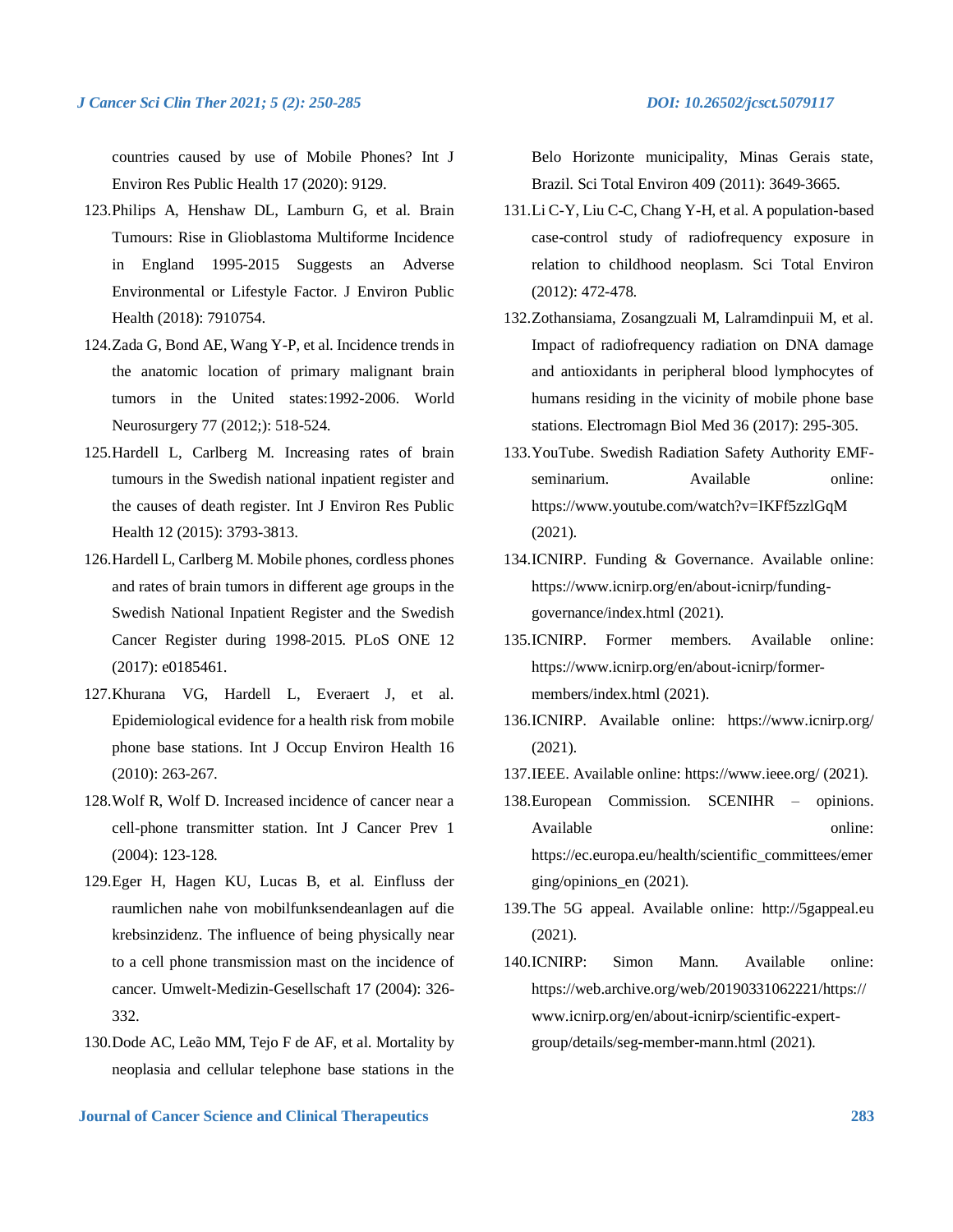- 141.ITU. FEYCHTING Maria. Available online: https://www.itu.int/en/ITU-T/Workshops-and-Seminars/gsw/201406/Pages/bios/FEYCHTINGMaria .aspx (2021).
- 142.Swedish Radiation Safety Authority. Recent research on EMF and health risk. Seventh annual report from SSM:s Independent Expert Group on Electromagnetic Fields. 2010. Available online: https://www.stralsakerhetsmyndigheten.se/contentasse ts/63e6735284dc4634830c4dd6003d9b07/201044 recent-research-on-emf-and-health-risk-seventhannual-report-from-ssms-independent-expert-groupon-electromagnetic-fields-2010 (2021).
- 143.Linkedin. Eric van Rongen. Available online: https://nl.linkedin.com/in/eric-van-rongen-73b84614 (2021).
- 144.ICNIRP. Commission. Available online: https://www.icnirp.org/en/abouticnirp/commission/index.html (2021).
- 145.ICNIRP. Declaration of personal interests. Eric van Rongen. Available online: https://www.icnirp.org/cms/upload/doc/VanRongenD oI2017.pdf (2021).
- 146.IREA, National Research Council of Italy. Maria Rosaria Scarfi. Available online: http://www.irea.cnr.it/en/index.php?option=com\_com profiler&task=userprofile&user=158&Itemid=100 (2021).
- 147.Neufeld E, Kuster N. Systematic derivation of safety limits for time-varying 5G radiofrequency exposure based on analytical models and thermal dose. Health Physics 115 (2018): 705-711.
- 148.Barnes F, Greenebaum B. Setting Guidelines for Electromagnetic Exposures and Research Needs. Bioelectromagnetics 41 (2020): 392-397.
- 
- 149.Mason PA, Murphy MR and Petersen RC: IEEE EMF health & safety standards. Available online: https://www.who.int/pehemf/meetings/southkorea/en/IEEE\_EMF\_HEALTH\_-

\_Mason.pdf (2021).

- 150.IEEE. C95.1-1991 IEEE standard for safety levels with respect to human exposure to radio frequency electromagnetic fields, 3 kHz to 300 GHz. 27 April, 1992. Available online: https://ieeexplore.ieee.org/document/159488 (2021).
- 151.FCC: Telecommunications Act of 1996. Available online: https://www.fcc.gov/general/telecommunications-act-1996 (2021).
- 152.Salzburg resolution on mobile telecommunication base stations. Salzburg, June 7-8, 2000. Available online: http://www.icems.eu/docs/resolutions/Salzburg\_res.pd f?fbclid=IwAR3R4sB5VrAbqoHcFfPTFhbaKoYTRdktA9wQUChQQRxFrWcWi8Bl5nv49w (2021).
- 153.European Parliament. The physiological and environmental effects of non-ionising electromagnetic radiation. Final Study. Luxembourg. Available online: https://www.europarl.europa.eu/RegData/etudes/etude s/join/2001/297574/DG-4-

JOIN\_ET(2001)297574\_EN.pdf (2021).

- 154.Oberfeld G, Navarro AE, Portoles M, et al. The microwave syndrome - further aspects of a Spanish study. Available online: https://www.researchgate.net/publication/237410769\_ THE\_MICROWAVE\_SYNDROME -FURTHER ASPECTS OF A SPANISH STUDY
	- (2021).

**Journal of Cancer Science and Clinical Therapeutics 284**